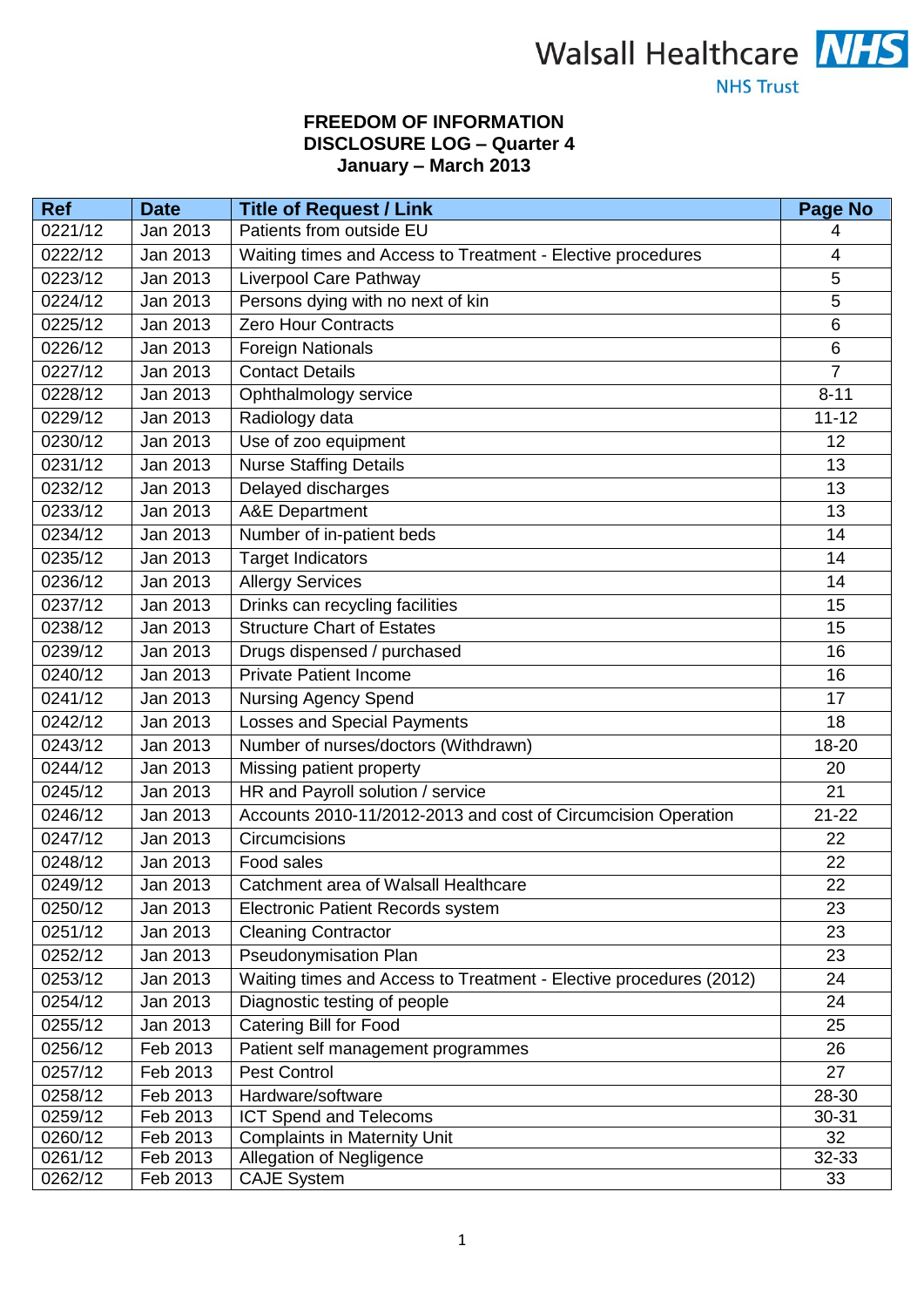| <b>Ref</b> | <b>Date</b>          | <b>Title of Request / Link</b>                                      | <b>Page No</b> |
|------------|----------------------|---------------------------------------------------------------------|----------------|
| 0263/12    | Feb 2013             | Recovering fees for foreign nationals                               | 33-35          |
| 0264/12    | Feb 2013             | Junior doctors                                                      | 35             |
| 0265/12    | Feb 2013             | <b>IM&amp;T Strategy</b>                                            | 36             |
| 0266/12    | Feb 2013             | Acute Coronary Syndrome & Diabetes                                  | 36             |
| 0267/12    | Feb 2013             | Alcohol-related hospital admissions                                 | 36-37          |
| 0268/12    | Feb 2013<br>Feb 2013 | Incidents/admissions<br><b>Trust Car Park</b>                       | 37<br>37       |
| 0269/12    |                      |                                                                     |                |
| 0270/12    | Feb 2013             | Pre-registration Trainee Pharmacy Technicians                       | 38             |
| 0271/12    | Feb 2013             | <b>Private Trust Board Papers</b>                                   | 38             |
| 0272/12    | Feb 2013             | <b>Productive Ward</b>                                              | 38-40          |
| 0273/12    | Feb 2013             | Visits to hospital wards by chairmen and chief executive officers   | 40-41          |
| 0274/12    | Feb 2013             | Unexpected deaths/fatality rates                                    | 41             |
| 0275/12    | Feb 2013             | Server Hardware Support and Software Licensing                      | 41-43          |
| 0276/12    | Feb 2013             | <b>Invited Reviews</b>                                              | 44             |
| 0277/12    | Feb 2013             | <b>Resuscitation Policy</b>                                         | 44             |
| 0278/12    | Feb 2013             | Serious untoward incidents, disciplinary proceedings and references | 44-46          |
| 0279/12    | Feb 2013             | Doctors/GPs/Consultants recruitment                                 | 46             |
| 0280/12    | Feb 2013             | Do Not Attempt Resuscitation Form                                   | 46             |
| 0281/12    | Feb 2013             | Anglican Hospital Chaplains Funerals Statistics                     | 46-47          |
| 0282/12    | Feb 2013             | <b>A&amp;E</b> Department                                           | 47             |
| 0283/12    | Feb 2013             | Paediatric surgery services                                         | 47             |
| 0284/12    | Feb 2013             | Mentors of nursing students                                         | 48             |
| 0285/12    | Feb 2013             | Proposed Cut to Podiatry Services in Walsall                        | 49             |
| 0286/12    | Feb 2013             | Budget for Deaf / Hearing Impaired Children in Walsall              | 49-51          |
| 0287/12    | Mar 2013             | Printer/copiers/scanners                                            | 51             |
| 0288/12    | Mar 2013             | Bariatric and obese patients                                        | 52-54          |
| 0289/12    | Mar 2013             | Mortality aletrts                                                   | 54             |
| 0290/12    | Mar 2013             | Walsall Health and Wellbeing Strategy                               | 54             |
| 0291/12    | Mar 2013             | Claims                                                              | 54             |
| 0292/12    | Mar 2013             | Chaplaincy                                                          | 55             |
| 0293/12    | Mar 2013             | Spending on contraception                                           | 55             |
| 0294/12    | Mar 2013             | Cancer                                                              | 56-57          |
| 0295/12    | Mar 2013             | Unfilled posts                                                      | 57-58          |
| 0296/12    | Mar 2013             | Copy of Audited Accounts 2010-11 and cost of Circumcision Operation | 58-59          |
| 0297/12    | Mar 2013             | Appraisals/Professional Development of doctors and Nurses           | 59             |
| 0298/12    | Mar 2013             | <b>Recliner Chairs</b>                                              | 59             |
| 0299/12    | Mar 2013             | <b>Maternity Unit/Midwives</b>                                      | 59             |
| 0300/12    | Mar 2013             | <b>Biologics for Psoriasis</b>                                      | 60             |
| 0301/12    | Mar 2013             | Spend on Agency Q3 - Q4 2012                                        | 61             |
| 0302/12    | Mar 2013             | <b>Treatment to Overweight Patients</b>                             | 61             |
| 0303/12    | Mar 2013             | Heart Disease and Cardiomyopathy                                    | 62-65          |
| 0304/12    | Mar 2013             | <b>Specialist Services for Women</b>                                | 66             |
| 0305/12    | Mar 2013             | <b>FTE healthcare Posts</b>                                         | 66             |
| 0306/12    | Mar 2013             | <b>Contact Details of Procurement staff</b>                         | 67             |
| 0307/12    | Mar 2013             | <b>Estates, FM and Transport Services</b>                           | 67-68          |
| 0308/12    | Mar 2013             | <b>Admissions A&amp;E Department</b>                                | 69             |
|            |                      |                                                                     |                |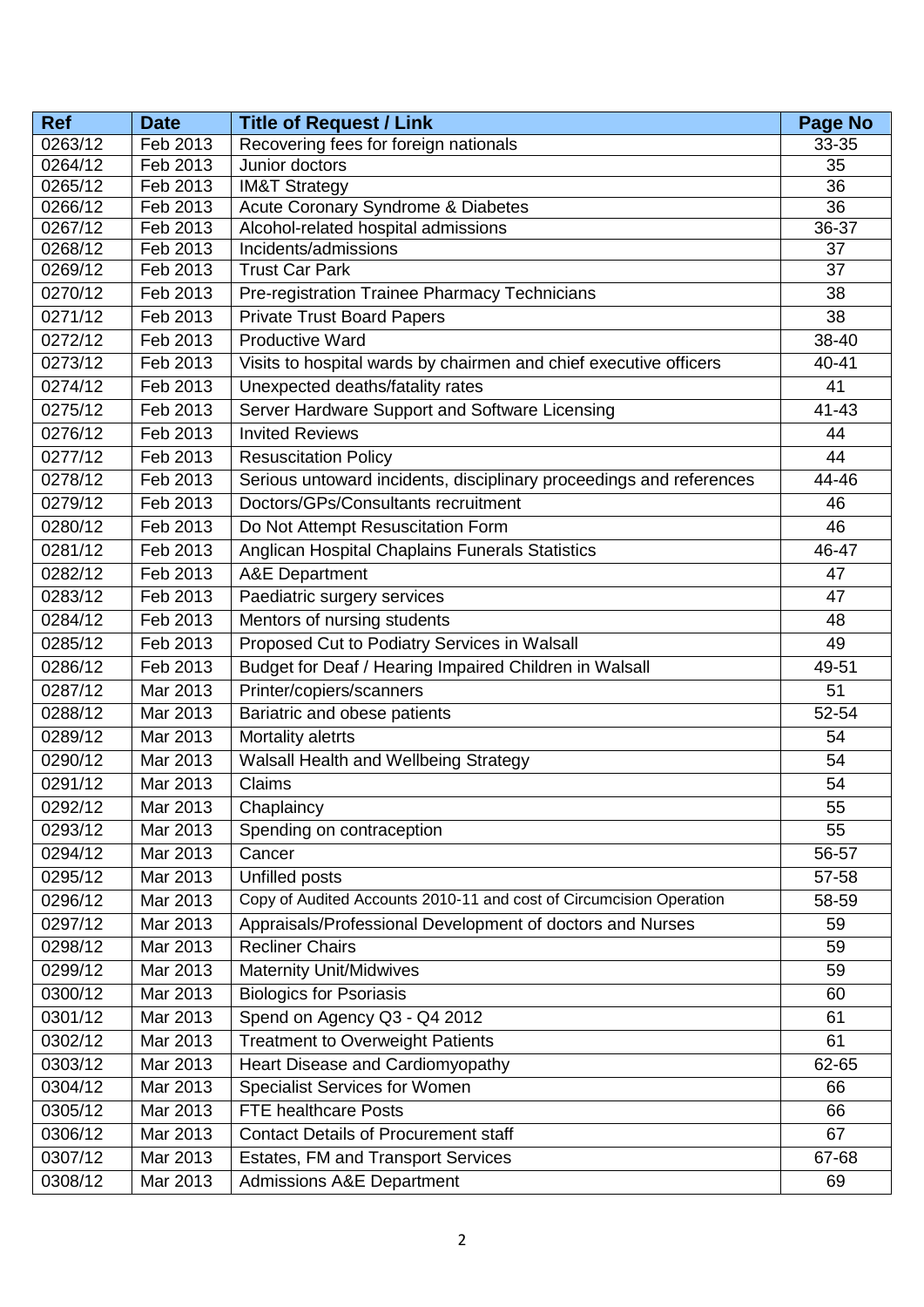| <b>Ref</b> | <b>Date</b> | <b>Title of Request / Link</b>                                      | Page No   |
|------------|-------------|---------------------------------------------------------------------|-----------|
| 0309/12    | Mar 2013    | <b>Hospital Chaplaincy Procedures</b>                               | 70        |
| 0310/12    | Mar 2013    | <b>Chaplain Service</b>                                             | 70        |
| 0311/12    | Mar 2013    | <b>NHS Complaints</b>                                               | $71 - 72$ |
| 0312/12    | Mar 2013    | <b>Self Funding Patients</b>                                        | 72        |
| 0313/12    | Mar 2013    | <b>Management Posts</b>                                             | 73        |
| 0314/12    | Mar 2013    | Sponsored clinical posts                                            | 73        |
| 0315/13    | Mar 2013    | Copy of Audited Accounts 2010-11 and cost of Circumcision Operation | 74        |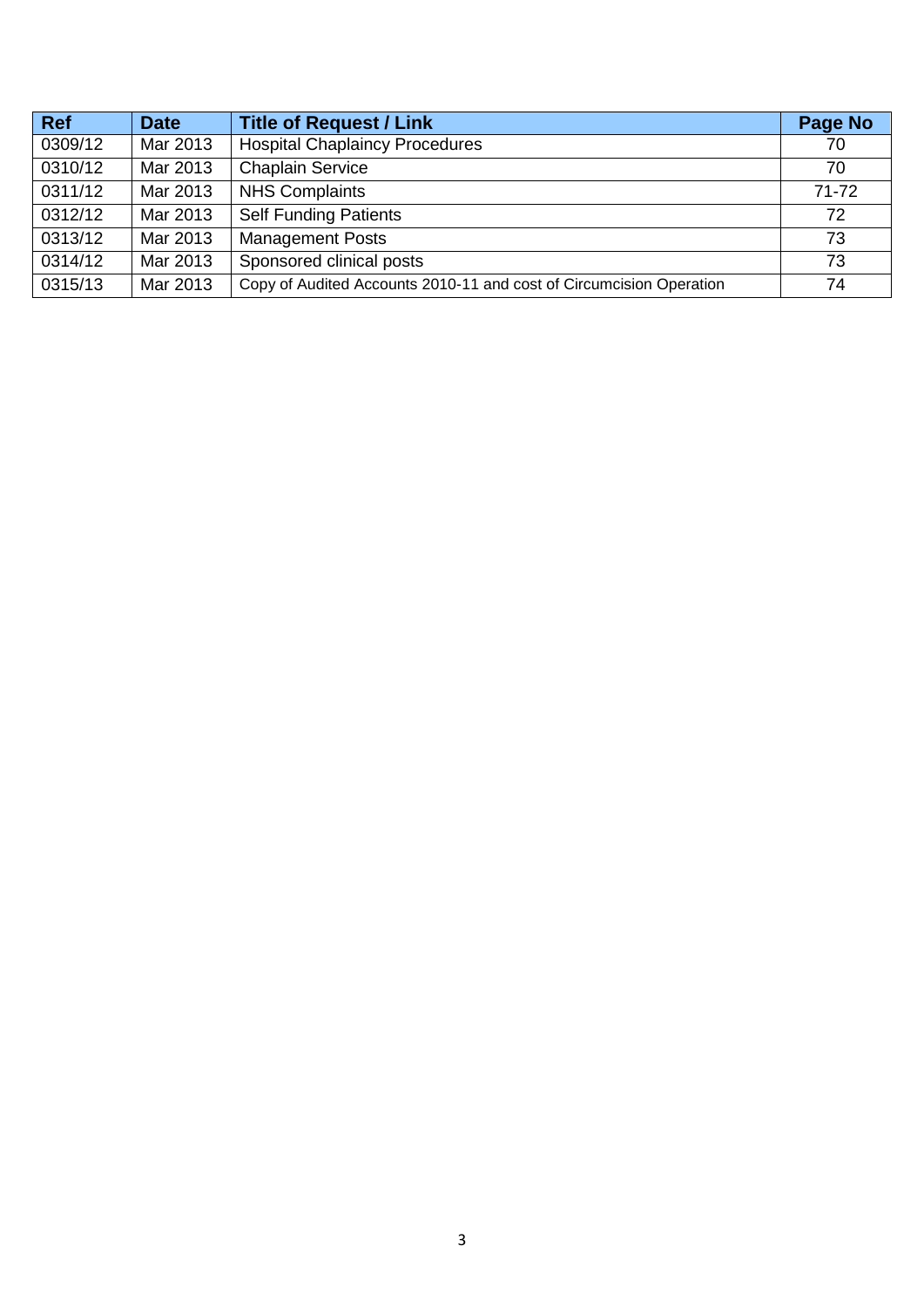## **0221/12**

# **Patients outside the European Union**

| Question                                                                                                                                                 | <b>Walsall Healthcare NHS Trust Response</b>                                                                                                             |
|----------------------------------------------------------------------------------------------------------------------------------------------------------|----------------------------------------------------------------------------------------------------------------------------------------------------------|
| 1. How much is owed to the NHS by<br>patients from outside the European<br>Union?                                                                        | £11,846.00                                                                                                                                               |
| 2. How much was owed by patients<br>from outside the EU in each of the<br>past five years (calendar or financial<br>years, whatever is easiest for you)? | 2008/09 - £27,753.00<br>2009/10 - £10,679.94<br>2010/11 - £3,982.00<br>$2011/12 - \text{\pounds}12,786.81$<br>2012/13 - £16,617.00 (to December<br>2012) |
| 3. How much of this was written off by<br>the NHS in each of those years<br>please?                                                                      | 2008/09 - £21,066.00<br>2009/10 - £11,520.94<br>2010/11 - £2,851.00<br>$2011/12 - \pounds3,620.00$<br>2012/13 - £9,481.81 (to December 2012)             |

## **0222/12**

## **Waiting times and Access to Treatment - Elective procedures**

## **SELECTED PROCEDURE FIGURES**

| <b>Year 2011</b>           | <b>Total Operations</b> | <b>Average Wait (in Days)</b> |
|----------------------------|-------------------------|-------------------------------|
| 01 Hip replacements        | 255                     | 60                            |
| 02 Knee replacements       | 299                     | 57                            |
| 03 Hernia operations       | 539                     | 53                            |
| 04 Tonsillectomies         | 238                     | 33                            |
| 05 Adenoid operations      | 16                      | 41                            |
| 06 Myringotomies           | 153                     | 39                            |
| 07 Gallstone operations    | 378                     | 52                            |
| 08 Cataract operations     | 990                     | 51                            |
| 09 Varicose veins          | 148                     | 49                            |
| 10 Carpal tunnel synbdrome | 173                     | 37                            |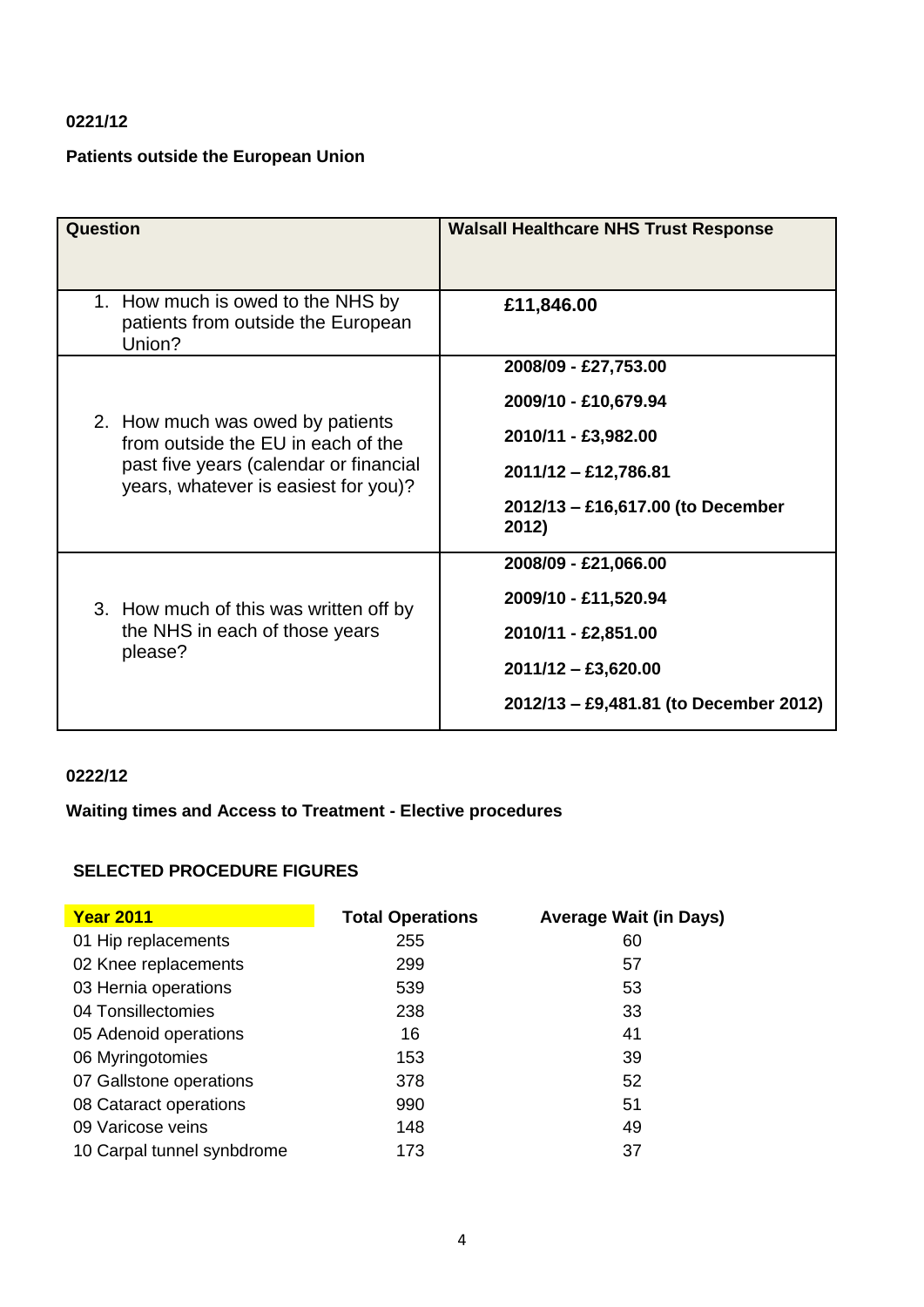**Please note that 2012 figures will be available at the month end January 2013**

## **0223/12 Liverpool Care Pathway**

1. Is the Liverpool Care Pathway currently used by Walsall NHS Trust? **Yes we do use Liverpool Care Pathway within our Organisation**

Are there any plans to bring in this pathway to Wolverhampton in the foreseeable future? **We do not deliver Healthcare within Wolverhampton so it would not be our domain to deliver in Wolverhampton it would be the Healthcare organisation for the area.**

Was this scheme in operation in 2006, 2007, and 2008? **The scheme was not in operation for the Year March 2005 – Feb 2007 therefore the document was not in use during this time and only in limited use for the following year.**

- 2. If so, I request all policies and documents in relation to the Liverpool Care Pathway, and wish to know the criteria for its use. **Please see attached.**
- 3. How many patients have died over the past 18 months who were placed on the scheme? **166**
- 4. What were their conditions and ages? **Please see attached.**
- **5.** In the Trusts' view, does the scheme ultimately save tax payers money? **We are unable to answer this question as it is an opinion not a fact.**

## **0224/12 Patients who have died with no known next of kin**

I am requesting for some information in regards to patients who have died with no known next of kin since 1st September 2012 to the date of your response.

Would you please provide information that has been or will be referred to the local council, Treasury Solicitor (or Duchy of Lancaster/Duchy of Cornwall within their jurisdictions) or any other public authority for further investigation.

For each referral made please provide

First name, Surname Date of death Date of birth Marital status Last known address Date of when and to whom the referral was made.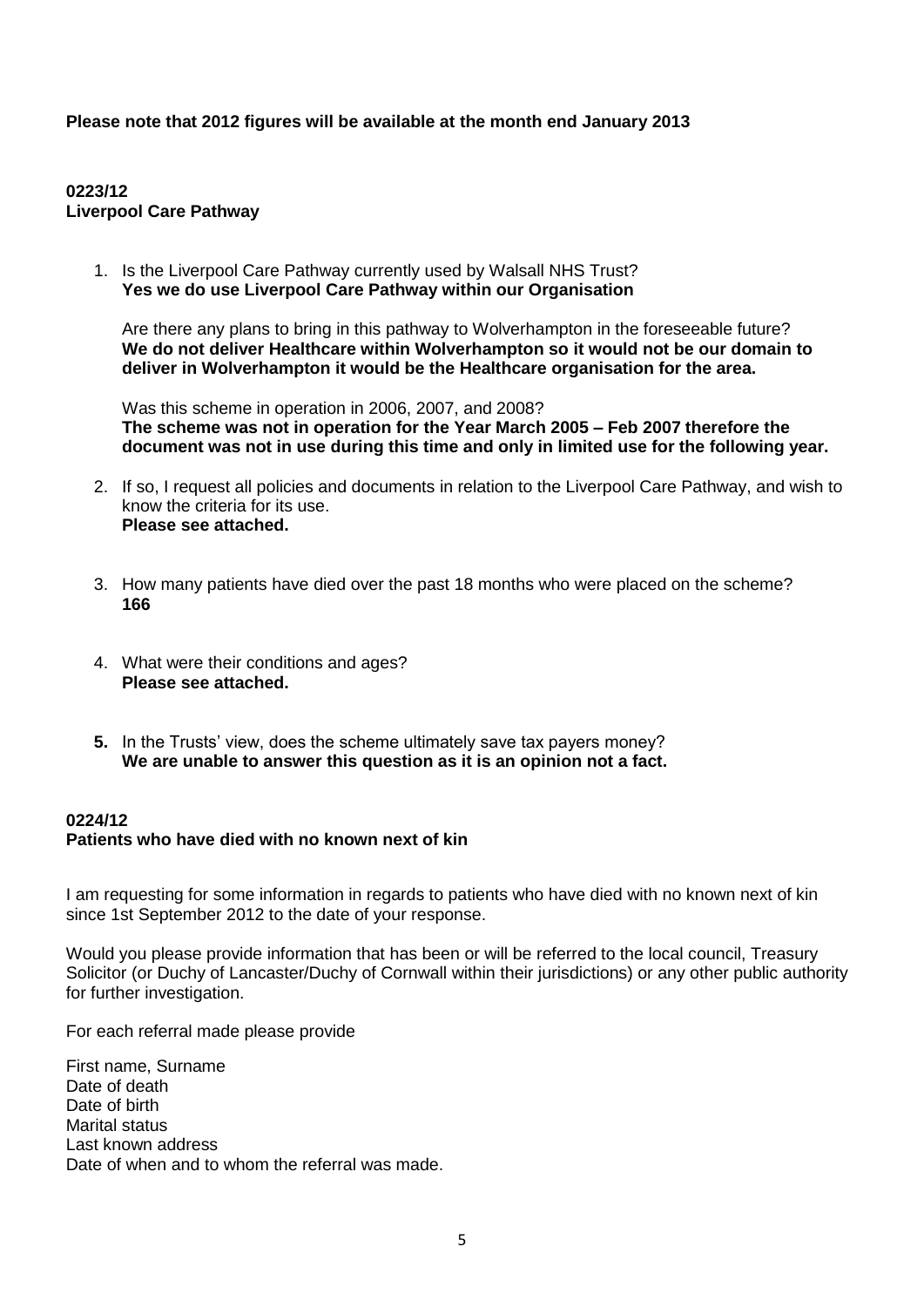**Information is withheld under section 41 of the Freedom of Information Act 2000 exempting release of information provided in confidence.** 

**Please redirect your request to the Treasury Solicitors Office who may be able to offer assistance:**

**Treasury Solicitors Office (BV) 1 Kemble Street London WC2B 4TS**

### **0225/12 Zero Hour Contracts**

I would like to know if you employ anyone on a "zero hour"s contract". If so, how many employees have been on these contracts for each of the last five years and what roles do they perform?

| <b>Role</b>                               | Apr-11 | Apr-12 |
|-------------------------------------------|--------|--------|
| Bank - Admin                              | 334    | 266    |
| <b>Bank - Allied Health Professionals</b> | 10     | 10     |
| <b>Bank - Estates</b>                     | 6      | 15     |
| <b>Bank - Healthcare Assistant</b>        | 582    | 588    |
| Bank - Nursing & Midwifery                | 722    | 712    |
| <b>Bank - Scientific</b>                  | 98     | 107    |
| Chaplain                                  | 2      | 2      |
| Medical & Dental Locum                    | 80     | 68     |

## **The disclaimer below details both the organisation formation date and the effect of this on information availability.**

**"PLEASE NOTE:** Walsall Healthcare NHS Trust did not form until 01 April 2011 (when Walsall Hospital Trust & Walsall Community services merged). Due to this, and in line with previous historical FOI requests, information is not available in relation to 2010."

## **0226/12 Foreign nationals**

I would like to make a freedom of information request regarding the treatment of foreign nationals in your hospital, the costs involved, and money recovered.

The answers to the requested information are as follows: 1a. How many non-UK citizens received treatment in your hospital in each of the years 2008-12?

| 08/09 |     | 09/10 10/11 | 11/12 | <b>12/13 TO DEC 12</b> | <b>TOTAL</b> |
|-------|-----|-------------|-------|------------------------|--------------|
| 13.   | -11 |             |       | 18                     | 58           |

1b. How many non-EU citizens received treatment in your hospital in each of the years 2008-12?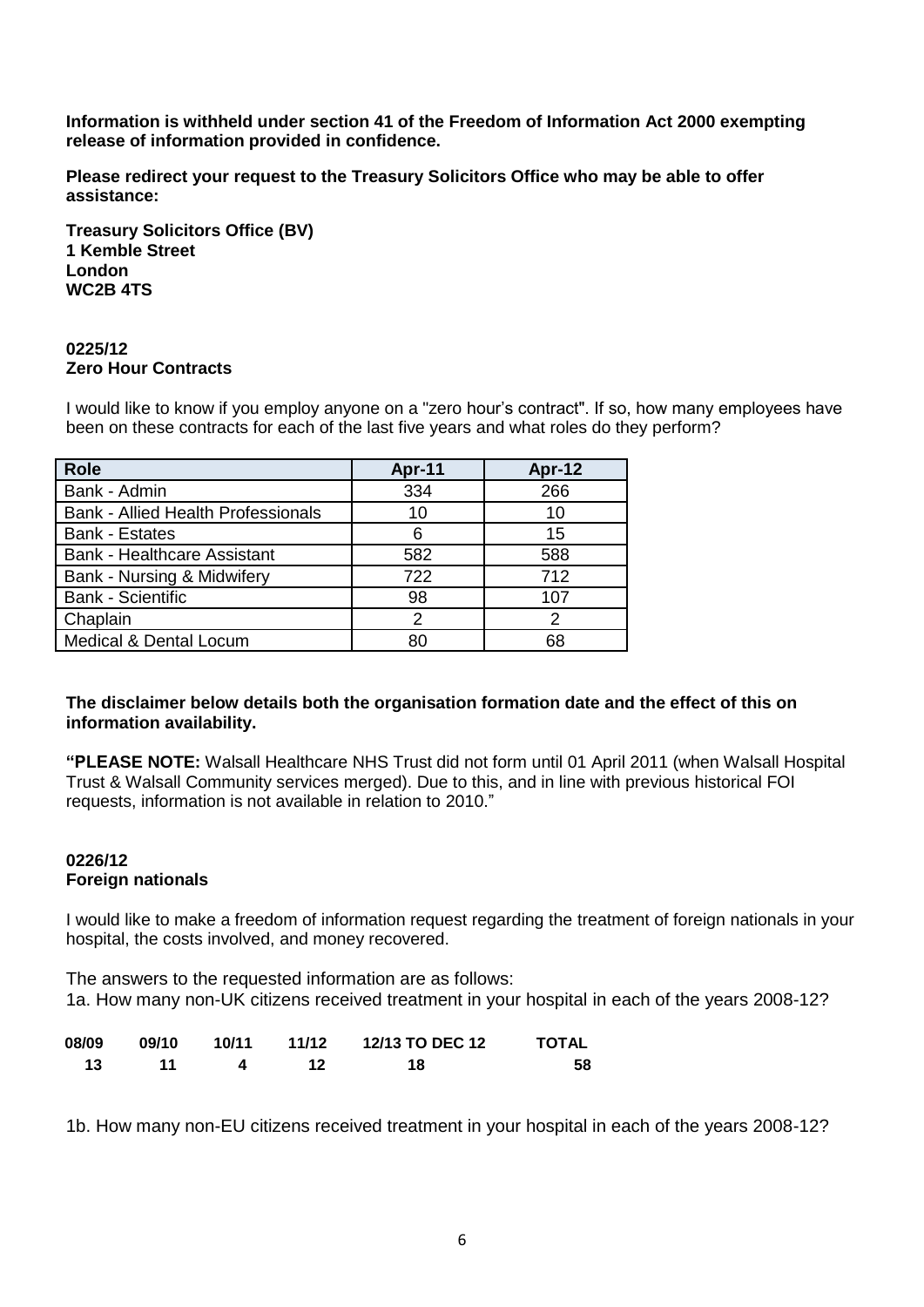|    | 08/09 09/10 | 10/11 |     |    |
|----|-------------|-------|-----|----|
| 13 | <b>10</b>   |       | -17 | 55 |

2. For each of the above figures, is there a cost (either estimated or actual) of the treatment given?

|     | 08/09 | 09/10                                                 | 10/11 | 11/12 | <b>12/13TO DEC 12</b> | <b>TOTAL</b> |
|-----|-------|-------------------------------------------------------|-------|-------|-----------------------|--------------|
| 1а. |       | £27,753.00 £10,679.94 £3,982.00 £12,786.81 £16,617.00 |       |       |                       | £71,818.75   |
| 1b. |       | £27,753.00 £10,473.94 £3,982.00 £11,706.00 £16,019.00 |       |       |                       | £69,933.94   |

3a. For each of the year"s period 2008-12, how much money was recovered by the hospital for treatment to foreign nationals who were not entitled to free NHS care? Please include receipts from insurance schemes and companies paying on other people's behalf.

| 08/09 | 09/10 | 10/11                                   | 11/12 | 12/13TO DEC 12 | <b>TOTAL</b> |
|-------|-------|-----------------------------------------|-------|----------------|--------------|
|       |       | £3,732.00 £3,668.00 £7,518.05 £1,729.00 |       | £3.647.00      | £20,294.05   |

3b. In regards to the above figure (3a), to how many patients does this refer? To put another way, for foreign patients who do pay for their treatment at the hospital, what is the average payment?

### **There were 25 patients making an average payment of £811.76**

#### **0227/12**

#### **Contact details**

The first name, surname and email address for any person holding the post of commissioning manager, head of service for commissioning, assistant director of commissioning or director of commissioning.

**Walsall Healthcare NHS Trust does not commission any services therefore please could you redirect your request to the following email address:**

**[FOI@walsall.nhs.uk](mailto:FOI@walsall.nhs.uk)**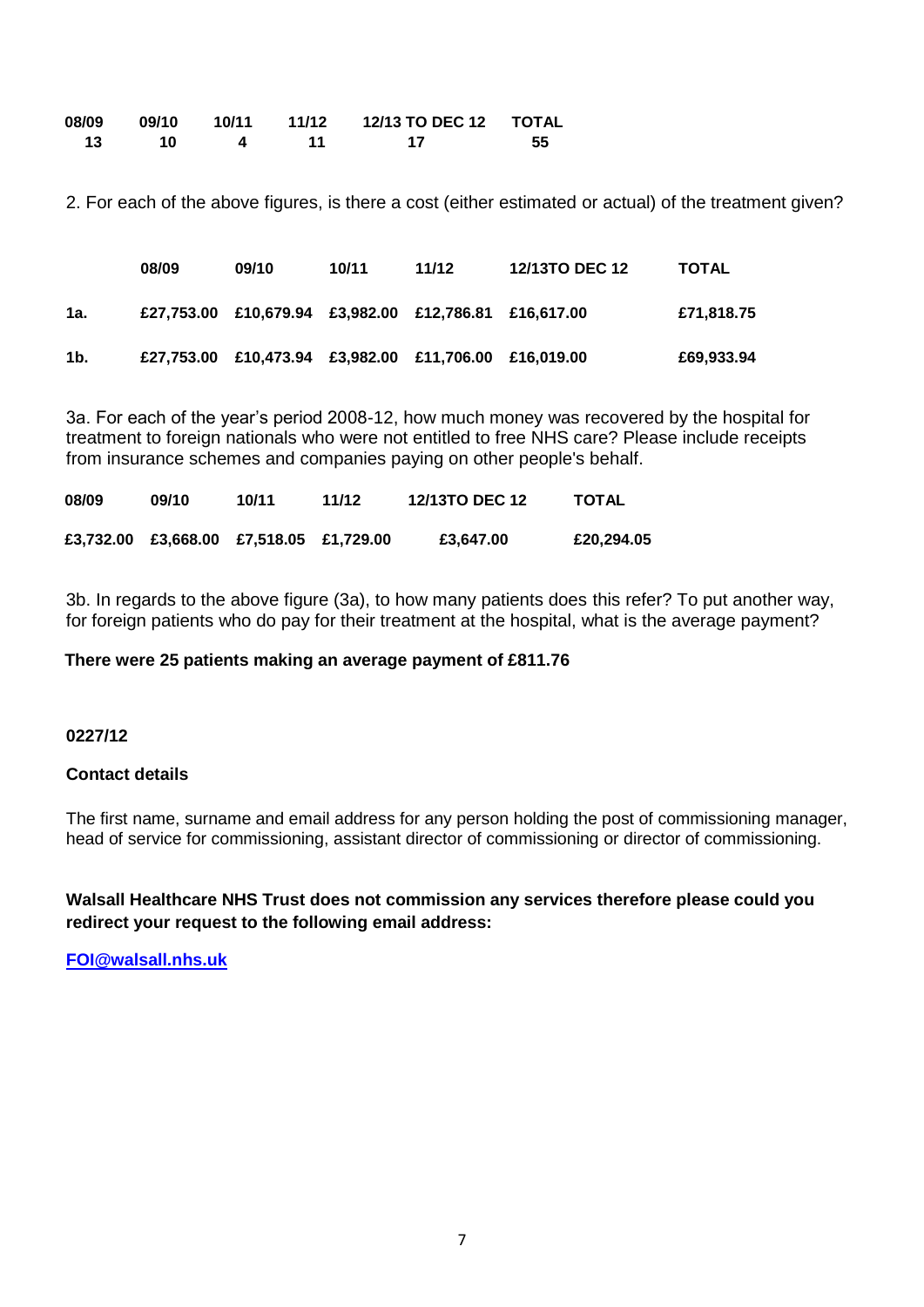#### **0228/12**

### **Ophthalmology service**

- 1. How many ophthalmic consultants does your department have? **Service provided via SLA with Wolverhampton. 5 consultants provide services on site at Walsall.**
- 2. What ophthalmic services do you provide and from what locations?
	-
	-
	-
	- Cataract Surgery Contact lenses Diabetic Retinopathy Glaucoma General Ophthalmology conditions
	-
	-
	-
	-
	- Low vision aids<br>• Macular Degeneration<br>
	Neonatal screening<br>• Oculoplastic Service<br>• Orthoptics<br>• Paediatric Ophthalmology conditions<br>
	Thyroid eye disease<br>• Visual fields
	-
	-

#### **Provided from Manor Hospital, Walsall Healthcare NHS Trust.**

3. How many cataract operations have you/your service completed in: Between 01.04.12.- to date: **664** Financial Year 11/12 : **932** and financial year 10/11: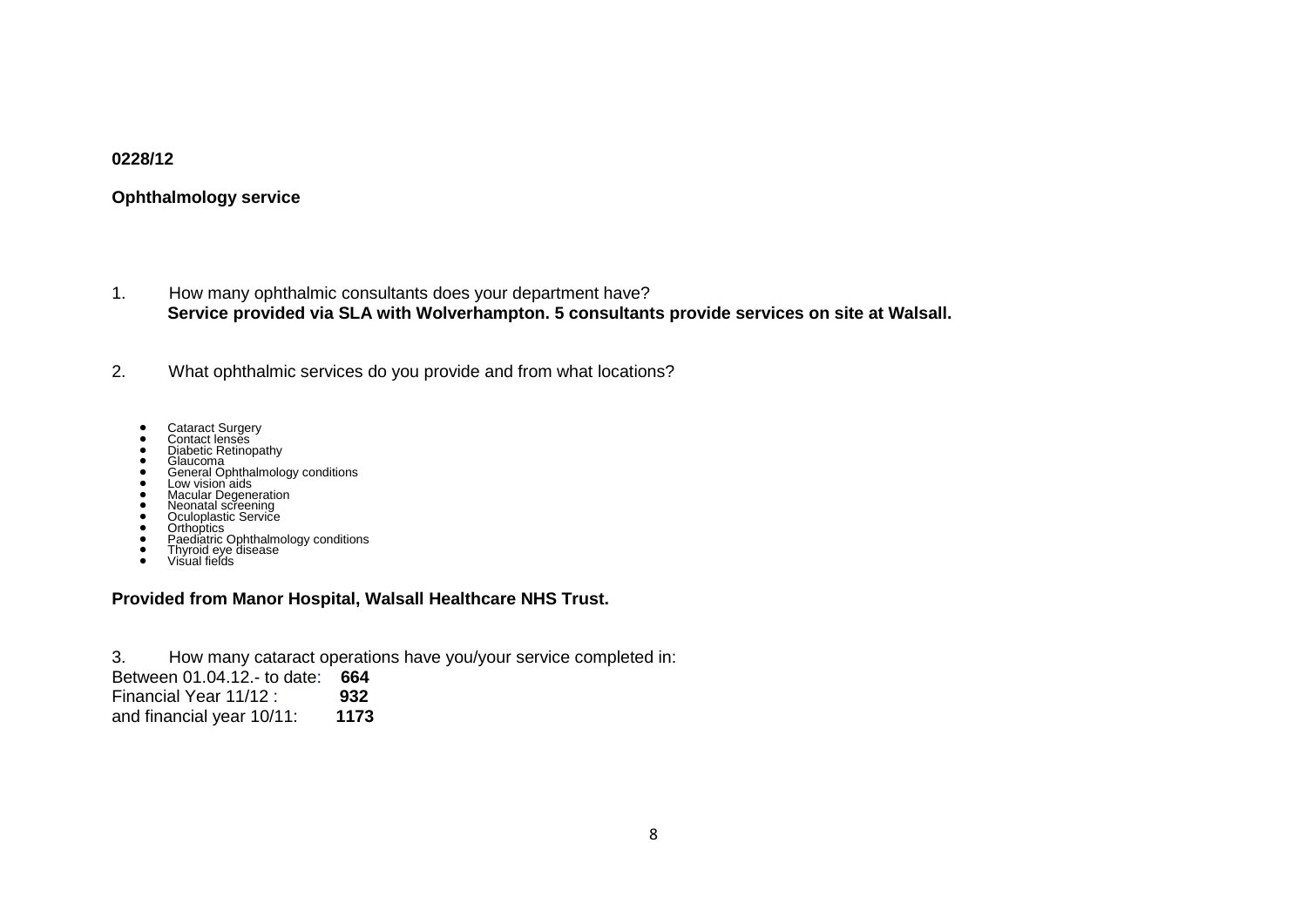|                   |                     |                        | Outgoing portion of postcode from GP practice address of registered GP |              |   |   |  |                |   |   |   |   |     |    |   |    |                 |                        |    |   |    |   |    |                     |    |    |                |
|-------------------|---------------------|------------------------|------------------------------------------------------------------------|--------------|---|---|--|----------------|---|---|---|---|-----|----|---|----|-----------------|------------------------|----|---|----|---|----|---------------------|----|----|----------------|
| Year<br>Financial | Total $\frac{1}{5}$ | <i><b>Recorded</b></i> |                                                                        |              |   |   |  |                |   |   |   |   | WST |    |   |    | W <sub>52</sub> | $\overline{\text{WS}}$ |    |   |    |   |    |                     |    |    |                |
| Year<br>2010/11   | 1173                | 3                      |                                                                        | 4            | 6 | 3 |  | $\overline{c}$ | 6 | 4 | 3 | 3 | 255 | 87 | 6 |    | 198             | 221                    | 78 |   | 16 | 3 | 31 | 5<br>$\overline{7}$ | 20 | 63 | $\overline{2}$ |
| Year<br>2011/12   | 932                 | $\overline{c}$         | $\mathbf{2}$                                                           | $\mathbf{1}$ | 2 | 4 |  |                | 1 | 5 |   | 2 | 204 | 88 | 6 | -1 | 150             | 168                    | 65 | 3 | 5  |   | 22 | 3<br>5              | 21 | 43 |                |

4. For these operations can you please provide the postcode of the referrer

5. How many complaints about your ophthalmology department have been received between

01.04.12.- to date: 0

Financial Year: 11/12 – **1**

And financial year: 10/11 – **0**

6. Have any audits been completed in the last 3 years regarding post operative and operative complications during and following cataract surgery?

**Audits have been completed by the service at Wolverhampton and the team are actively planning a programme of audit focusing specifically on Walsall activity.**

- 7. If audits have been completed, what were the results broken down by year. **N/A**
- 8. Do you currently attract BPT for your cataract service? **No**
- 9. Have you outsourced your cataract service, in part or full in the last three years? **No** If so, why, to whom and to how many operations/pathways were outsourced? **N/A**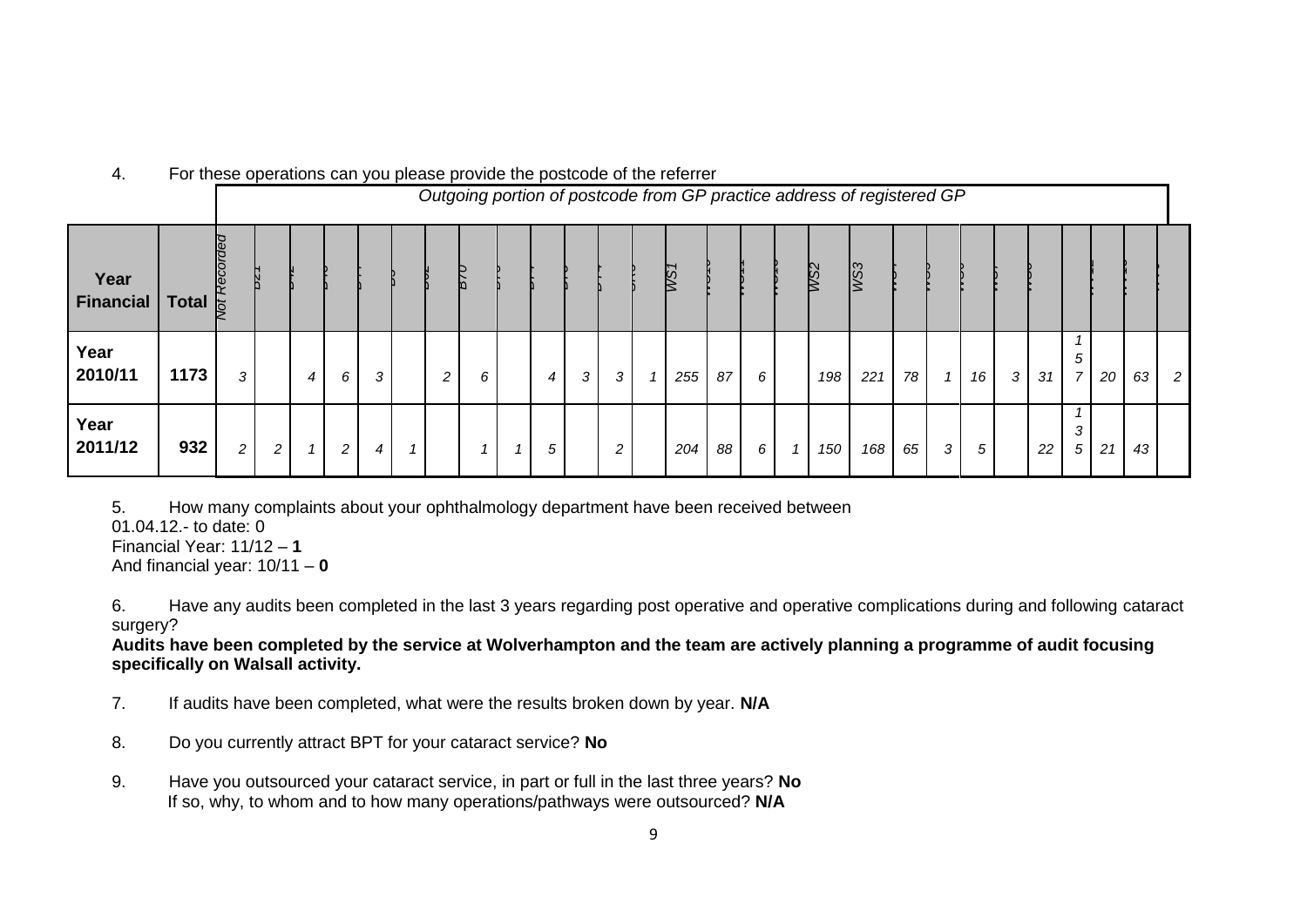10. How many cataract referrals are you receiving each week? **On average 143 per week** Is this increasing? **No.** If so by how much? **N/A**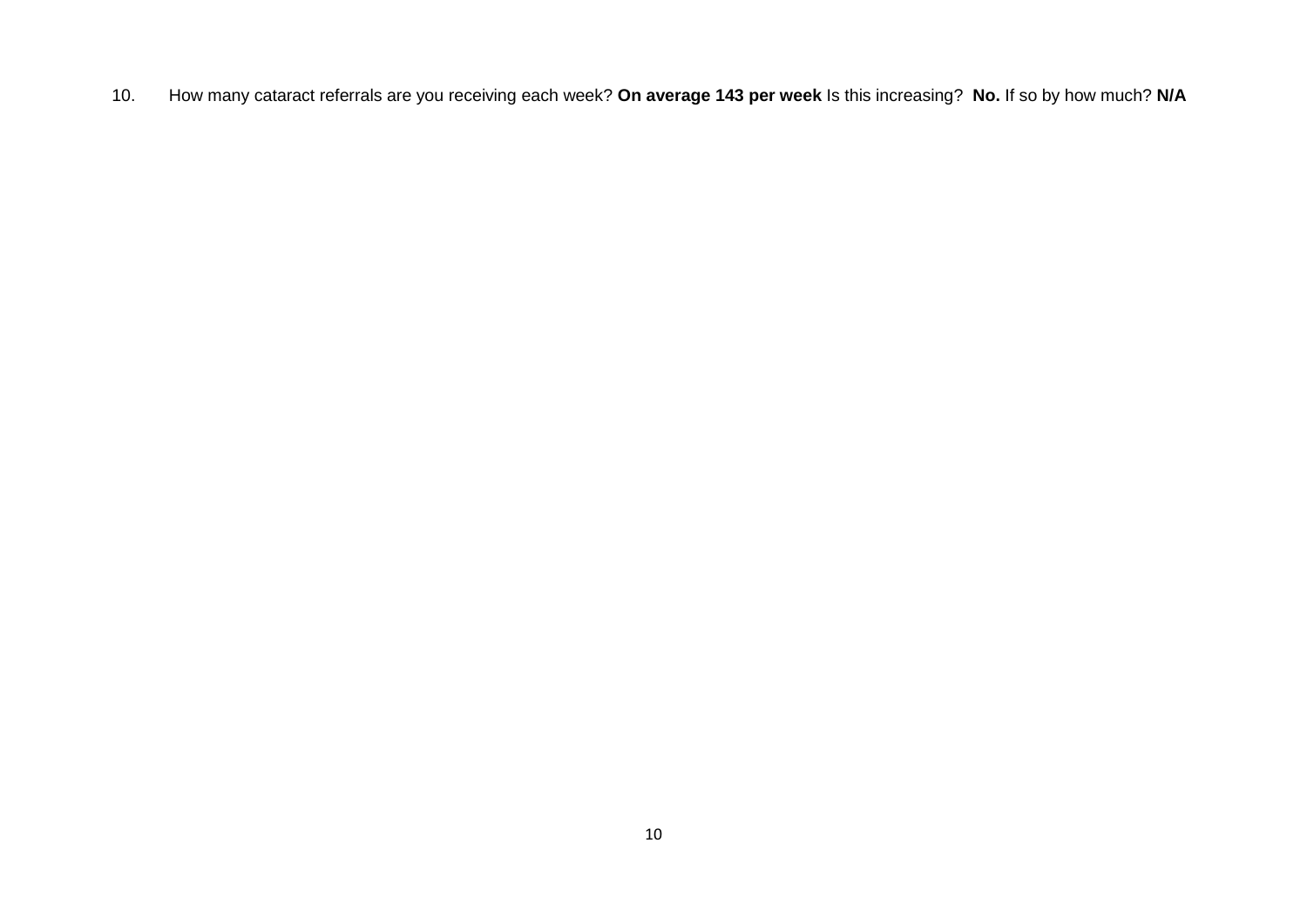11. What is your current conversion rate from outpatient appointments to cataract surgery? Conversion rates from Ophthalmology clinics to Cataract procedures

| <b>Period</b> | % of OPD that convert to Surgery |
|---------------|----------------------------------|
| Jan12-Dec12   | 18.5%                            |

12. What is your current capacity for cataract service?

## **10 new outpatient appointments per week and 5 theatre sessions with 5 patients per list (25 in total) per week**

 $\mathsf{l}$ 

13. If there is a shortfall between demand and capacity, what plans have you in place to bridge this gap? **N/A**

14. What is your current waiting time for cataract surgery? **Current average waiting time is 9.9 weeks**

#### 15. Who are your commissioners? **Walsall Teaching Primary Care Trust (this accounts for 95% on our activity. The other 5% is with Other local NHS Commissioners**

16. Have you completed a SWOT analysis for your ophthalmology department? If so can you please forward this? **No SWOT available.**

## **0229/12 Radiology data**

Dear Sir/Madam,

This is a request under the Freedom of Information Act.

I request that you send me information on the following:

1) How many of your radiology requests did you outsource between April 2011-March 2012? Please break this down by type of scan if data is available.

## **We have not outsourced any radiology requests**

2) Which companies did you use?

## **Not applicable**

3) How much did you spend on outsourcing of radiology in the last financial year? (April 2011- March 2012)

## **Not applicable**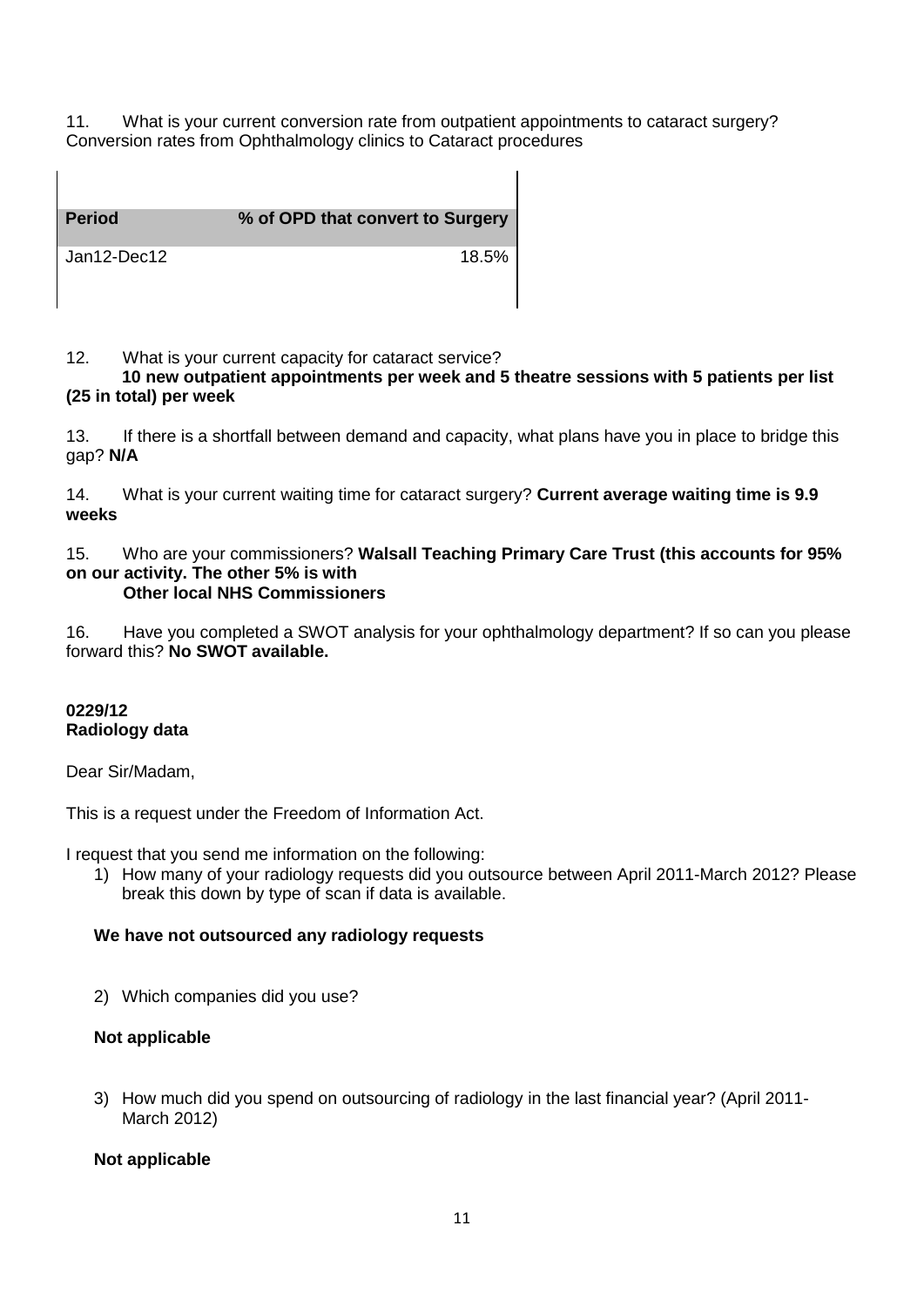4) What quality assurance measures does your trust use? For example do you audit the number of inaccuracies or discrepancies in the reports done by the outsourcing unit and within your trust?

## **Not applicable**

5) What percentage of your radiology reports require re-reporting because of inaccuracies? Do you record this data?

## **Not applicable**

6) How do the outsourcing companies deal with complaints made about the standard or quality of the images and reporting?

#### **Not applicable**

7) How many complaints/incident forms have been submitted regarding inaccurate radiology reports from outsourced providers in the period April 2011-March 2012?

#### **Not applicable**

If available, please provide electronic documents or spreadsheets relating to errors and re-reporting of radiology reports.

I do not require the identities or data of any individuals involved in the reporting process apart from the name of the outsourced company.

#### **0230/12 Zoo equipment**

#### Please note: This FOI request does not seek to identify individual patients.

Specifically:

1. For so far in FY 2012/13, how many patients were transferred temporarily to a zoo in order to use specific facilities or equipment, e.g. large sized scanners etc?

For each occasion please also provide:

a) The name of the zoo

b) The equipment or facilities that were used at the zoo for medical reasons

c) The total cost to the hospital for using the equipment and facilities in the zoo, including transportation costs.

d) An explanation as to why the specialist zoo equipment was needed (such as a vague description of the patient's condition that required the use of the equipment, without identifying the patient)

2. (a-d) The same for FY 2011/12

3. (a-d) The same for FY 2010/11

4. (a-d) The same for FY 2009/10

## **The Trust has not transferred anyone to a zoo for treatment.**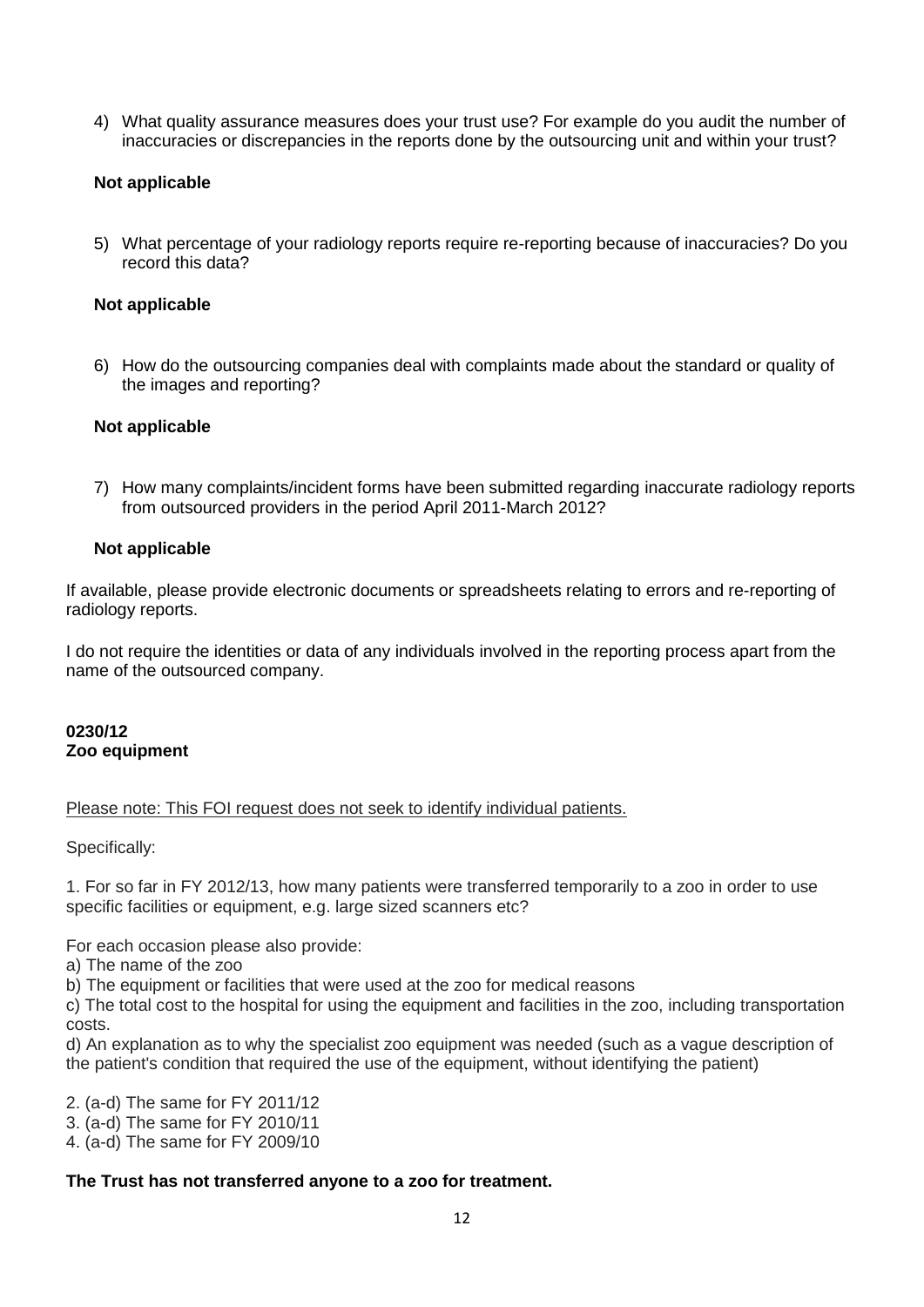## **As a centre for bariatric surgery we have equipment for dealing with larger patients and as such would not need to use such an external facility.**

## **0231/12 Nurse staffing details**

Please can you provide me with your nurse staffing details for your medical and surgical wards. Please include only those nurses directly caring for patients on each ward.

In answering the above questions please can you also provide me (for each question) with:

- 1. A breakdown of the total number of WTE nursing staff and total number of beds used in calculating each ratio.
- 2. The split of registered to unregistered nursing staff (WTE) used to arrive at the WTE nursing staff figure.
- 3. The uplift percentage included by the Trust for Sickness, Absence and Training of WTE Nursing Staff.
- 4. The nurse to bed ratio for Surgical and Medical wards.
- 5. What (if any) variance is seen to these ratios for wards with a high proportion of single bedded patient rooms?
- 6. Long-term sickness and maternity absence (%)

## **Information available upon request.**

## **0232/12**

## **Delayed discharges**

- 1. Would like to know how many delayed discharges in 2011 lasted longer than 28 days? **14 in total**
- 2. With reference to question 1, please tell me the longest time a patient"s discharge was delayed for in 2011? **91 Days**

## **0233/12 A&E Department**

1) How many people were admitted to your A&E department with complications following Botox or a similar facial procedure, including facial fillers, in 2012?

2) How many people had to stay at least one night following complications following Botox or another similar facial procedure, including facial fillers, in 2012?

3) How many people were admitted to A&E with complications from the following cosmetic procedures during 2012:

a) ABDOMINOPLASTY/ TUMMY TUCK b) RHINOPLASTY c) LIPOSUCTION d) BREAST IMPLANT e) BREAST REDUCTION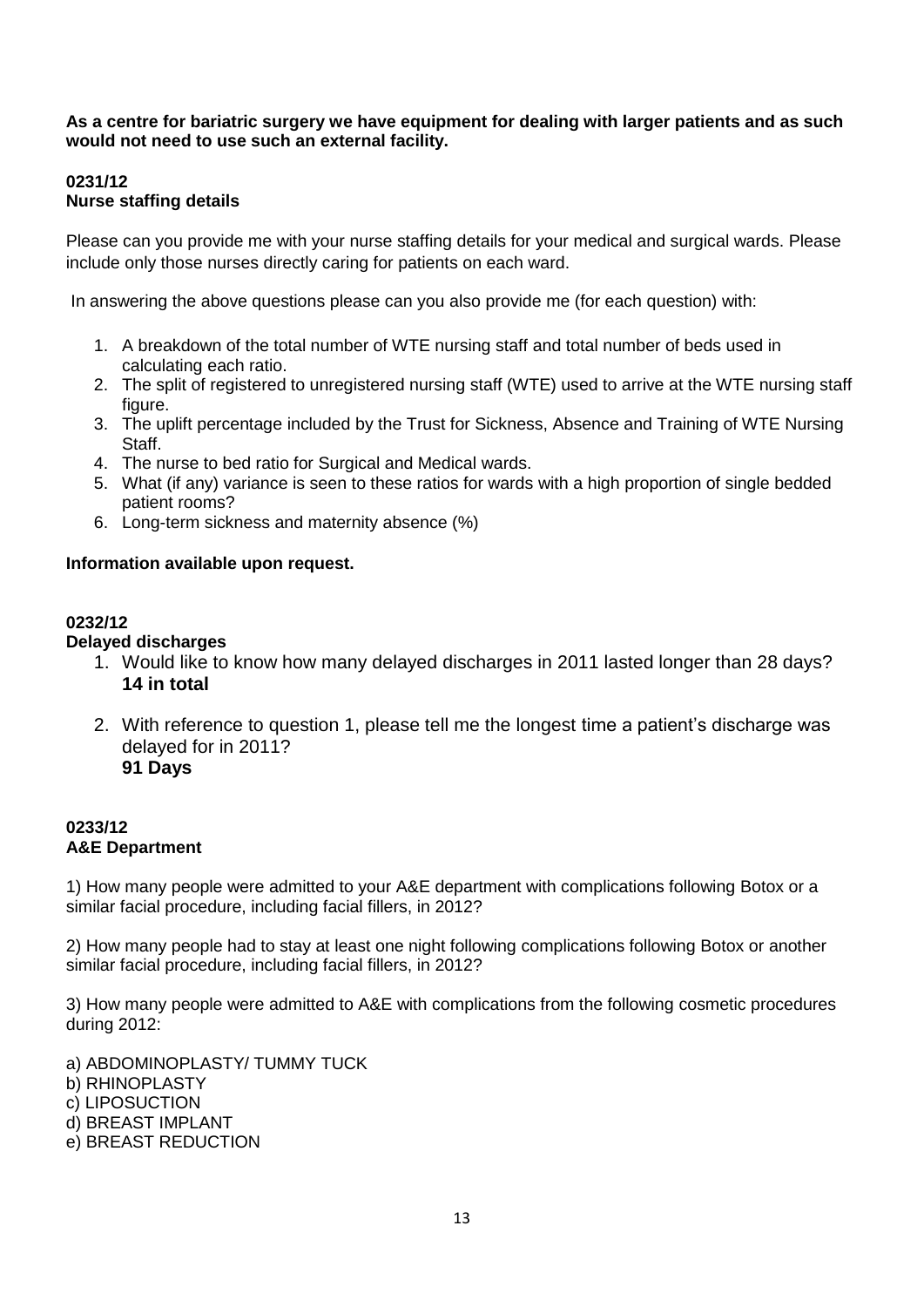**Data of this type is not recorded by the A&E dept. The arrival condition field is a free text field and so is not reliable for searching. It may be possible to identify pts that are 'post operative', but unless the type of procedure is documented then we cannot identify that. These procedures are not performed at the Trust so the patients would not be admitted as re-attenders here.**

## **0234/12 In-patient beds**

I would like to know the approximate number of in-patient beds (in total, i.e. occupied and unoccupied) at Manor Hospital. I represent a medical market research company and we currently work with some of your doctors, so we are in the processing of ensuring that the hospital information we hold is correct.

**In terms of beds available and occupied, there are national returns publically available to everyone. Showing data for all trusts that show averages across the period. (Capacity flexes on a regular basis to meet demand)**

## **<http://transparency.dh.gov.uk/2012/07/05/bed-availability-and-occupancy/>**

## **Figures at this point in time are likely to be higher as we have winter pressure beds open**

## **0235/12**

## **Targets Indicators**

I am writing to request information under the Freedom of Information Act 2000. In order to assist you with this request, I am outlining my query as specifically as possible.

On 28 December 2012 the Express and Star Newspaper carried a story under, "Walsall Manor Hospital fined £18k after target missed." The story refers to a report written by Alison Phipps, head of performance and intelligence. There is also a reference to a review of "streamlining (presumably streaming) and triage". It is unclear whether these are two separate documents or whether the review is contained in the report. Please provide me with a copy of both.

Also please provide any other information held by the Trust relevant to my request.

## **Information available upon request**

## **0236/12 Allergy Services**

I was wondering if you could please tell me whether you run any allergy services and if so how are these services administered and how many are run per month?

**Walsall Healthcare NHS Trust runs an allergy service for children once a week.**

**Dermatology sees patients with cutaenous allergy (type IV allergy) and offers patch testing for this. The Trust run adult clinics daily and Paediatric clinics weekly and patients with suspected type IV allergy are seen in all of these clinics.**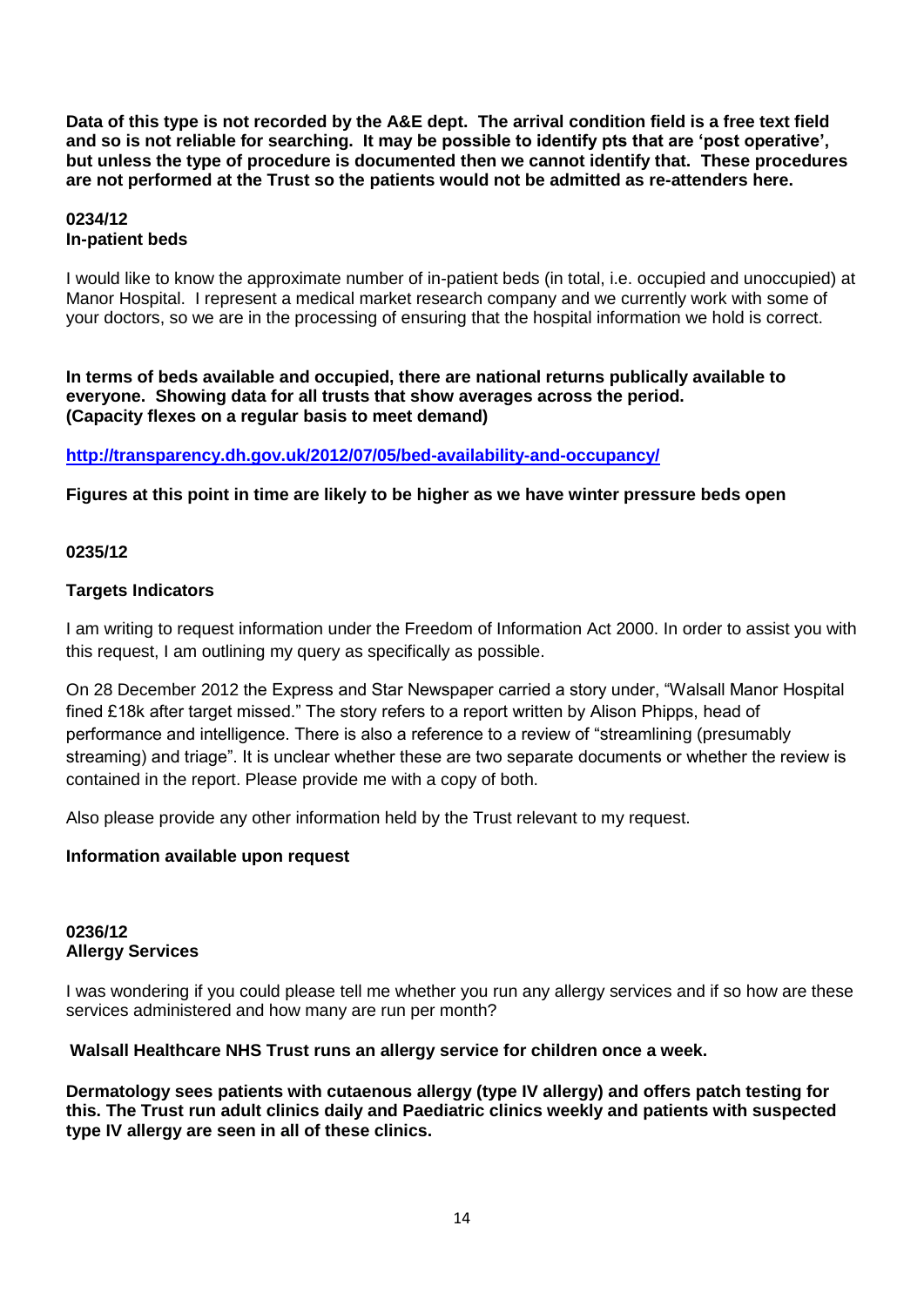## **0237/12 Drinks can recycling facilities**

Do you have dedicated recycling facilities for drinks cans within your hospitals? **All general waste produced by the hospital is recycled**

Do you have future sustainability targets? **Yes as part of our carbon reduction and sustainability strategy**

If so, do these sustainability targets involve the recycling of drinks cans? **Not specifically**

## **0238/12**

## **Structure Chart**

I would like to receive a structure chart for the Trust"s Estates department and Facilities department under the Freedom of Information Act.

## **Please see below.**

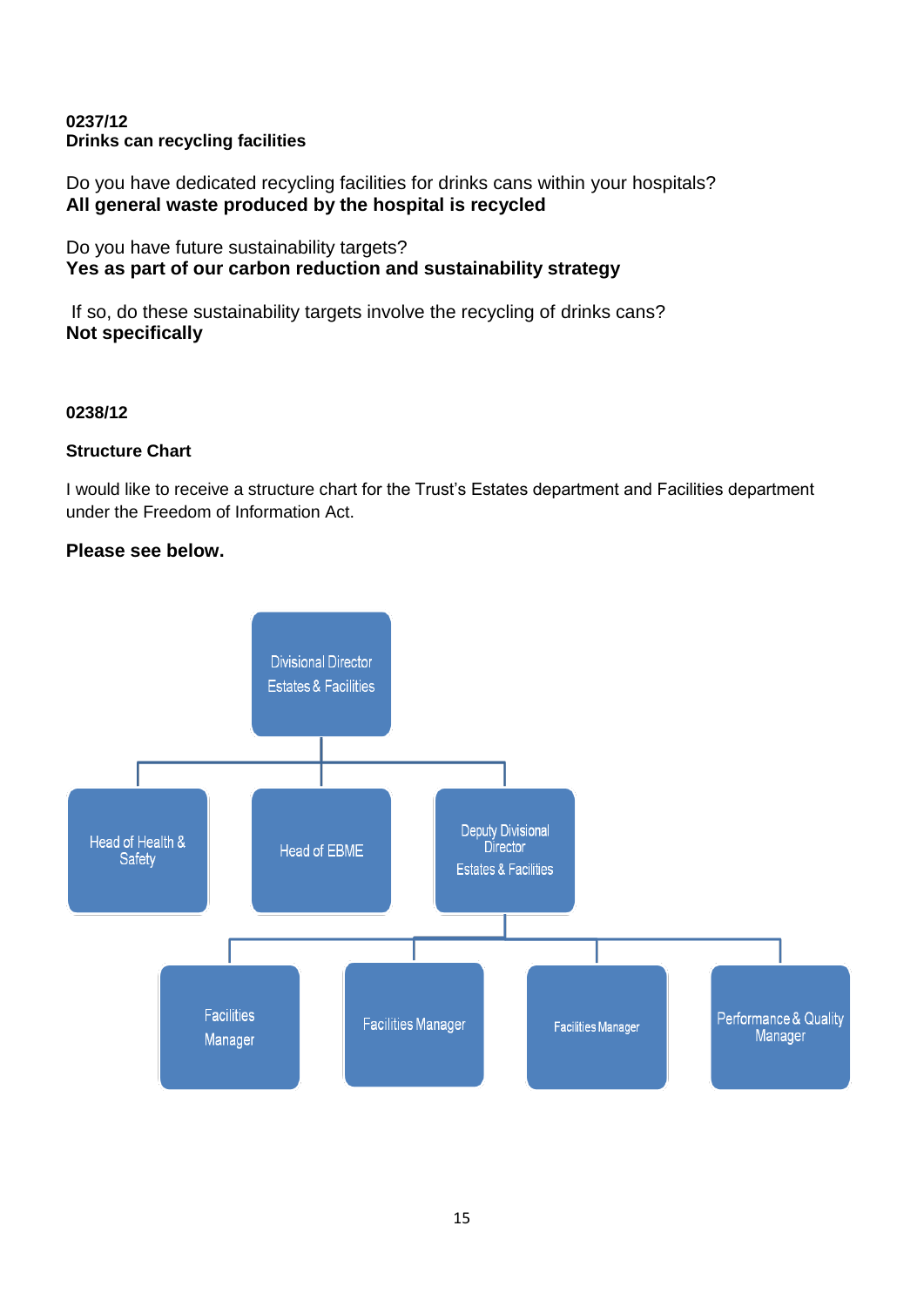## **0239/12**

## **Drugs dispensed/purchased**

Can you inform me of the units dispensed/purchased for the following drugs:

- 1. Avastin (bevacizumab)
- 2. Lucentis ( ranibizumab injection)
- 3. Ozurdex (dexamethasone intravitreal implant)

For each of the following periods:

- April 2011 to March 2012
- April 2012 to December 2012

**Patients with Age related Macular Degeneration are not treated at this Trust and the Trust does not use the above drugs.**

## **0240/12 Private Patient Income**

I am writing to formally request, under the Freedom of Information Act 2000, that you provide answers to the following requests:

| <b>Question</b>                                                                        | <b>Walsall Healthcare NHS Trust</b><br><b>Response</b> |
|----------------------------------------------------------------------------------------|--------------------------------------------------------|
| 1. How much has the Trust budgeted to receive in private<br>patient income in 2012/13? | £74,400                                                |
| 2. How much did the Trust budget to receive in private<br>patient income in 2011/12?   | £74,400                                                |
| 3. How much did the Trust actually receive in private<br>patient income in 2011/12?    | £14,312                                                |
| 4. How much did the Trust budget to receive in private<br>patient income in 2010/11?   | £74,400                                                |
| 5. How much did the Trust actually receive in private<br>patient income in 2010/11?    | £51,151                                                |

The above actual figures are consistent with that reported within the Annual Accounts for 2011/12.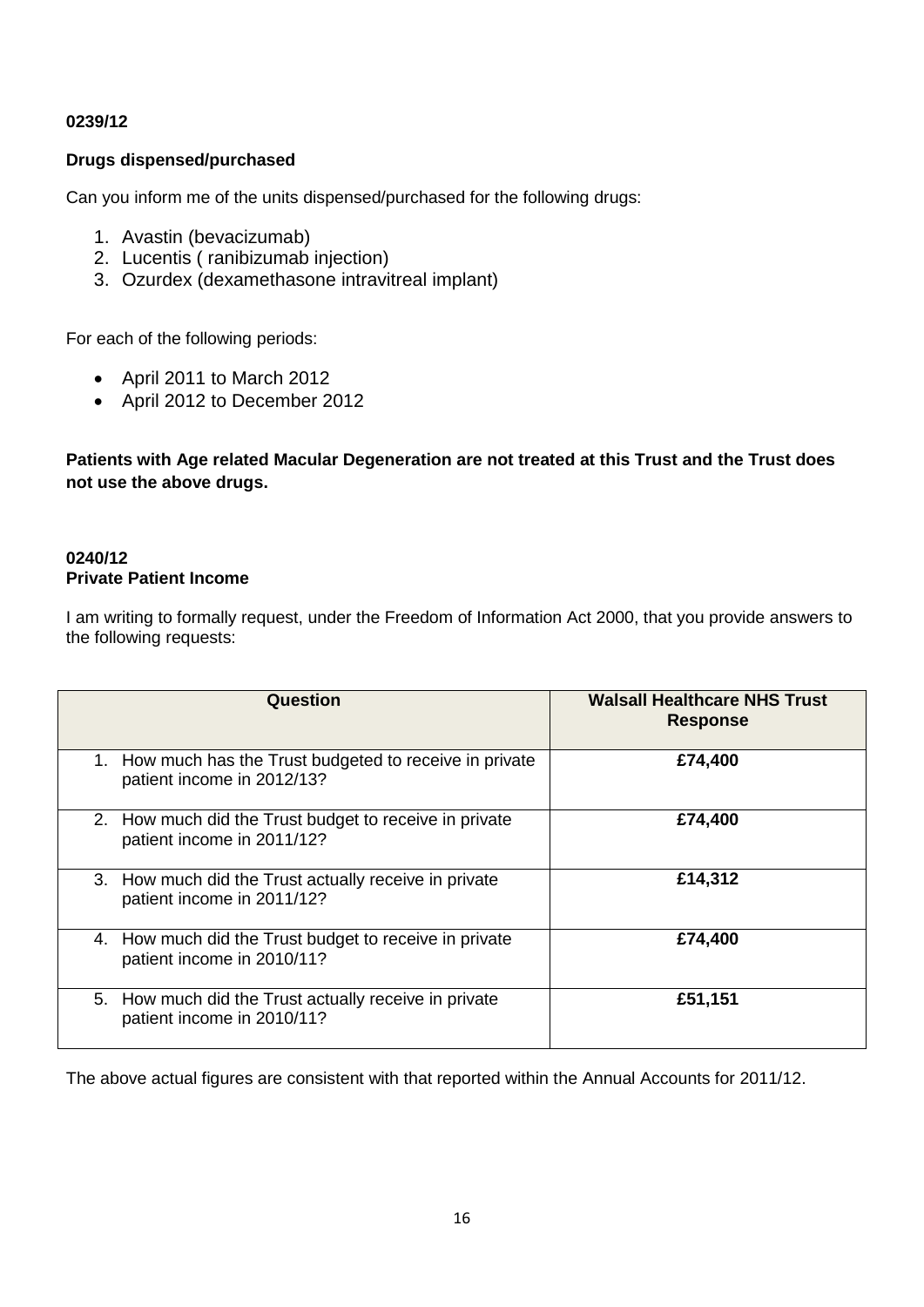## **0241/12**

## **Nursing Agency Spend**

I am making a request under the Freedom of Information Act 2000 and ask that you provide me with further information on the supply of nursing agency staff to your trust/authority from January 2011 to December 2012 to include the following information:

1 Cost to the trust/authority

- 2 Band
- 3 Supplier/Agency

4 Speciality broken down by Theatre, Critical (i.e. ITU, HDU, A&E etc) and General

| 1 Cost to the trust/authority |                       |           |
|-------------------------------|-----------------------|-----------|
|                               | <b>JAN - DEC 2011</b> | 808,814   |
|                               | <b>JAN - DEC 2012</b> | 1,130,975 |
| 2 $_{\text{Rand}}$            |                       |           |

| <u>_</u> | <b>Band</b>     | See below                           |
|----------|-----------------|-------------------------------------|
| 3        |                 | Advantage Healthcare Group          |
|          |                 | <b>Arrows Group</b>                 |
|          |                 | British Nursing Association (BNA)   |
|          |                 | Care4Health                         |
|          |                 | <b>HCL Healthcare Ltd</b>           |
|          |                 | <b>ID Medical</b>                   |
|          |                 | Kare Plus Nursing Agency            |
|          |                 | Medacs                              |
|          |                 | <b>Medbank Healthcare</b>           |
|          |                 | <b>Meridian Health</b>              |
|          | Supplier/Agency | <b>Nursing Personnel</b>            |
|          |                 | <b>Prime Time Recruitment</b>       |
|          |                 | Primera Healthcare                  |
|          |                 | <b>Pulse Nursing Agency</b>         |
|          |                 | <b>Robin Recruitment Healthcare</b> |
|          |                 | Servoca/Firstpoint Nursing          |
|          |                 | <b>Swiis Healthcare</b>             |
|          |                 | Thornbury nursing agency            |
|          |                 | <b>Yourworld Recruitment</b>        |

4 Speciality broken down by Theatre, Critical (ie. ITU, HDU, A&E etc) and General Available for April to December 2012 only

| A&E                  | 65,127 |
|----------------------|--------|
| <b>Theatres</b>      | 0      |
| <b>Critical Care</b> | 0      |
| Other                | 675725 |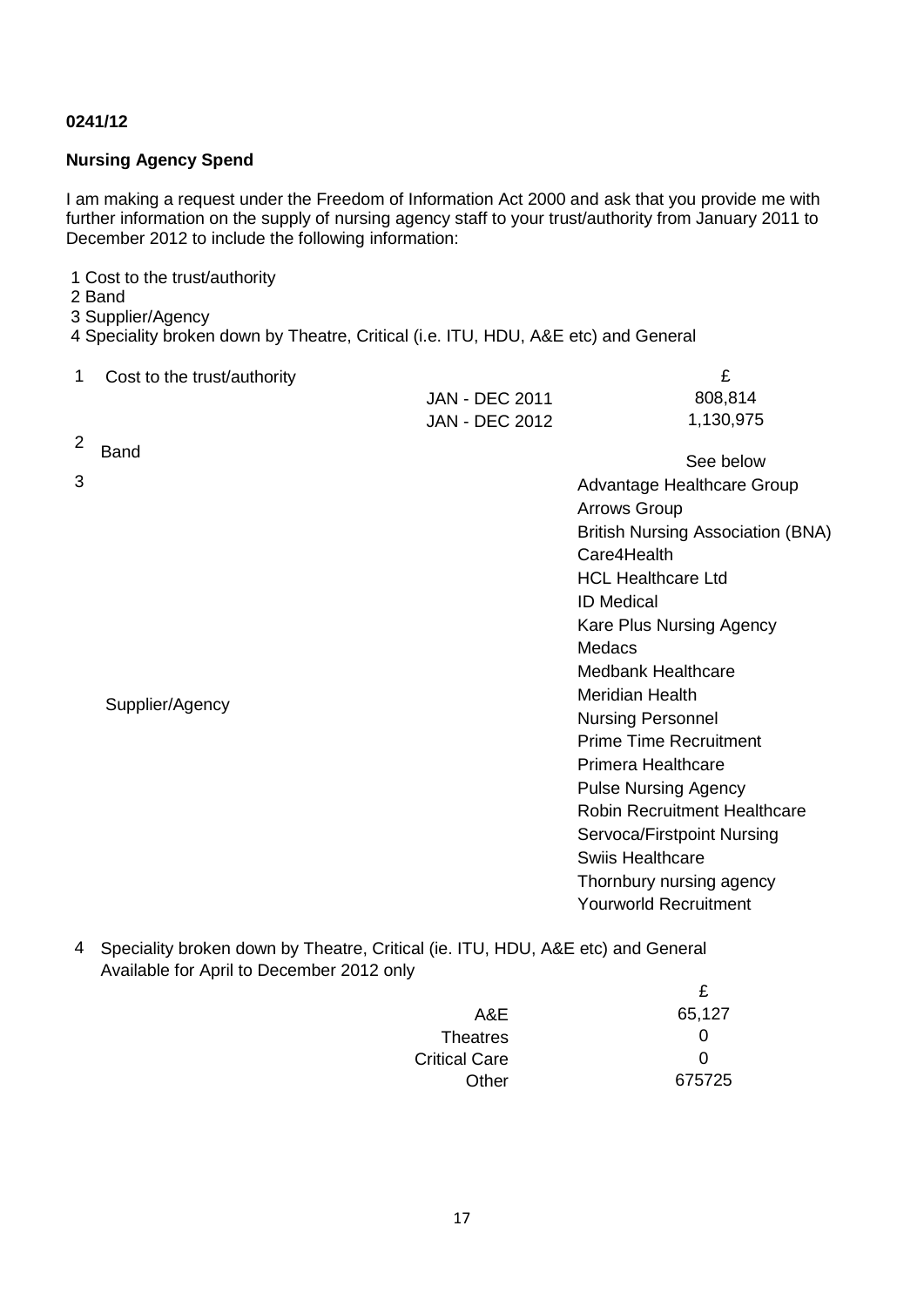## **0242/12 Losses and Special Payments**

In your financial accounts for the financial year 2011/2012 did you have a section for "losses and special payments" ?

## **Yes**

If so how much money was accounted for in the 2011/2012 financial year as being "losses and special payments"? (Please note I am aware that the loss may have occurred many years earlier but I am interested in items which were accounted for in the last financial year, irrespective or when the loss took place.)

## **The total losses & special payments recorded were £132073**

Please detail the three largest single amounts within this total and giving a cost for each loss and a brief description of the claim and the reason for the loss.

| Skin piercing by used needle          | £10000 |
|---------------------------------------|--------|
| Injuries re slip on ice in a car park | £7673  |
| <b>Back injury</b>                    | £7500  |

2. What was the total paid on claims for property lost by patients and how much related to (i)Dentures, (ii)Spectacles and (iii)Hearing Aids?

### **(i) £1490.07**

**(ii) £847.70**

**(iii) £NIL**

#### **0243/13 Number of nurses/doctors**

#### **NAME OF TRUST LEADER IN THE SET OF TRUST LEADER IN THE SET OF TRUST LEADER IN THE SET OF THE SET OF THE SET OF THE SET OF THE SET OF THE SET OF THE SET OF THE SET OF THE SET OF THE SET OF THE SET OF THE SET OF THE SET OF**

Q1 Please state the number of registered Adult Nurses employed within the trust during the periods:

2009-2010 \_\_\_\_\_\_\_\_\_\_\_\_\_\_\_\_\_\_\_\_ 2010-2011 \_\_\_\_\_\_\_\_\_\_\_\_\_\_\_\_\_\_\_\_

Q2 Please state the number of newly qualified registered Adult Nurses, (employed within 12 months of gaining NMC registration), employed within the trust during the periods:

| 2009-2010 |  |
|-----------|--|
| 2010-2011 |  |

Q3 Please state the number of Doctors (ranging from FY1 to Consultant inclusive) employed within the trust during the periods:

> 2009-2010 \_\_\_\_\_\_\_\_\_\_\_\_\_\_\_\_\_\_\_\_ 2010-2011

Q4 Please state the number of Foundation Year 1 Doctors, employed within the trust during the periods: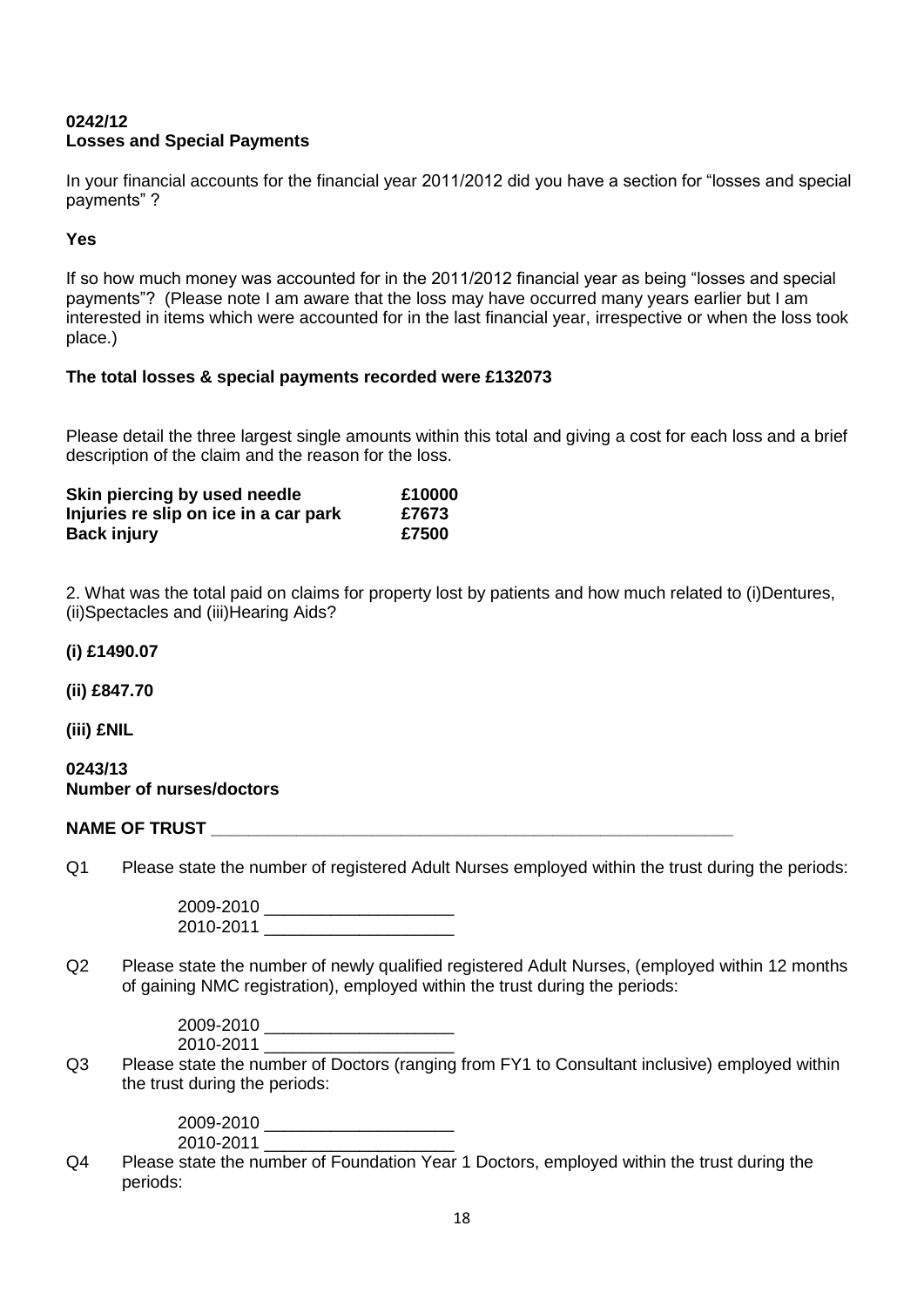2009-2010 \_\_\_\_\_\_\_\_\_\_\_\_\_\_\_\_\_\_\_\_ 2010-2011 \_\_\_\_\_\_\_\_\_\_\_\_\_\_\_\_\_\_\_\_

Q5 Please state the number of Foundation Year 2 Doctors, employed within the trust during the periods:

> 2009-2010 \_\_\_\_\_\_\_\_\_\_\_\_\_\_\_\_\_\_\_\_ 2010-2011 \_\_\_\_\_\_\_\_\_\_\_\_\_\_\_\_\_\_\_\_

Q6 Please state the number of recorded clinical incidents recorded within the trust during the periods:

| 2009-2010 |  |
|-----------|--|
| 2010-2011 |  |

Q7 Of the clinical incidents reported within the trust please state how many placed patient safety "at risk" within the periods:

| 2009-2010 |  |
|-----------|--|
| 2010-2011 |  |

Q8 Of the clinical incidents where patient safety was placed "at risk" how many incidents involved registered adult nurses during the periods:

| 2009-2010 |  |
|-----------|--|
| 2010-2011 |  |

Q9 Of the clinical incidents where patient safety was placed 'at risk' how many incidents involved newly qualified registered adult nurses, (employed within 12 months of gaining NMC registration), during the periods:

> 2009-2010 \_\_\_\_\_\_\_\_\_\_\_\_\_\_\_\_\_\_\_\_ 2010-2011

Q10 Of the clinical incidents where patient safety was placed "at risk" how many incidents involved Doctors (ranging from FY1 to Consultant inclusive) during the periods:

> 2009-2010 \_\_\_\_\_\_\_\_\_\_\_\_\_\_\_\_\_\_\_\_ 2010-2011 \_\_\_\_\_\_\_\_\_\_\_\_\_\_\_\_\_\_\_\_

Q11 Of the clinical incidents where patient safety was placed "at risk" how many incidents involved Foundation Year 1 Doctors during the periods:

> 2009-2010 \_\_\_\_\_\_\_\_\_\_\_\_\_\_\_\_\_\_\_\_ 2010-2011 \_\_\_\_\_\_\_\_\_\_\_\_\_\_\_\_\_\_\_\_

Q12 Of the clinical incidents where patient safety was placed "at risk" how many incidents involved Foundation Year 2 Doctors during the periods:

> 2009-2010 \_\_\_\_\_\_\_\_\_\_\_\_\_\_\_\_\_\_\_\_ 2010-2011

Q13 Does your trust run any kind of training/development/program for newly qualified registered adult nurses, (employed within 12 months of gaining NMC registration),

YES[] NO[]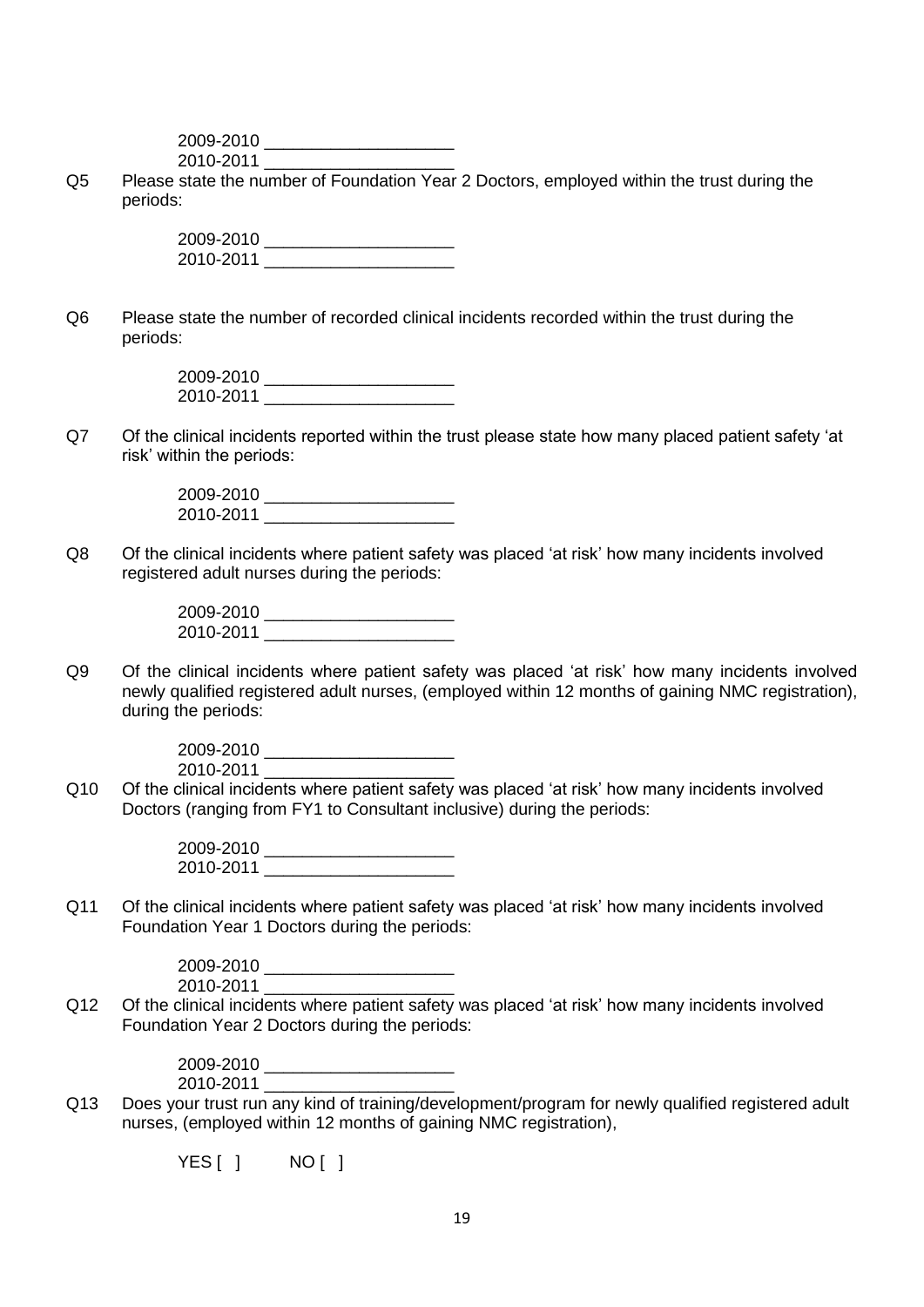## **If the answer to Q13 was 'YES' please answer Q14-17**

Q14 What kind of training/development program is provided by your trust specifically for newly qualified registered adult nurses, (employed within 12 months of gaining NMC registration).

| <b>Mandatory</b><br><b>Competency Booklet</b><br><b>Study Days</b><br><b>Named Mentoring</b><br><b>Online Learning Courses</b><br>In-house Learning Courses | <b>Optional</b> | (Please tick appropriate boxes) |  |
|-------------------------------------------------------------------------------------------------------------------------------------------------------------|-----------------|---------------------------------|--|
| Other (please specify in box below)                                                                                                                         |                 | $\Box$                          |  |
|                                                                                                                                                             |                 |                                 |  |

Q15 Does this training/development program have a structured framework?

YES [ ] NO [ ]

Q16 Does this training/development program involve appraisal at regular intervals?

YES [ ] NO [ ]

Q17 Does this training/development program require sign-off, by a mentor/senior member of staff, to verify that the nurse has achieved the required level of competence within each area of the program?

YES [ ] NO [ ]

#### **Request was withdrawn**

## **0244/12 Missing patient property**

I should like to know whether there have been any complaints made, or claims placed, regarding patient property going missing for any reason at Manor Hospital between 1st April 2011 and 30th September 2011, inclusive.

I believe that a valuable watch was taken from my father during the night of 27th/28th June 2011. I am anxious to discover whether there have been reports of any similar incidents.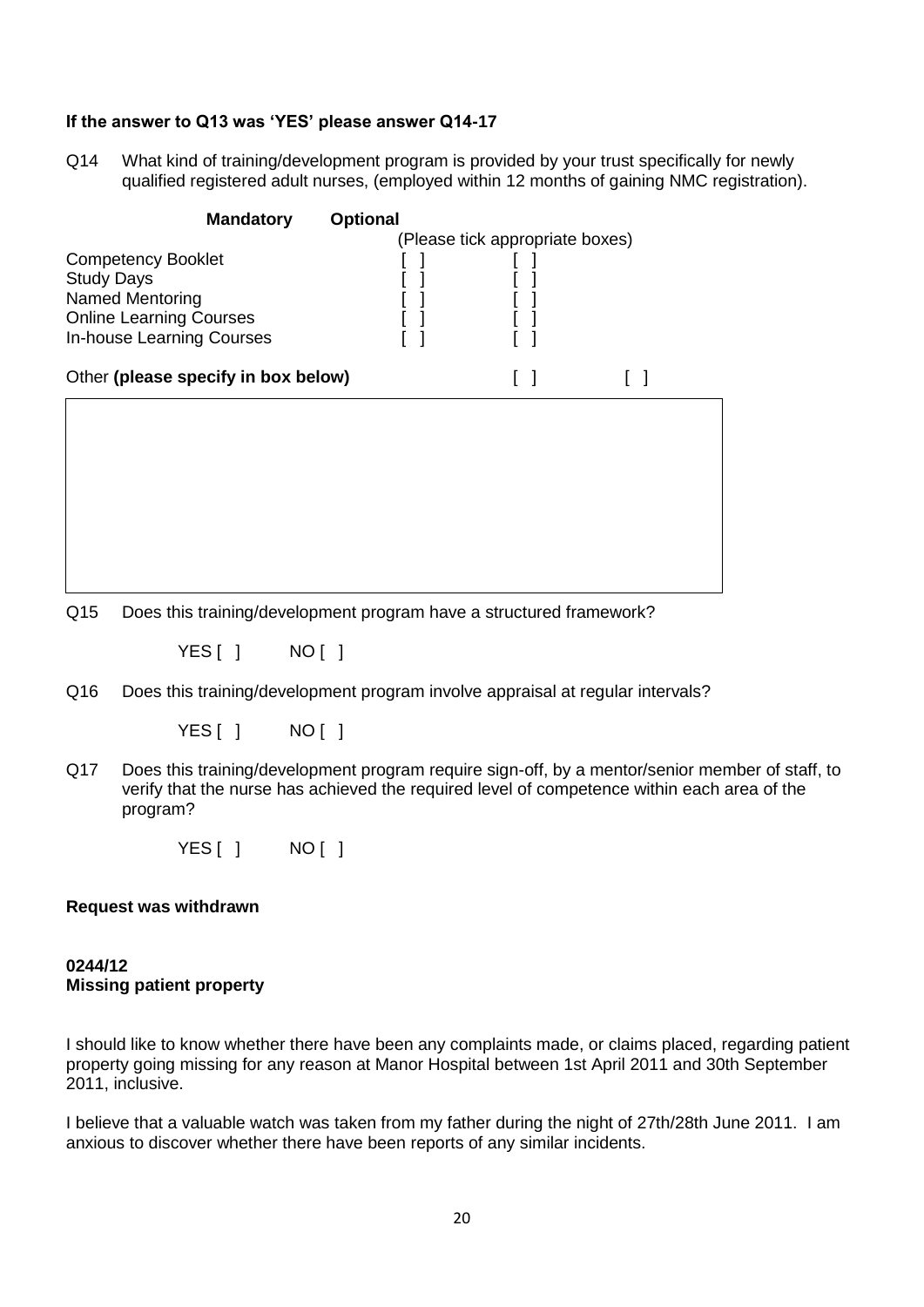**There were a total of 17 Complaints over the period requested for lost property.**

**There were a total of six claims made over the period requested.**

## **0245/12**

## **HR and Payroll solution / service**

- **1.** The name of your current HR/Payroll software solution and provider. If this is outsourced please provide the name of your outsourcing provider. **McKesson Information Solutions UK Limited**
- 2. The date that the contract was signed with your HR/Payroll provider. **NHS National Contract**
- 3. The length of the current contract term for both HR and Payroll **Ends 30 September 2014**
- 4. The date that the HR and Payroll contracts are due to be renewed. **1 October 2014**
- 5. The current annual maintenance charges for your HR/Payroll solution **NHS National Contract Unknown**
- 6. The original contract value of your HR/Payroll solution **NHS National Contract Unknown**

## **0246/12 Copy of Audited Accounts 2010-11 and cost of Circumcision Operation**

What is the cost of a circumcision operation and 1 nights stay in hospital.

**The prices given below are from private patients price list updated to 2011/12 price levels The private patient fee for a Religious Circumcision is dependent by age. Only performed on children.**

**Age Under 2 (Ward) - £263 Age Over 2 (Day Theatre) - £378**

**If the procedure is not religious or an adult the price charged would be dependent on length of stay in Theatres and a price of £614 (operations lasting up to 30 minutes) is the likely charge.**

What is the fixed price for both knee joint replacement?

**Walsall Healthcare NHS Trust private patient tariffs are based upon theatre time, length of stay and prosthesis used so there is no fixed price for operations. It is estimated that the type of operation you have listed would cost around £6000 per knee replacement – this includes the cost of the knee system. We generally do not perform bilateral knee**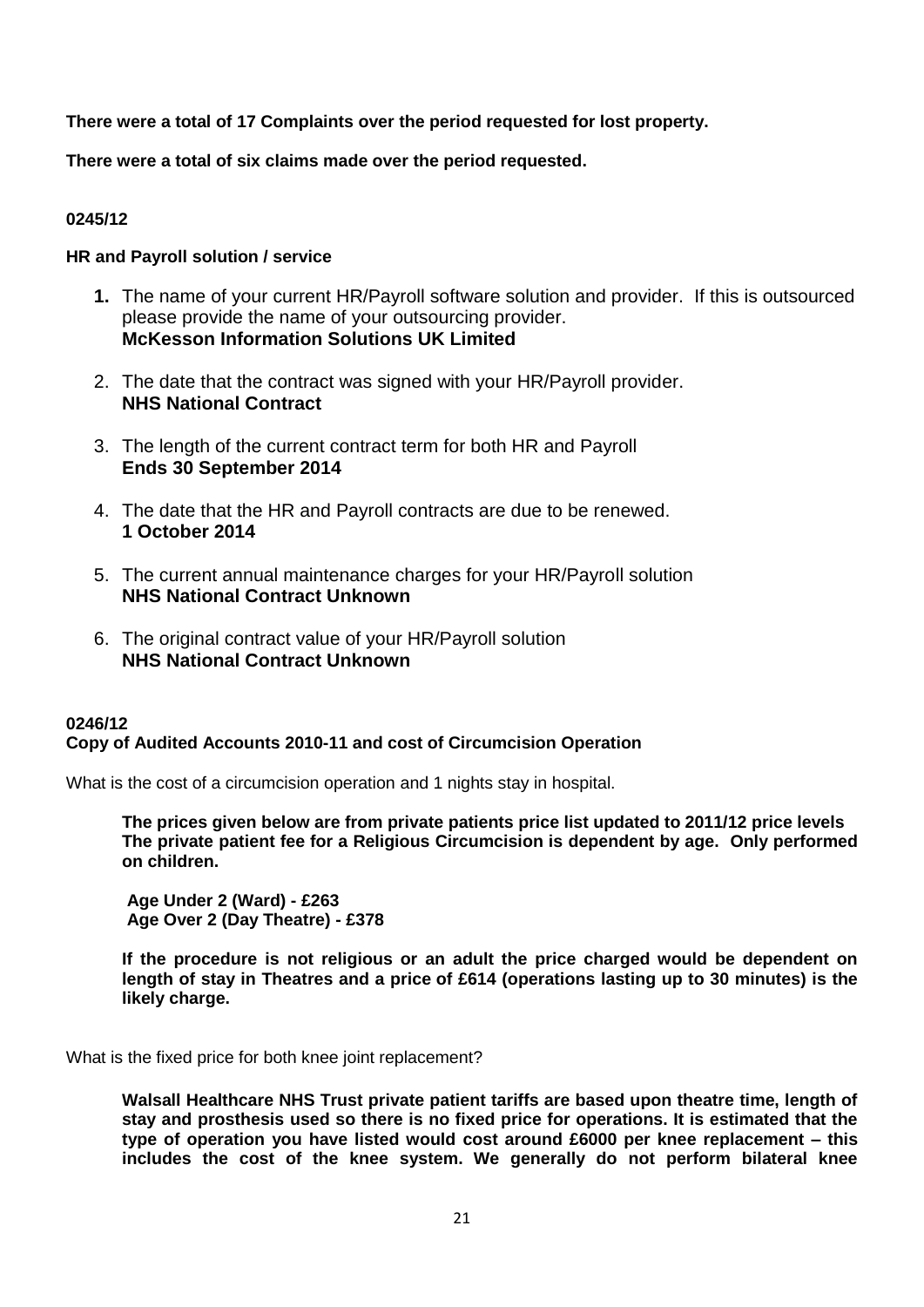**replacements. Patients will have one side replaced and then return at a later date (when sufficiently healed) to have the other side replaced**

Name of Orthopaedic consultant surgeon

**There are a number of orthopaedic surgeons in the employment of the Trust and it is not possible at this point to identify which would carry out a procedure.**

What is the fixed price for a circumcision and a 1 night stay in hospital.

**Information provided above. Circumcisions are day case procedures and therefore do not require an overnight stay.**

Name of the consultant urologist

**Mr Koneru Mr Ferrie**

## **0247/12**

#### **Circumcision**

1. information on all male circumcisions performed by the trust in calendar year 2011 - to include age and diagnosis. [If this is to be age banded, please use the following groups: 0-4,5-9,10-17, and 18+ advising the number of times a particular diagnosis was applied in each age group]

2. please use a simple patient ID match to identify ALL cases of readmission to hospital within 90 days of the circumcision surgeries above. For each of these readmissions please advise age (or age band), diagnosis of the earlier surgery, diagnosis on readmission, OPCS code and text for any procedure, time gap between the circumcision and the readmission, length of stay, and the total cost of the episode.

#### **Information available upon request**

## **0248/12 Food sales**

Please provide the names of any food, restaurant or catering companies who rent space within hospital premises to serve food or drink to patients or the public. Please include the name under which such outlets trade in serving food or drink to patients or the public.

**Walsall Healthcare NHS Trust do not lease areas to food retail or catering companies.**

**The building is currently owned by Walsall Hospitals Companies (Project Co) who lease out several areas of the building. This is a separate organisation to Walsall Healthcare and therefore you will need to obtain this information direct.**

#### **0249/12 Catchment Area for Walsall Healthcare NHS Trust**

Patients that are registered with a Walsall GP are seen as our local patient population and therefore it is difficult to give an exact list of post codes we cover because of cross boundary patients being registered with a Walsall GP.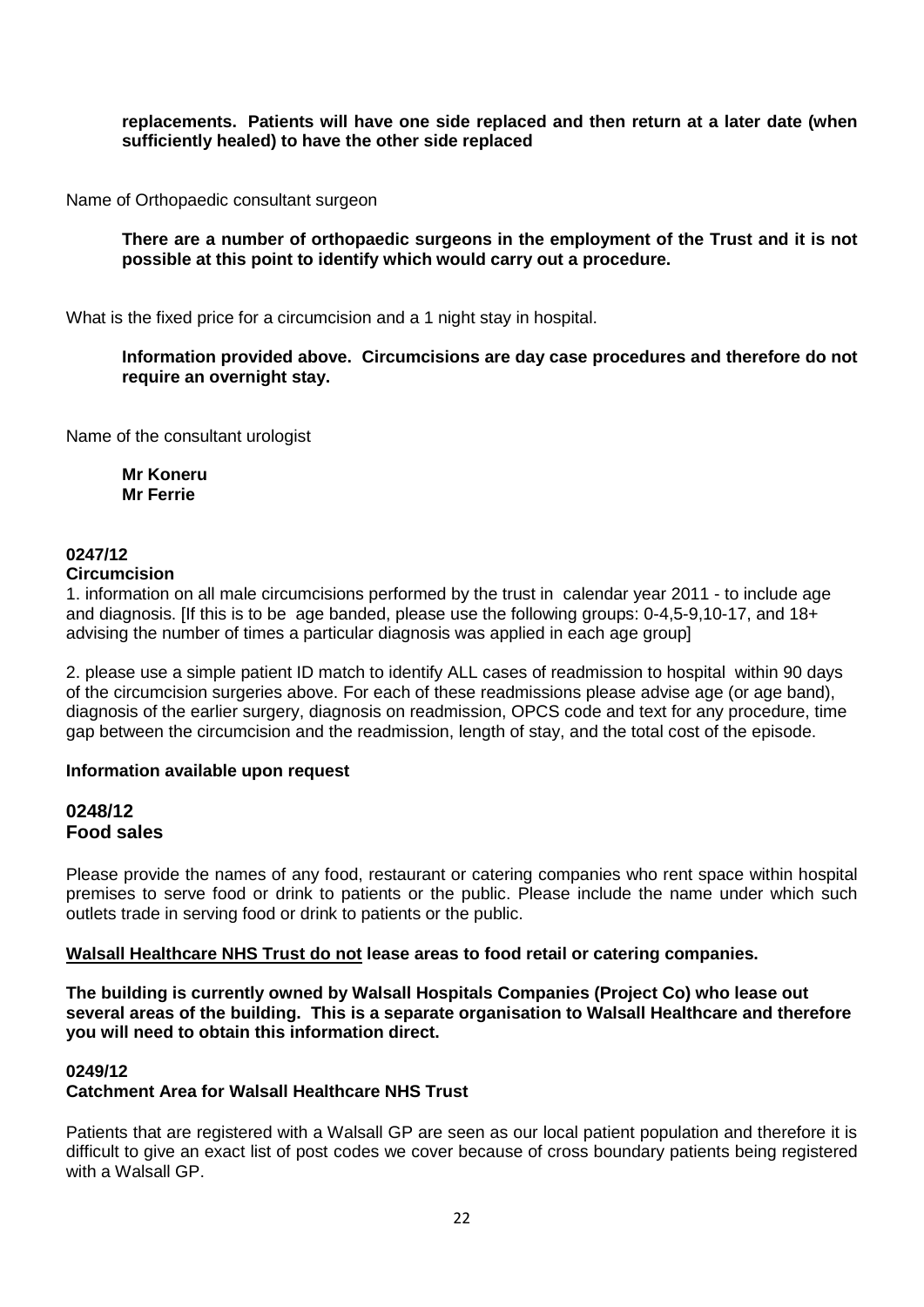## **Information available upon request.**

## **FOI 0250/12**

## **Electronic Patient Records System**

I would hereby like to request all documents relating to procurement, or potential procurement of an Electronic Patient Records system (EPR) or a Patient Administration System (PAS) going back one year.

I should prefer to receive these in electronic format at this email address, however, I am happy to receive them by post if that is more convenient.

**We have reviewed the information which may be relevant to your request, however it is commercially sensitive and as such is unable to be released under Section 43 (2) of the Freedom of Information Act 2000.**

**Exemption 43 (2) states: Information is exempt information if its disclosure under this Act would, or would likely to, prejudice the commercial interests of any person (including the public authority holding it).**

### **0251/12 Cleaning Contractor**

The information I require is as follows:

Do you use a cleaning contractor within your Trust or do you hire in-house employees to perform these tasks (if both, please give more detail)? **Walsall Healthcare NHS Trust employs their Housekeeping services.**

And what is the average wage of a cleaner at your Trust (whether contracted or in-house)? **The Cleaners are on a band 1 however, are on various pay points.**

#### **0252/12 Pseudonymisation Plan**

May I request a copy of your plan for implementing pseudonymisation and anonymisation for secondary purposes within your Organisation.

## **Information available upon request.**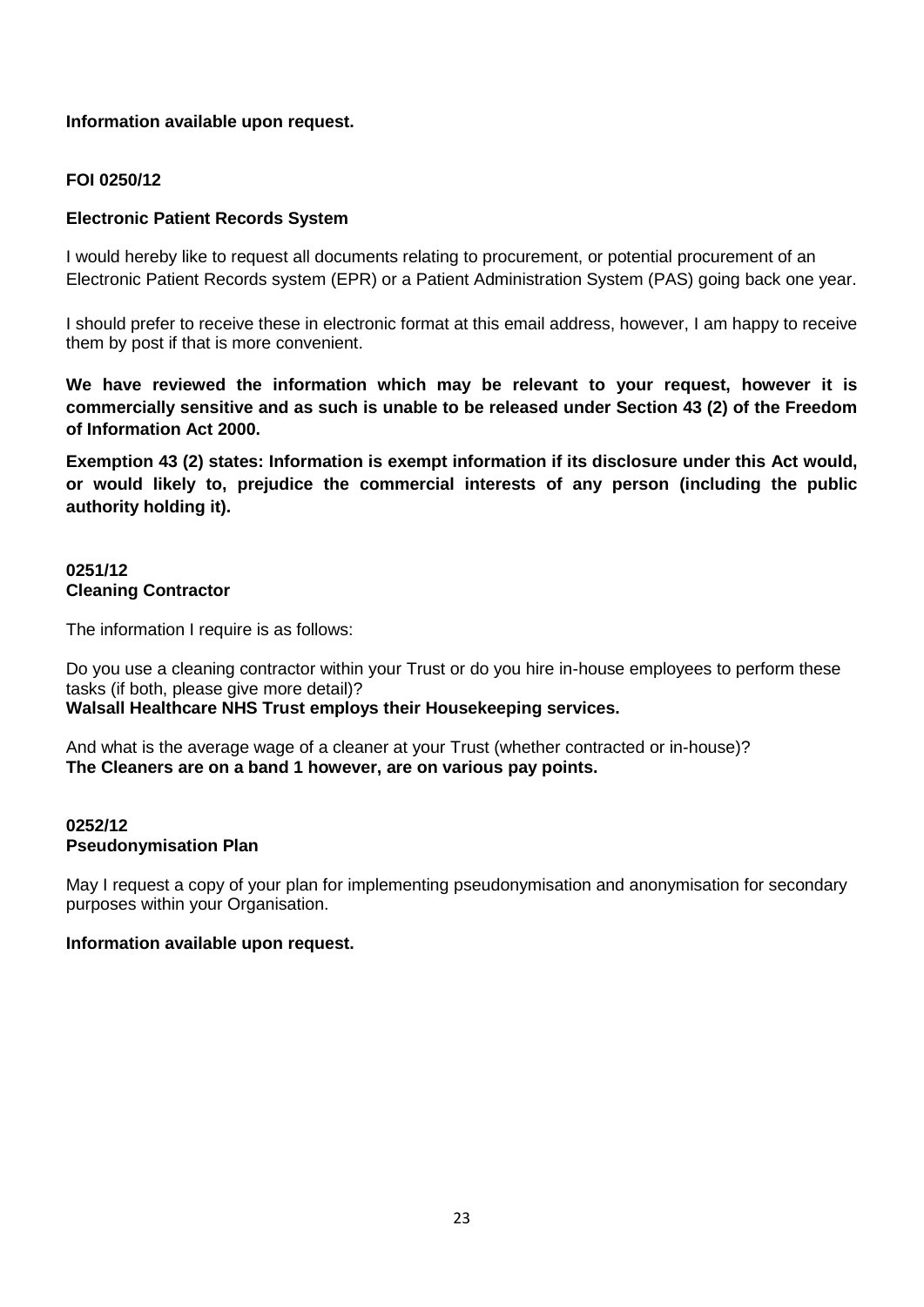## **0253/12 Waiting times and Access to Treatment - Elective procedures (2012)**

## **SELECTED PROCEDURE FIGURES**

| <b>Year 2011</b>           | <b>Total Operations</b> | Average Wait (in Days) |
|----------------------------|-------------------------|------------------------|
| 01 Hip replacements        | 255                     | 60                     |
| 02 Knee replacements       | 299                     | 57                     |
| 03 Hernia operations       | 539                     | 53                     |
| 04 Tonsillectomies         | 238                     | 33                     |
| 05 Adenoid operations      | 16                      | 41                     |
| 06 Myringotomies           | 153                     | 39                     |
| 07 Gallstone operations    | 378                     | 52                     |
| 08 Cataract operations     | 990                     | 51                     |
| 09 Varicose veins          | 148                     | 49                     |
| 10 Carpal tunnel synbdrome | 173                     | 37                     |

| <b>Year 2012</b>           | <b>Total Operations</b> | Average Wait (in Days) |
|----------------------------|-------------------------|------------------------|
| 01 Hip replacements        | 229                     | 67                     |
| 02 Knee replacements       | 286                     | 70                     |
| 03 Hernia operations       | 574                     | 51                     |
| 04 Tonsillectomies         | 216                     | 36                     |
| 05 Adenoid operations      | 11                      | 40                     |
| 06 Myringotomies           | 121                     | 32                     |
| 07 Gallstone operations    | 344                     | 49                     |
| 08 Cataract operations     | 900                     | 60                     |
| 09 Varicose veins          | 89                      | 47                     |
| 10 Carpal tunnel synbdrome | 115                     | 43                     |

## **FOI - 0254/12 Diagnostic Testing of People**

In either (a) 2011, or (b) 2012 have there been any occasions when you have had to hire or borrow a body scanner or x ray machine from an outside organisation to help in the diagnostic testing of people who were too obese to use the machines that are available for this type of work at your Trust?

If so state the name and address of the organisation or company whose equipment you used, how many times in each year you used it, and what the cost was to the Trust for using that piece of equipment? Please also state if the equipment was used at the organisation or company's address and the patient was transported there, or if the equipment was taken to a different address to facilitate the scan?

**Walsall Healthcare NHS Trust Imaging services have not needed to hire or borrow a body scanner or x-ray machine from an outside organisation to help in the diagnostic testing of people who were too obese to use the machines that are available for this type of work at this Trust.**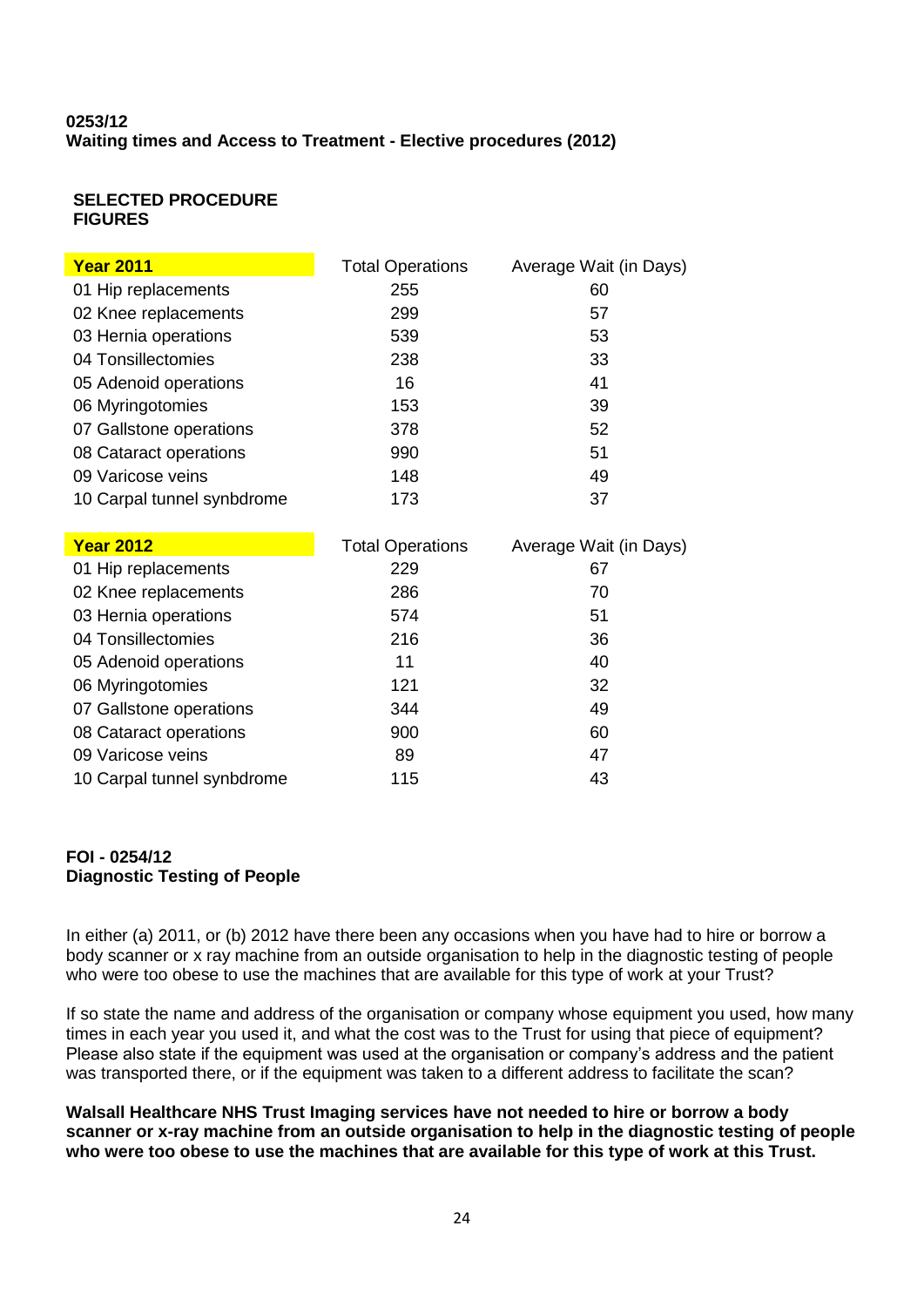## **0255/12 Farmers Weekly**

Under the Freedom of Information Act 2000, could I request the most recent 12 month figures available for the following:

- 1. The total hospital(s) catering bill for food within the trust, excluding for example, the cost of preparing, transportation, staffing or any other associated costs. **2011 to 2012 £772,126**
- 2. What is the budgeted cost per patient per day for food? **£26.55**
- 3. The name(s) of the caterer or companies that currently supply food. **Anglia Crown (Chilled food) The good food chain (sandwiches) Brake Bros (frozen food) Total food produce (Fruit & veg) 3663 (Frozen food) Hopwell's (pasties) Yearsley's (frozen food) Wilmot's (bread & milk) Punjabi Kitchens (Asian & puree food) NHS Supplies (canned & dry goods) Hagesud Bosse (parsley sauce) Dairy foods (Jelly) Blakemore's (Faggot & Diced lamb) Summers poultry (Halal Chicken)**
- 4. What percentage of this food by volume is of British origin?
- 5. What percentage of this food by value is of British origin? **Please contact NHS Supply Chain direct as we do not hold that information:** [nhsbsa.foirequests@nhs.net](mailto:nhsbsa.foirequests@nhs.net)
- 6. There is a central government commitment to procuring food that is to British welfare/production standards or higher. What guidelines do you have for the procurement of food served in hospital meals? See link below: **<http://www.supplychain.nhs.uk/campaigns/government-buying-standards/>**
- 7. Do you have any audit results available to show how you"re progressing against these standards? If so could you send me a copy of any related figures / documents. **As the majority of food procured by the Trust is via NHS Supply Chain and their contracts / framework Agreements. <http://www.supplychain.nhs.uk/campaigns/government-buying-standards/>**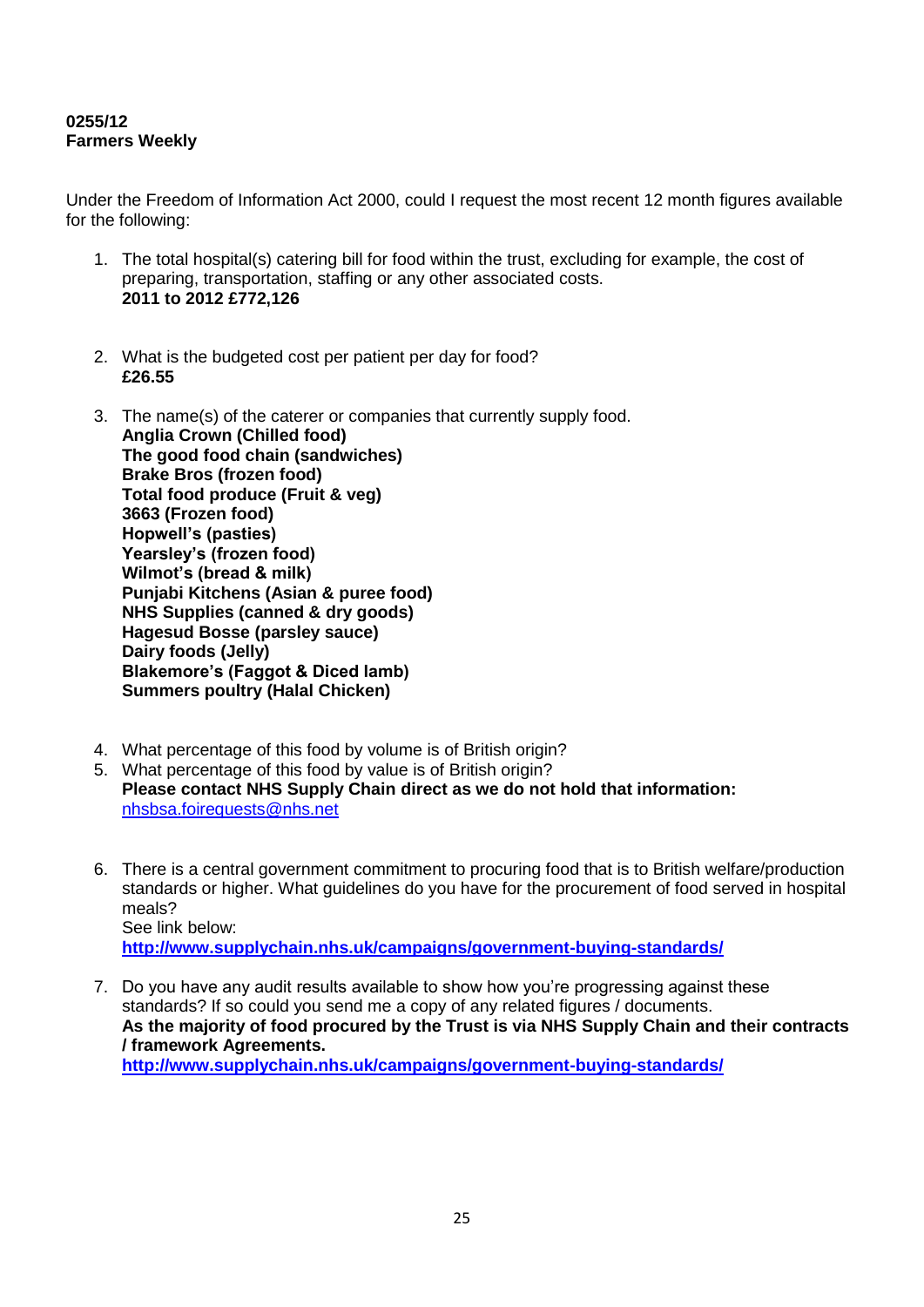## **0256/12 Patient Self Management Programmes**

I am currently carrying out some research on "patient self management programmes" across the NHS in the UK and would very much appreciate gaining access to the following data under the freedom of information Act 2000:

How many Expert Patients Programmes (self management courses) did you run from April 2011 to end March 2012, please state by PCT / Trust:

## **Walsall Healthcare NHS Trust**

a. Number of courses commissioned.

**No courses were commissioned in 2011/12. Courses were however commissioned in 2010/11 with one course being concluded in April 2011 which was funded out of 2010/11 budget.** 

b. Number of courses delivered.

## **37 courses were delivered.**

c. Number of people that completed the programme.

**434 people completed the course.**

d. Who delivered the programme(s).

## **Self Care Management Team, Walsall Healthcare NHS Trust**

e. The cost of the programme.

**£119,630**

2. How many DAFNE Programmes or similar (diabetes self management courses) did you run from April 2011 to end March 2012, please state by PCT / Trust:

a. Number of courses commissioned

**Walsall Patients are referred to Sandwell NHS Trust programmes on a case by case basis as there is not a large enough uptake to deliver the programme locally, Sandwell run 4-5 sessions per year.**

b. Number of courses delivered.

**See above**

c. Number of people that completed the programme.

**3 people completed**

d. Who delivered the programme(s).

## **Sandwell NHS**

e.The cost of the programme.

## **Please re-direct the request to Sandwell NHS Trust**

3. How many DESMOND Programmes or similar (diabetes self management courses) did you run from April 2011 to end March 2012, please state by PCT / Trust:

a. Number of courses commissioned.

## **No specific number commissioned**

b. Number of courses delivered.

**21**

c. Number of people that completed the programme.

**163**

d. Who delivered the programme(s).

**Community specialist diabetes team**

e.The cost of the programme.

**Not costed per session – forms part of service specification for specialist diabetes team. Cost includes venue hire, staffing & administration.**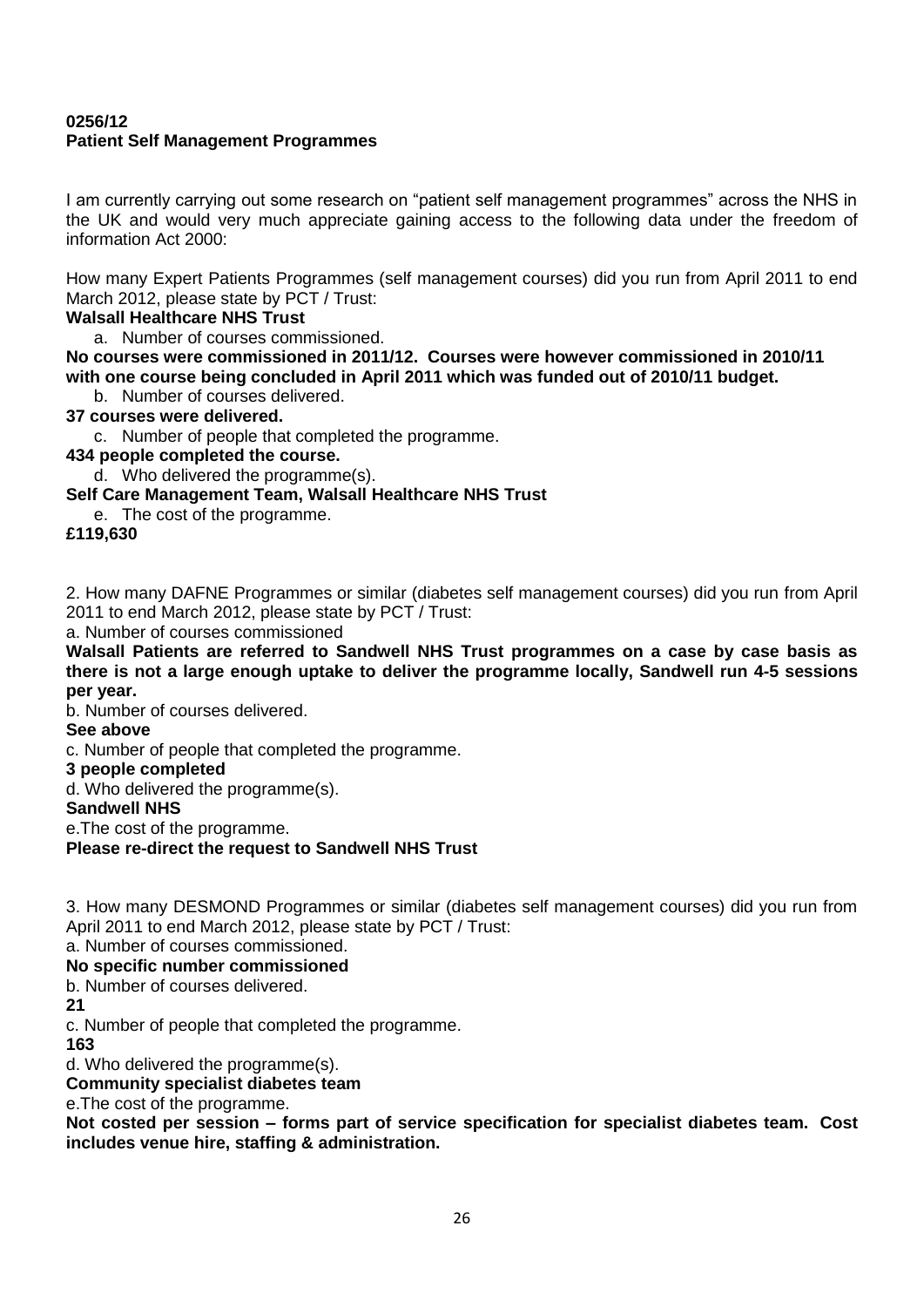4. How many Xpert Programmes (diabetes self management courses) did you run from April 2011 to end March 2012, please state by PCT / Trust:

a. Number of courses commissioned.

- b. Number of courses delivered.
- c. Number of people that completed the programme.
- d. Who delivered the programme(s).

e. The cost of the programme.

## **We do not deliver Expert Patients Programmes (self management courses)**

#### **0257/12 Pest Control**

1. In the last 12 months how many times have you had to call out a specialist pest control agency to deal with an infestation at any of your hospital premises?

| Date called out | <b>Reason for call</b><br>out | Area                    | How discovered | <b>Cost</b> |
|-----------------|-------------------------------|-------------------------|----------------|-------------|
| 29/02/2012      | <b>Bites</b>                  | Health records          | Staff bitten   | contract    |
| 25/04/2012      | Rats                          | <b>External Grounds</b> | Sighting       | contract    |
| 31/05/2012      | <b>Bites</b>                  | A&E reception           | staff bitten   | contract    |
| 16/07/2012      | Mouse                         | Pharmacy                | Sighting       | contract    |
| 20/07/2012      | <b>Bites</b>                  | A&E reception           | staff bitten   | contract    |
| 27/07/2012      | Rats                          | <b>External Grounds</b> | Sighting       | contract    |
| 28/07/2012      | <b>Bites</b>                  | Ward 10                 | Staff bitten   | contract    |
| 31/07/2012      | <b>Bites</b>                  | HR & performance        | Staff bitten   | contract    |
| 01/08/2012      | <b>Bites</b>                  | Discharge team          | Staff bitten   | contract    |
| 09/08/2012      | <b>Bites</b>                  | Ward 9                  | Staff bitten   | contract    |
| 10/08/2012      | Rats                          | <b>External Grounds</b> | Sighting       | contract    |
| 18/08/2012      | Mouse                         | <b>Hospital street</b>  | Sighting       | contract    |
| 20/08/2012      | Mouse                         | Fracture clinic         | Sighting       | contract    |
| 17/09/2012      | Nesting pigeons               | External                | Sighting       | $£60 + vat$ |
| 25/10/2012      | Rats                          | <b>External Grounds</b> | Sighting       | contract    |
| 12/12/2012      | Silverfish                    | Ward 16                 | Sighting       | contract    |

2. For the month of May 2012 and the month of November 2012 please provide me with copies of any reports that were completed by any pest control worker/agency explaining what the problem was, where it was and how they dealt with it?

#### **Information available upon request.**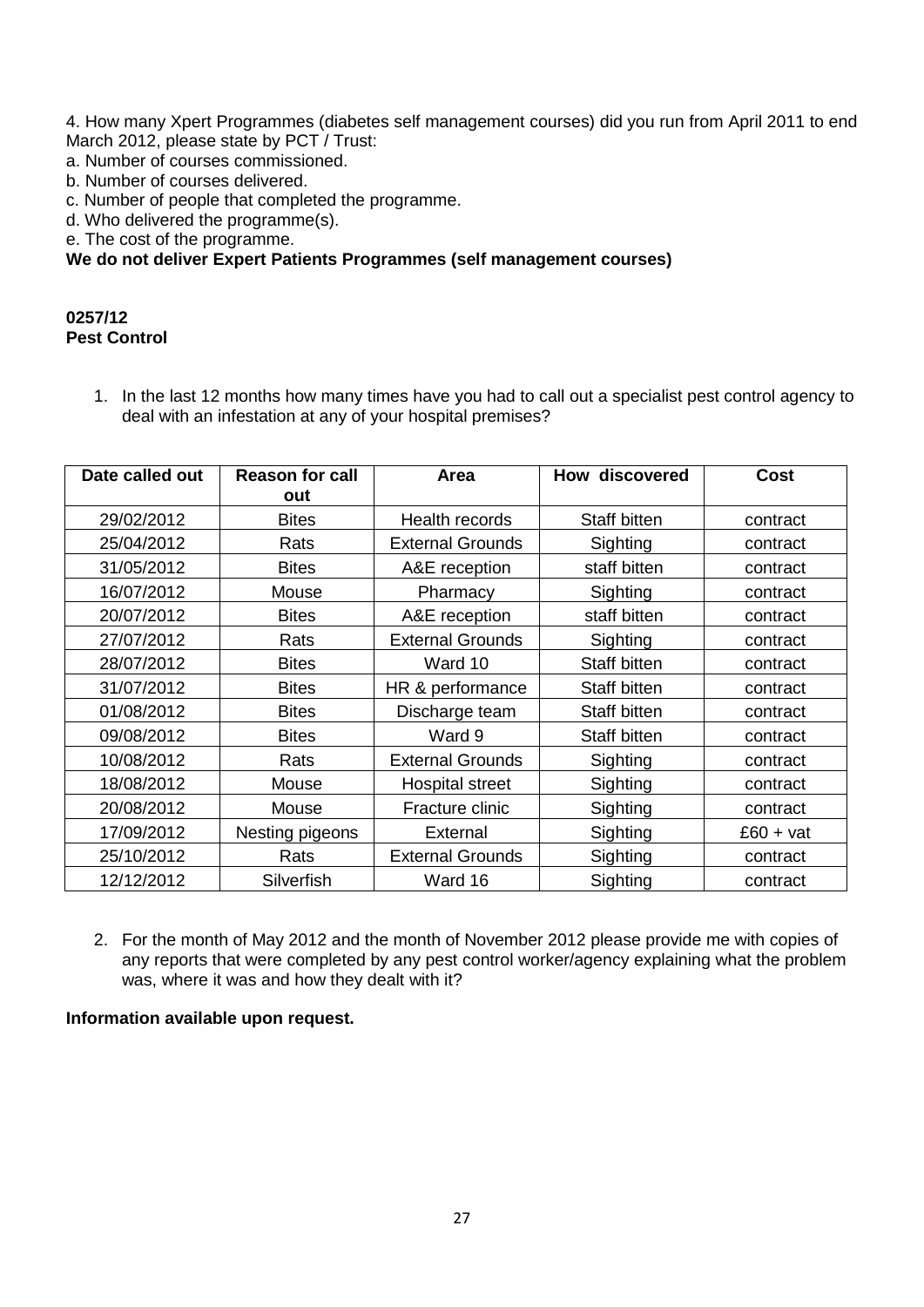## **0258/12 Hardware/Software**

FOI Request Guidance Note - Yellow highlighted cell, signifies as a shared service, a response, which covers Walsall Health Economy. Others will no fill, signifies isolated response for Walsall Healthcare

| 1. Desktop PC - hardware                  |             |
|-------------------------------------------|-------------|
| How many desktop PCs are there?<br>a)     | 4329        |
| Which vendor(s) does the trust use?<br>b) | <b>Dell</b> |
| How much did the trust spend on<br>C)     |             |
| purchasing desktop PCs in 2012-13?        | £220,000    |

| 2.<br><b>Desktop PC - software licenses</b>   |                                           |
|-----------------------------------------------|-------------------------------------------|
| Which is the main desktop PC<br>a)            |                                           |
| operating system (OS) used?                   | Windows XP                                |
| How many desktop PC software<br>b)            |                                           |
| licenses does the trust have?                 | Each desktop PC has a software license    |
| Which vendor(s) does the trust use?<br>C)     | OS - Microsoft                            |
| How much did the trust spend on<br>d)         | Cost is included in the price of PC, thus |
| purchasing desktop PC OS licenses in 2012-13? | unable to isolate cost                    |

| <b>Desktop Productivity - software licenses</b><br>-3.              |                                           |
|---------------------------------------------------------------------|-------------------------------------------|
| Which desktop PC personal<br>a)                                     |                                           |
| productivity (e.g. MS Office) software does the<br>trust use?       | <b>MS Office</b>                          |
|                                                                     |                                           |
| How many office productivity<br>b)<br>licenses does the trust have? | per desktop                               |
| Which vendor(s) does the trust use?<br>C)                           | Microsoft                                 |
| How much did the trust spend on<br>d)                               | Cost is included in the price of PC, thus |
| office productivity software licenses in 2012-13?                   | unable to isolate cost                    |

| <b>Servers - hardware</b>                                                                  |                   |
|--------------------------------------------------------------------------------------------|-------------------|
| How many physical servers does the<br>a)<br>trust manage? (please specify numbers on site, |                   |
| offsite)                                                                                   | 262 inc 5 Offsite |
| Which vendor(s) does the trust use?<br>b)                                                  | Dell              |
| How much did the trust spend on<br>C)                                                      |                   |
| purchasing server hardware in 2012-13?                                                     | Nil               |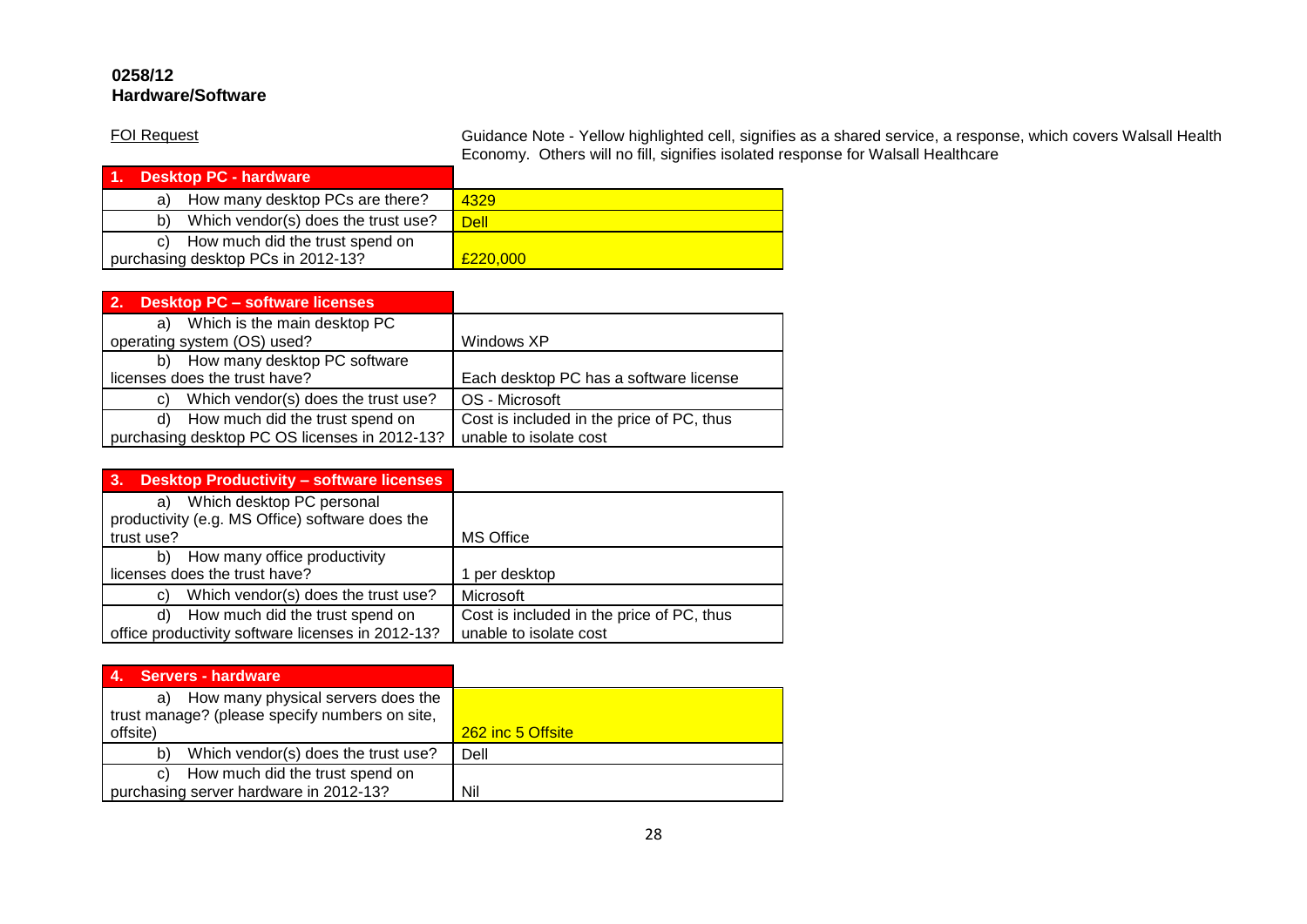| <b>Servers - software licenses</b><br>5.                                                                                               |                                                   |
|----------------------------------------------------------------------------------------------------------------------------------------|---------------------------------------------------|
| What server operating system<br>a)<br>software does the trust use? (e.g. Windows<br>2000, Windows 2003, Windows 2008, Windows<br>2012) | Windows 2003; 2008                                |
| How many server licenses does the<br>b)<br>trust have for each server operating system<br>(OS)?                                        | 120, 24 x Data Centre, 60% x 2008, 40% x<br>32003 |
| Which vendor(s) does the trust use?<br>C)                                                                                              | Microsoft                                         |
| How much did the trust spend on<br>d)<br>purchasing server OS licenses in 2012-13?                                                     | Nil                                               |

| 6. Networks                                  |                                                                    |                                                   |                                                            |
|----------------------------------------------|--------------------------------------------------------------------|---------------------------------------------------|------------------------------------------------------------|
| For each of the following types of networks: | a) Which vendor(s) does the trust use?                             | b) How much did<br>the trust spend in<br>2012-13? | c) When did the contract start<br>and when does it expire? |
| Fixed line telecoms network                  | Unable to respond. SKANSKA Managed Service. Please contact SKANSKA |                                                   |                                                            |
| Mobile telecoms network                      | Orange                                                             | 170k approx.                                      | On-going                                                   |
| Data network                                 | Unable to respond. SKANSKA Managed Service. Please contact SKANSKA |                                                   |                                                            |
| Wireless (Wi-Fi) data network                | Unable to respond. SKANSKA Managed Service. Please contact SKANSKA |                                                   |                                                            |

| Data centres<br><b>E</b> 7.7                             |                                    |
|----------------------------------------------------------|------------------------------------|
| Does the trust run/manage a data<br>a)                   |                                    |
| centre? If so, is it on site, off site (another NHS      |                                    |
| trust), off site (private site in UK), off site (private |                                    |
| site outside UK) or other (please specify).              | Onsite                             |
| b) Which vendor(s) supplies the trust's                  | Unable to respond. SKANSKA Managed |
| data centre?                                             | Service. Please contact SKANSKA    |
| How much did the trust spend on<br>C)                    | Unable to respond. SKANSKA Managed |
| data centre services in 2012-13?                         | Service. Please contact SKANSKA    |
| When was the contract awarded and<br>d)                  | Unable to respond. SKANSKA Managed |
| when does it expire?                                     | Service. Please contact SKANSKA    |

| 8. Mobile devices - hardware              |                                  |                                 |                                                      |
|-------------------------------------------|----------------------------------|---------------------------------|------------------------------------------------------|
| <b>For each of the following devices:</b> | d) How many does the trust have? | does the trust use? in 2012-13? | e) Which vendor(s)   f) How much did the trust spend |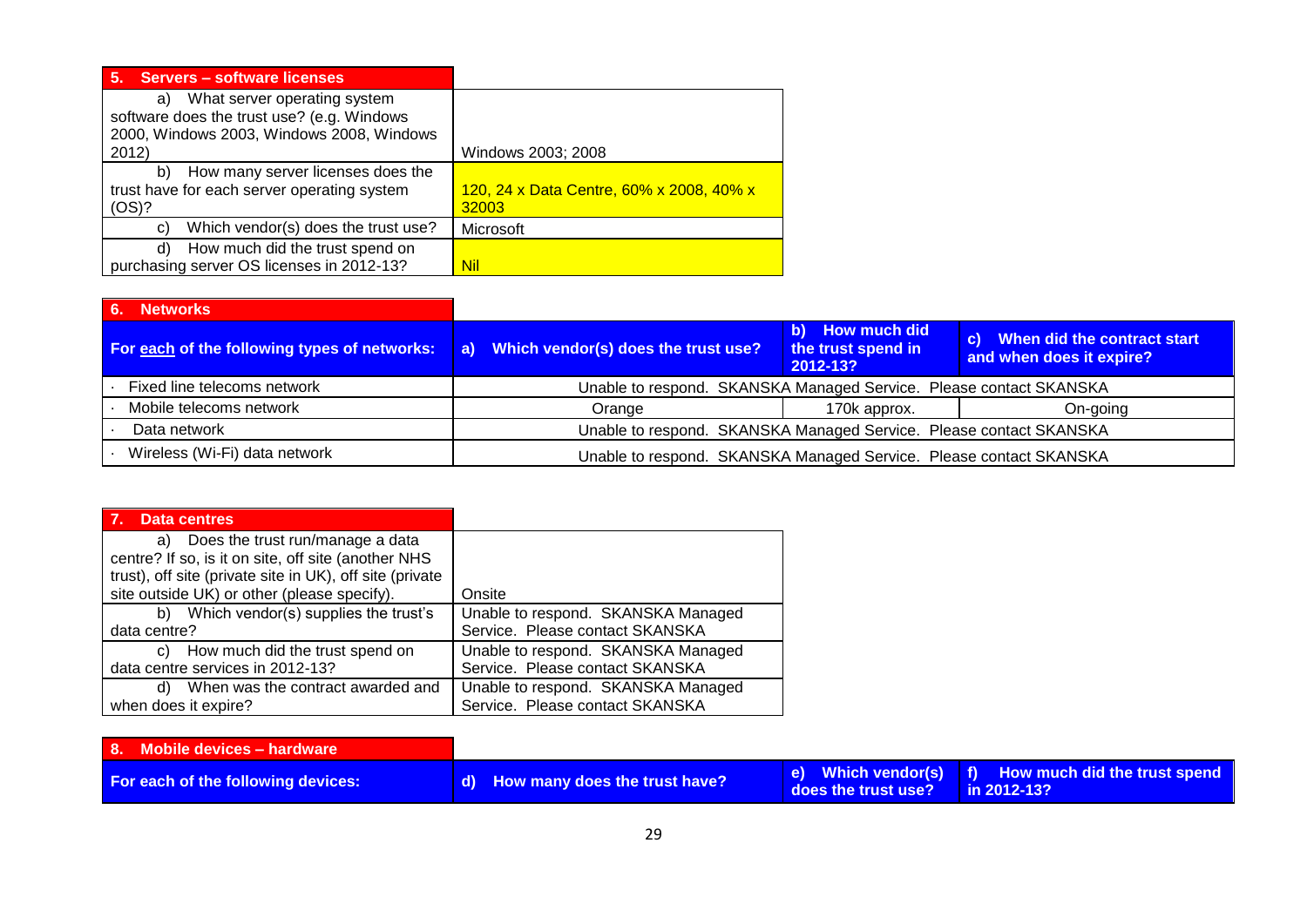| Mobile phones (non smart phones) | 1232 (including Blackberry, Mobiles and Data<br>Cards) | Orange               | 170k approx.                                 |
|----------------------------------|--------------------------------------------------------|----------------------|----------------------------------------------|
| Smart phones                     |                                                        | O <sub>2</sub>       | £40 per month approx.                        |
| Laptops                          | 890                                                    | <b>Toshiba, Dell</b> | £51k                                         |
| Tablets                          | 42                                                     | <b>Apple</b>         | £15k                                         |
| Computers on Wheels (COWs)       | Approx. 40                                             | Various              | Nil - none brought in this financial<br>year |
| <b>Digital Pens</b>              | Not used                                               | N/A                  | N/A                                          |

| 9. Mobile device management (MDM) -<br>software                          |        |
|--------------------------------------------------------------------------|--------|
| How many mobile device<br>a)<br>management licenses does the trust have? | 150    |
| Which vendor(s) does the trust use?<br>b)                                | Sophos |
| How much did the trust spend in<br>C)                                    |        |
| 2012-13?                                                                 | Nil    |

#### **0259/12 ICT Spend**

|                                                                                                                                         | how much is<br>spent                                   | which suppliers<br>provide<br>equipment/services | where appropriate which specific<br>technology is provided (eg Cisco,<br>HP, Microsoft etc) in the areas<br>below: |
|-----------------------------------------------------------------------------------------------------------------------------------------|--------------------------------------------------------|--------------------------------------------------|--------------------------------------------------------------------------------------------------------------------|
| Telephony - On Site Telephony Equipment (eg Nortel, Avaya, Cisco, Mitel etc),<br>Maintenance                                            | SKANSKA Managed Service. Please contact SKANSKA direct |                                                  |                                                                                                                    |
| Voice Services - Outbound calls, lines (Analogue PSTN, ISDN2, ISDN30, SIP)                                                              | SKANSKA Managed Service. Please contact SKANSKA direct |                                                  |                                                                                                                    |
| Conferencing - Audio, Web and Video                                                                                                     | nil                                                    | Internal managed                                 | 3COM                                                                                                               |
| Security - Analytics, DDoS Mitigation, Intrusion Prevention, Vulnerability<br>Scanning, Secure Web, Threat Monitoring, Managed Firewall | Internal Audit perform this task                       |                                                  |                                                                                                                    |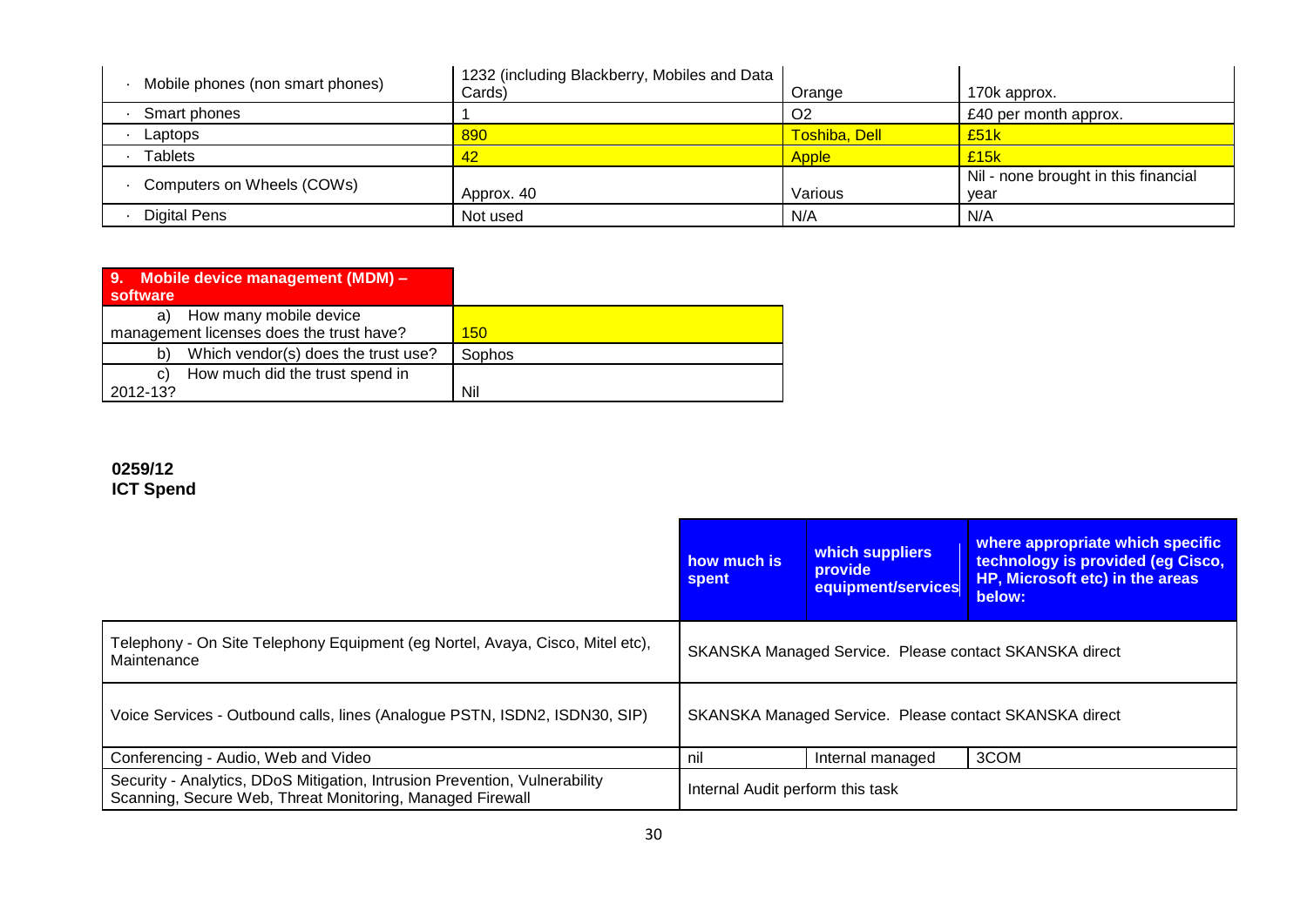| Data Centre - Cloud Data Centre, On site Data Centre (including technology<br>vender), Managed Service Data Centre                                  | SKANSKA Managed Service. Please contact SKANSKA direct |                  |                   |
|-----------------------------------------------------------------------------------------------------------------------------------------------------|--------------------------------------------------------|------------------|-------------------|
| WAN - MPLS, Analogue/Digital Private Circuits, Ethernet, Optical Services                                                                           | SKANSKA Managed Service. Please contact SKANSKA direct |                  |                   |
| Internet - Business Grade Internet Connections (core connection excluding<br>home, broadband and wifi connectivity)                                 | N3 Managed                                             | N <sub>3</sub>   | Please contact N3 |
| LAN - Equipment (and vender - Cisco, HP etc), Maintenance                                                                                           | SKANSKA Managed Service. Please contact SKANSKA direct |                  |                   |
| LAN Applications - Audit of Network/Applications, Managed Acceleration (CPE),<br>Managed Optimisation, Monitoring                                   | SKANSKA Managed Service. Please contact SKANSKA direct |                  |                   |
| Contact Centre - Equipment and applications (on site and/or cloud including<br>vender), Inbound Calls                                               | Uses internal phone system                             |                  |                   |
| Mobility - Managed Remote Access Services, Mobile Device Management,<br>Mobile Expense Management, Flexible Working Services, Supply Chain Services | Nil                                                    | Internal managed | Sophos            |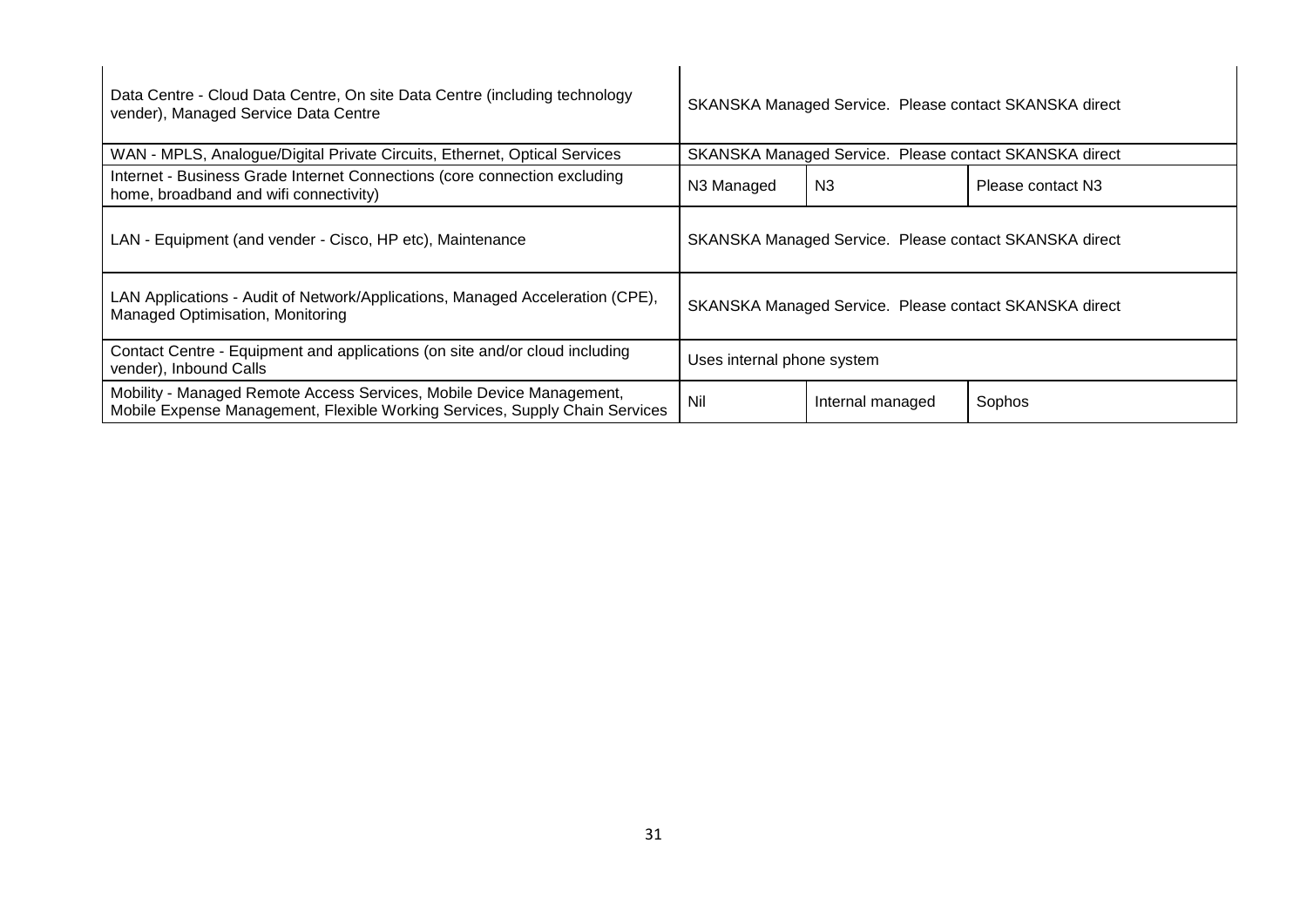## **0260/12 Complaints in Maternity Unit**

I am writing under the Freedom of Information Act to ask for the following information:

 The number of complaints you have received regarding care at the maternity unit at Walsall Manor Hospital run by your trust. **29 Complaints Walsall Healthcare NHS Trust did not capture the information sought on a system capable of interrogation before 1st January 2012 therefore the number of complaints relates to the year 2012- to date.** 

The number of cases where action has been taken as a result of an investigation into a complaint at the maternity unit at the hospital run by your Trust – and, in each case, what action was taken. **All cases were investigated and where complaints are upheld or there are lessons to be learnt actions have been implemented which include:**

- **Staff reminded of the importance of communication**
- **Drafted information leaflets**
- **Staff provided with training**
- **Improvement of record keeping**
- **Conducted audits in health records**
- **Improved documentation**
- **Down syndrome screening pathway to be reviewed**
- The number of babies born at the maternity unit at the hospital run by your Trust.

| <b>Year Financial</b> | Expr 1 |
|-----------------------|--------|
| Year 2007/08          | 3702   |
| Year 2008/09          | 3686   |
| Year 2009/10          | 3686   |
| Year 2010/11          | 3906   |
| Year 2011/12          | 4476   |

## **This relates to the following time period: Each year for the last five years**

## **0261/12 Allegations of Negligence**

1. In the period from 1st January 2008 to date, please state the total number of registered medical practitioners against whom more than two patients have made an allegation of negligence. Please state in each case: -

a. the number of patients who have made an allegation of negligence; and

b. whether compensation has been paid; and

c. whether the registered medical practitioner is still in your employ; and

d. if not, whether any information concerning the allegation of negligence has been forwarded to his or her new employer; and

e. whether, so far as you are aware, the registered medical practitioner has been referred to the General Medical Council.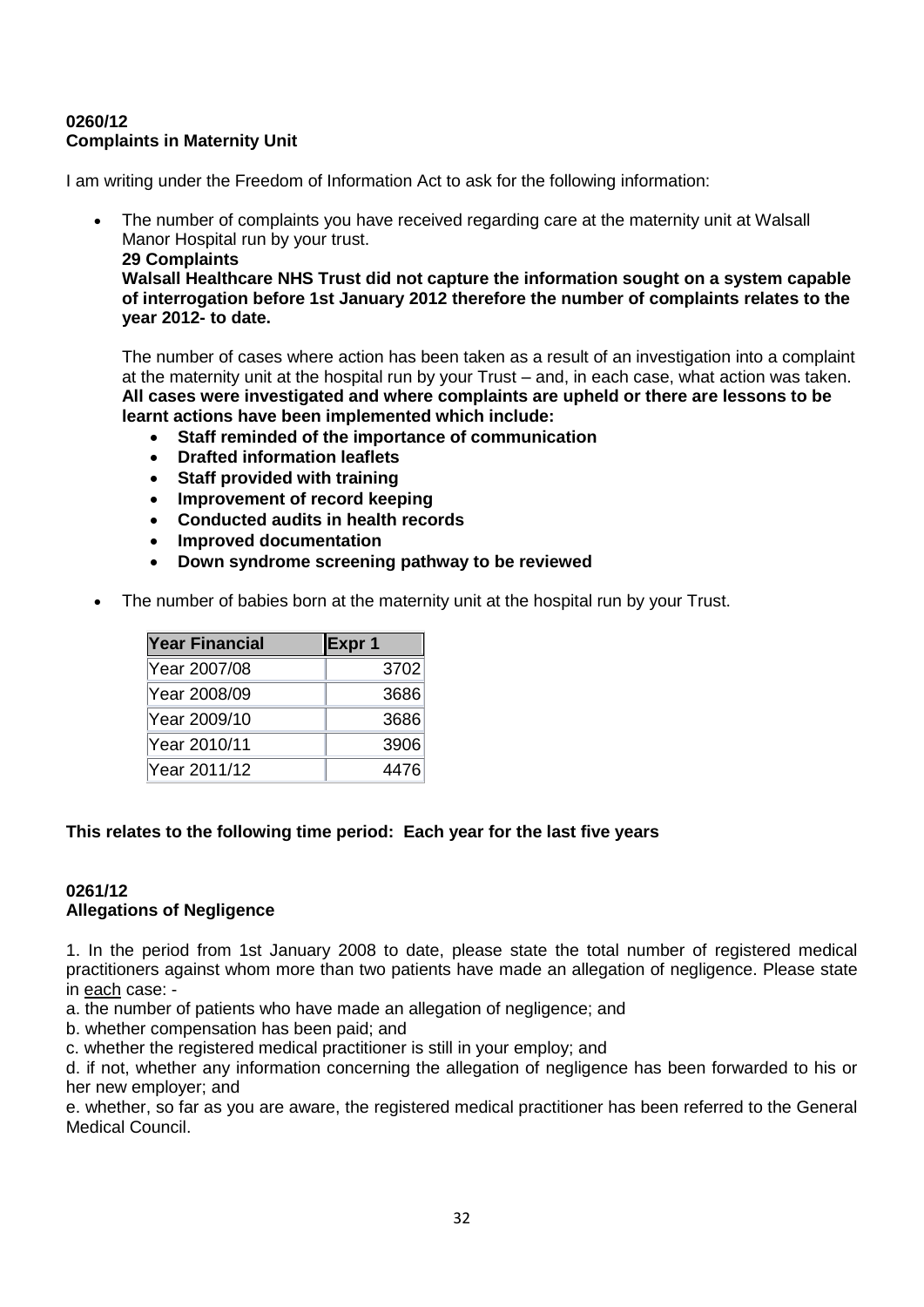2. In the period from 1st January 2008 to date, please state the total number of registered nursing practitioners against whom more than two patients have made an allegation of negligence. Please state in each case:-

a. the number of patients who have made an allegation of negligence; and

b. whether compensation has been paid; and

c. whether the registered nursing practitioner is still in your employ; and

d. if not, whether any information concerning the allegation of negligence has been forwarded to his or her new employer.

e. whether, so far as you are aware, the registered nursing practitioner has been referred to the Nursing and Midwifery Council.

3. In the period from 1st January 2008 to date, please state the total number of registered midwives against whom more than two patients have made an allegation of negligence, stating in each case:

a. the number of patients who have made an allegation of negligence; and

b. whether compensation has been paid; and

c. whether the registered medical practitioner is still in your employ; and

d. if not, whether any information concerning the allegation of negligence has been forwarded to his or her new employer.

e. whether, so far as you are aware, the midwife has been referred to the Nursing and Midwifery Council.

**In response to each of the questions above Walsall Healthcare NHS Trust did not capture the information sought on a system capable of interrogation before 1st January 2012. To be able to answer your request for the information since 1st January 2008 would mean interrogation of each individual, possibly archived, file. This would take the request 'above the appropriate limit in FOI terms.'**

## **FOI 0262/12 CAJE System**

How much has your organisation spent in total on the Computer Aided Job Evaluation (CAJE) System, supplied by Northgate Arinso, in the financial year of 2012/13? CAJE System is usually used within the HR department.

If the organisation has signed a contract with Northgate Arinso for the CAJE system:

How many years is this contract for?

How much is this going to cost per year?

## **Walsall Healthcare NHS Trust does not use CAJE, therefore is no contract with Northgate Arinso.**

#### **0263/12 Recovering fees for foreign nationals**

I request disclosure of every unpaid bill for treating foreign nationals (non EU/EEA citizens) for the years 2006 to 2012/13.

For each case I require:

- the date of the treatment
- the nature of the treatment
- the nationality of the patient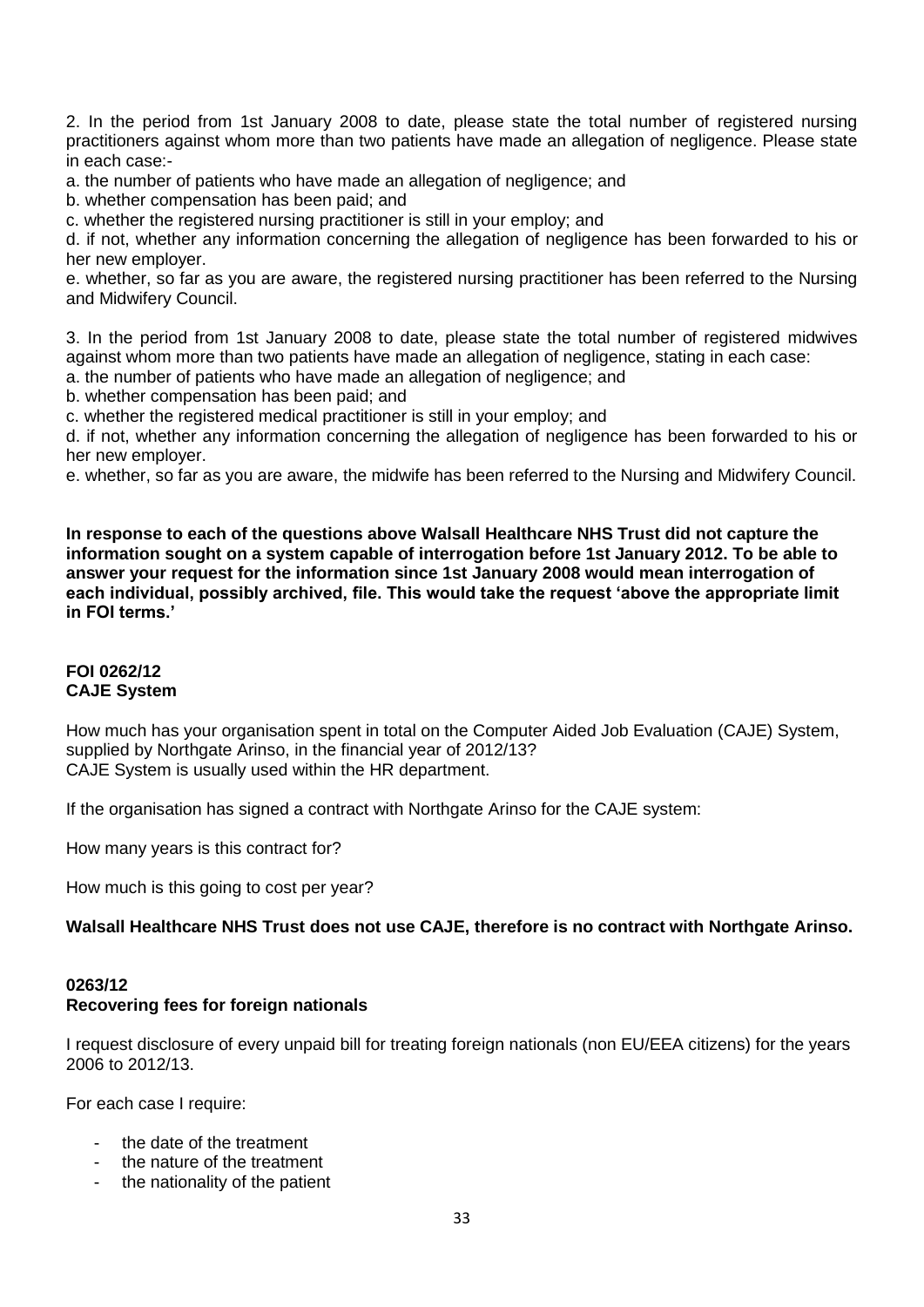- the sex of the patient
- the age of the patient (if not possible due to time, resources, or availability please specify if they were an adult or child patient)
- the hospital where the treatment was carried out
- the amount the treatment cost (estimation is fine)
- the amount of the treatment cost recovered by the hospital from the patient
- if possible an indication of whether the remaining bill for treatment is still being actively sought or has been written-off

**We are unable to provide information regarding date of treatment, nature of treatment, nationality, sex or age of the patient as this would breach the Data Protection Act 1998 and is therefore withheld under section 40 (Personal Information) of the Freedom of Information Act 2000.**

**However, in spirit of the Freedom of Information Act 2000 we have answered your remaining questions:**

- **1. The hospital where the treatment was carried out – Walsall Healthcare NHS Trust**
- **2. The amount the treatment cost (estimation is fine) –**

**2006/07 – Total Treatment Cost - £16,589.00 2007/08 – Total Treatment Cost - £41,162.00 2008/09 – Total Treatment Cost - £27,753.00 2009/10 – Total Treatment Cost - £10,679.94 2010/11 – Total Treatment Cost - £3,982.00 2011/12 – Total Treatment Cost - £12,786.81 2012/13 – Total Treatment Cost – £16,617.00**

**3. The amount of the treatment cost recovered by the hospital from the patient**

**The amounts recovered to date (including cancellations of invoice where appropriate) relating to the year in which the original debt was raised is as follows:-**

**2006/07 – Total Treatment Cost - £11,007.00 2007/08 – Total Treatment Cost - £10,820.00 2008/09 – Total Treatment Cost - £9,316.00 2009/10 – Total Treatment Cost - £7,119.05 2010/11 – Total Treatment Cost - £362.00 2011/12 – Total Treatment Cost - £3,437.00**

- **2012/13 – Total Treatment Cost – £3,496.00**
	- **4. If possible an indication of whether the remaining bill for treatment is still being actively sought or has been written-off**

**The figures below are the amounts that have been written-off for the respective years. The outstanding debts balance for the respective years are still being actively sought.**

**2006/07 – Total Treatment Cost - £5,441.00 2007/08 – Total Treatment Cost - £28,165.00 2008/09 – Total Treatment Cost - £13,879.00 2009/10 – Total Treatment Cost - £2,324.00 2010/11 – Total Treatment Cost - £3,620.00 2011/12 – Total Treatment Cost - £9,349.81**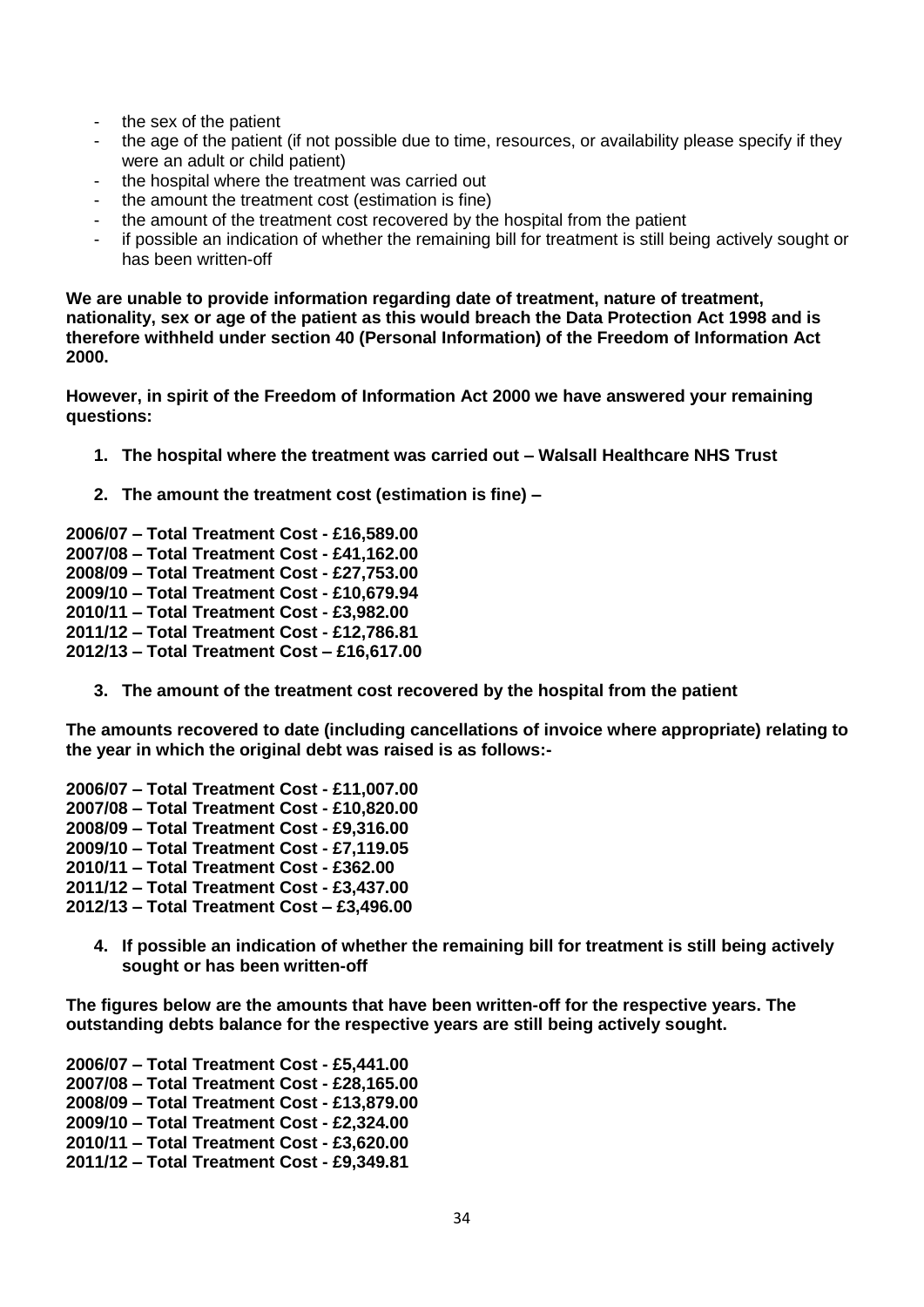**Please note that debts eventually written off have been pursued via a debt collection agency (with overseas connections) over a lengthy period and have been written off following unsuccessful attempts to recover debt owed to the Trust at the recommendation of the agency. Where possible the debt is registered with the respective country's embassy to ensure that the individual (s) cannot travel to the UK unless the debt is settled.**

## **0264/12 Junior Doctors**

1. How many junior doctors (doctors in training) do you currently employ in your Trust/ Health Board? **146**

 2. How many monitoring exercises of junior doctors" rotas under the New Deal have the hospitals in your Trust/Health Board undertaken since August 2009 to the date of this email request (1<sup>st</sup> February, 2013)?

## **164**

3. How many times have individual junior doctors' working hours monitored as non-compliant under New Deal requirements at the hospitals in your Trust/Health Board in the following periods:

- a) Between Aug-Dec 2009; **0**
- b) In 2010 **0**
- c) In 2011 **0**
- d) In 2012 **0**
- e) In 2013 to date? **– 0**

4. Have you identified any actual OR potential breaches of the EWTD (European Working Time Directive) with regard to junior doctors working for your Trust/Health Board? If so on how many occasions did such actual OR potential breaches of the EWTD occur and how many junior doctors were affected?

## **No**

5. If you have identified any actual OR potential breaches of the EWTD what action have you taken to remedy such actual or potential breaches of the EWTD? **N/A**

 6. Is your Trust fully compliant with its obligations under the New Deal and the EWTD? At what date did your Trust/ Health Board become New Deal and/or EWTD compliant? **Yes**

 7. In the latest 12 month period for which data is available, have any hospitals in your Trust/Health Board scheduled junior doctors to work 7 night shifts in a row? **Yes**

8. How many hospitals in your Trust/Health Board routinely schedule Consultants to work physically onsite during out of hours (weekend and night) shifts? **1**

9. How many hospitals in your Trust/Health Board routinely schedule Consultants to work physically onsite during out of hours (weekend and night) shifts in departments that do not specialise in accidents and emergencies?

**1**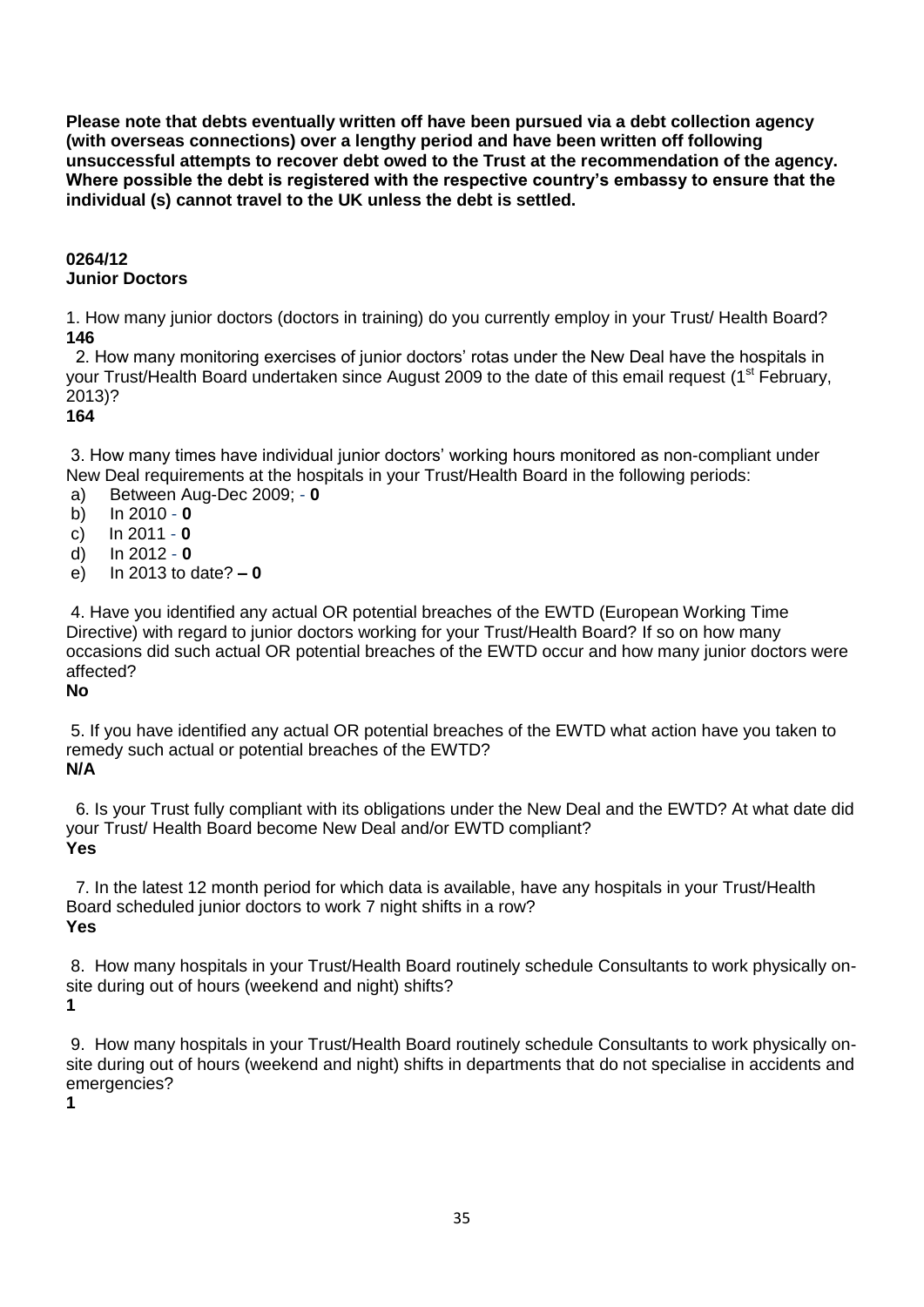## **0265/12 Details of Sterile Supplies Department**

I would be grateful if you could advise me of the contact details of the Manager of your Sterile Supplies Department (CSSD) in order that I can correspond and gain permission to send a short questionnaire by post.

**Please note that we do not release individual staff names and email addresses this is withheld under section 40 (personal Information). However, the department address is as follows: Programme Decontamination Manager HSDU Department Walsall Manor Hospital Pleck Road Walsall WS2 9PS**

## **0266/12 Acute Coronary Syndrome and Diabetes**

We would like to understand how Walsall Healthcare NHS Trust deals with the treatment of **Acute Coronary Syndrome (ACS)** and **Diabetes** and therefore we would like to request any documents that are used to cover this treatment area. In particular, if possible, we would like:

- Patient Care Pathways
- Treatment Protocols
- Prescribing Guidelines
- Disease Strategies

**Please find attached ACS guidelines developed via Black Country Cardiovascular Network. As a group we tend to follow published guidance from European Society of Cardiology, American Heart Association and American College of Cardiology which has comprehensive well reviewed and referenced evidence based documentation.**

**Guidelines available upon request.**

## **0267/12 Alcohol-related hospital admissions**

1) Please tell me the number of alcohol-related hospital admissions within your trust for children aged 0- 10 in the following calendar years: a) 2008 b) 2009 c) 2010 d) 2011 e) 2012

2) For each admission, please tell me a) the age of the child b) the sex of the child c) a brief summary of the problem, e.g. child was drunk

1) Please tell me the number of alcohol-related hospital admissions within your trust for children aged 0-10 in the following calendar years: a) 2008 b) 2009 c) 2010 d) 2011 e) 2012

| Gender | 31/12/2008 | 31/12/2009 |
|--------|------------|------------|
| Female | -5         |            |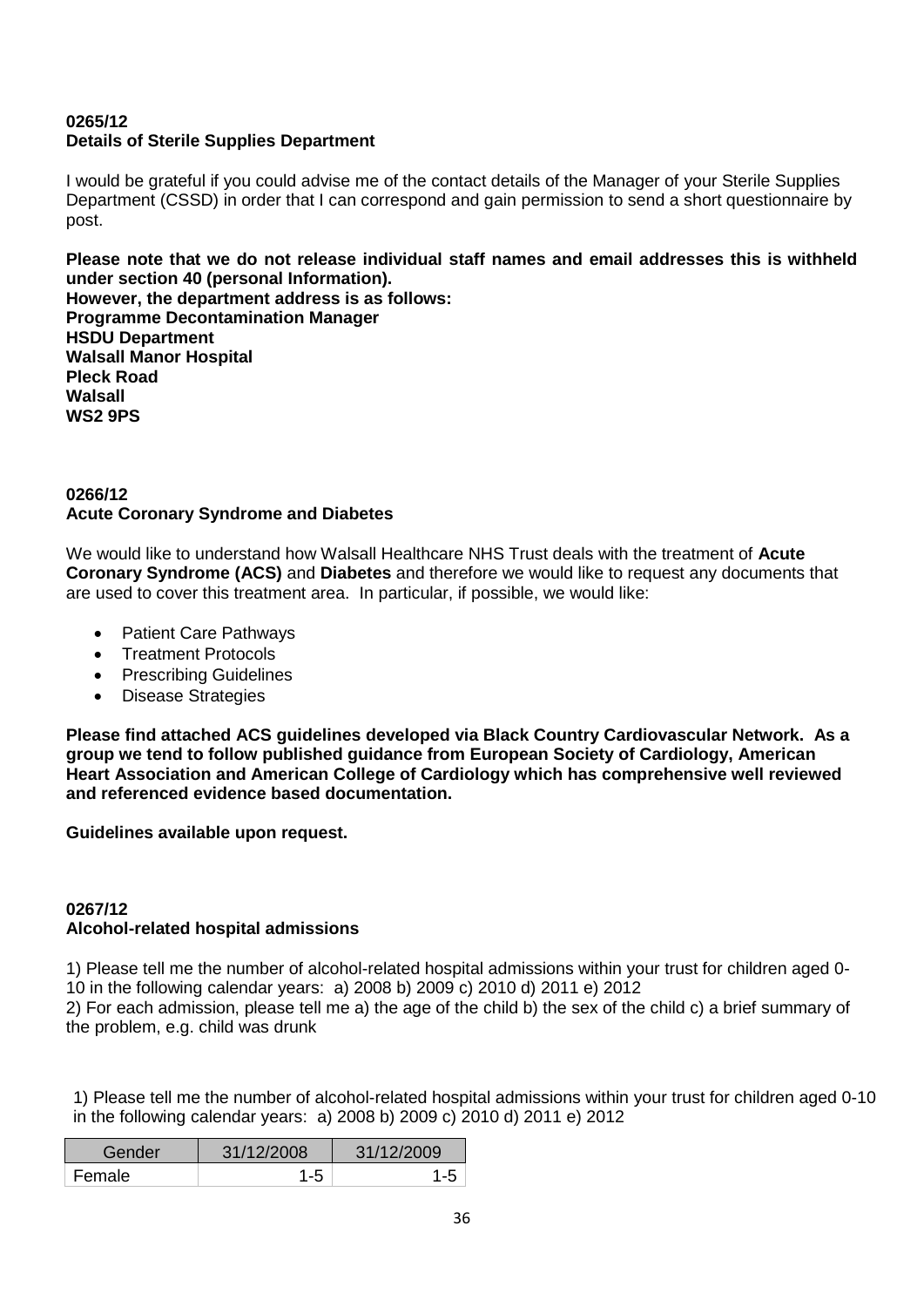| Male | ∼ |
|------|---|

#### **Due to the minimal amount of children involved we are unable to disclose the exact numbers due to Data Protection Act.**

2) For each admission, please tell me a) the age of the child b) the sex of the child c) a brief summary of the problem, e.g. child was drunk.

**Due to the minimal amount of children involved we are unable to disclose the exact numbers due to Data Protection Act.**

#### **0268/12 Admissions**

I am a trainee Psychologist and am currently doing some research on the number of incidents/admissions into hospital of individuals who have suffered an acquired brain injury. Please could you tell me:

· How many brain injury admissions Manor Hospital has had in the last 12 months, the gender and age of each individual

- · the aetiology of their brain injury: please find attached a list of ICD-10 codes required
- · and where they were discharged to (e.g. returned home, care home, residential rehabilitation service).

#### **Information available upon request.**

#### **0269/12 Trust Car Parks**

1. How much income was generated in the financial year 2011-12 from car park fees belonging to the trust?

#### **£931,669**

2. Are any of the trust's car parks run by a private firm? **No**

3. If answer to question 2 is yes, what is/are the name/names of that/those private firm/firms and which car parks does it/do they run?

# **N/A**

4. If answer to question 2 is yes, how much of the total 2011-12 car park income (question 1) went to a private firm? If the income went to multiple firms please include a breakdown of how much each firm received.

**N/A**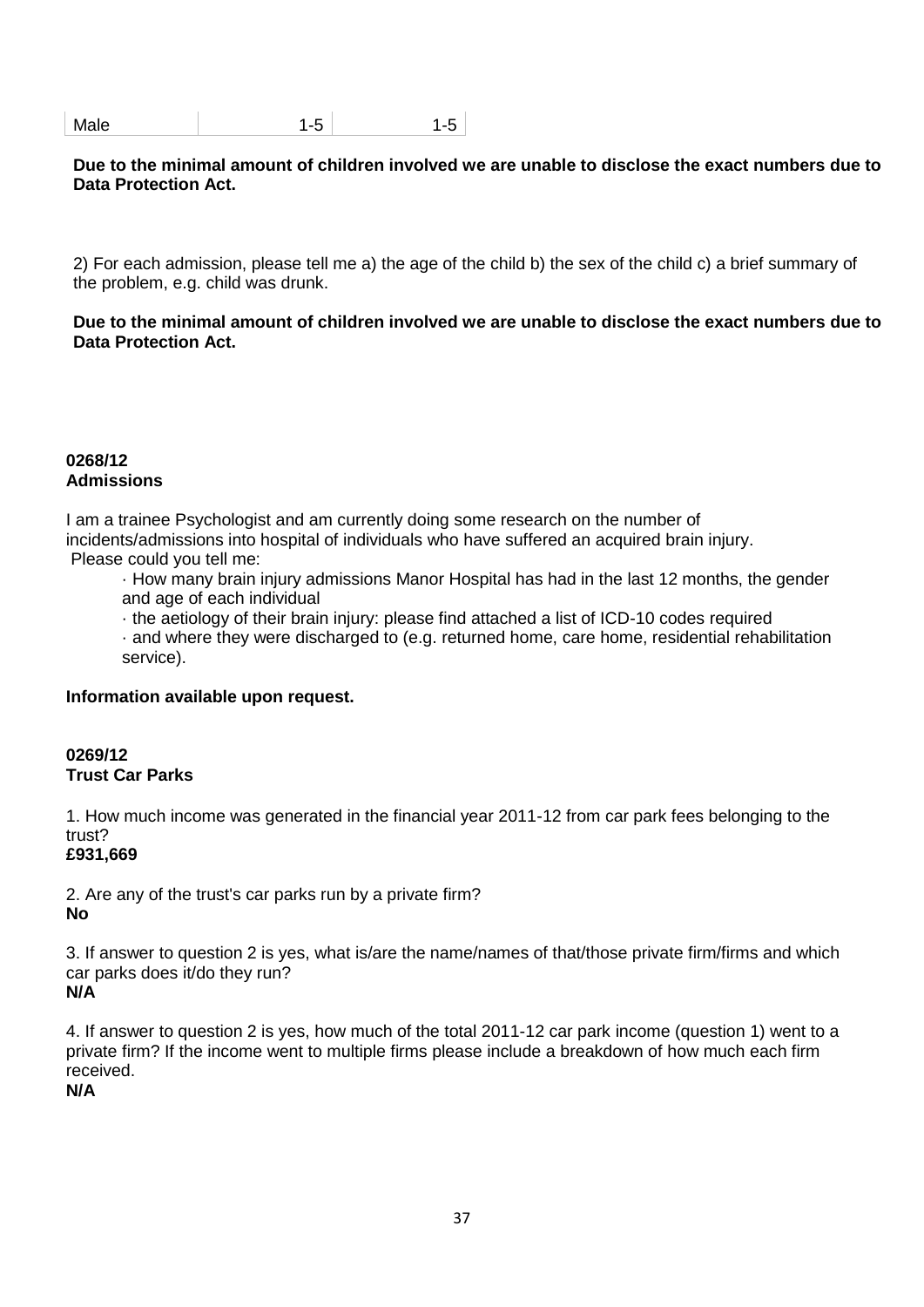# **0270/12 Pre-registration Trainee Pharmacy Technicians**

- 1. Total no of pre-registration trainee pharmacy technicians employed by? **4**
- 2. During the last round of recruitment:
	- a. How many post were advertised? **2 places**
	- b. How many applications were received? **6**
- 3. What NHS Agenda for Change pay band are pre-registration trainee pharmacy technicians on?

#### **First year 70% of top AfC Band 4, Second year 75% of top AfC Band 4**

4. Please provide an electronic copy of the Job Description for pre-registration trainee pharmacy technician.

# **Job description available upon request**

#### **0271/12 Trust Board Papers**

I would like you to send me all reports, agendas and any other papers which have been considered under the private - i.e., non-public - part of all of the trust's board meetings over the last 12 months.

We are unable to provide private board papers as they are confidential however, please see link below to access Public Board papers:

**<https://www.walsallhealthcare.nhs.uk/about-us/the-board/board-papers.aspx>**

# **0272/12 Productive Ward**

I am the news editor of Nursing Standard – the UK"s best selling weekly magazine for nurses. This email is a request for your help in a story I am writing about the Productive Ward initiative.

In January 2012 David Cameron called for all hospitals to implement the Productive Ward: Releasing Time to Care initiative.

The initiative was introduced by England's chief nursing officer Dame Chris Beasley in 2007 to encourage nurses to make small changes to the way their ward is run, such as organising cupboards and reducing the time spent on handovers. (for more information on Productive Ward go to the NHS Institute website -

[http://www.institute.nhs.uk/quality\\_and\\_value/productivity\\_series/productive\\_ward.html\)](http://www.institute.nhs.uk/quality_and_value/productivity_series/productive_ward.html)

#### **1. Has your organisation implemented the Productive Ward initiative?**

Prior to the formal introduction of the Productive Ward Programme to the Organisation in April 2008, the concepts of the Programme were tested on 2 pilot wards (namely Wards 9 &16).

In April 2008, the Trust officially launched the Productive Ward Programme across a number of wards within the organisation, supported by the Service Improvement Team. This roll out would take the principle of the Productive Programme and localise them to the organisation. The approach would be based on a phased approach so that all wards would have their turn to undertake productive principles.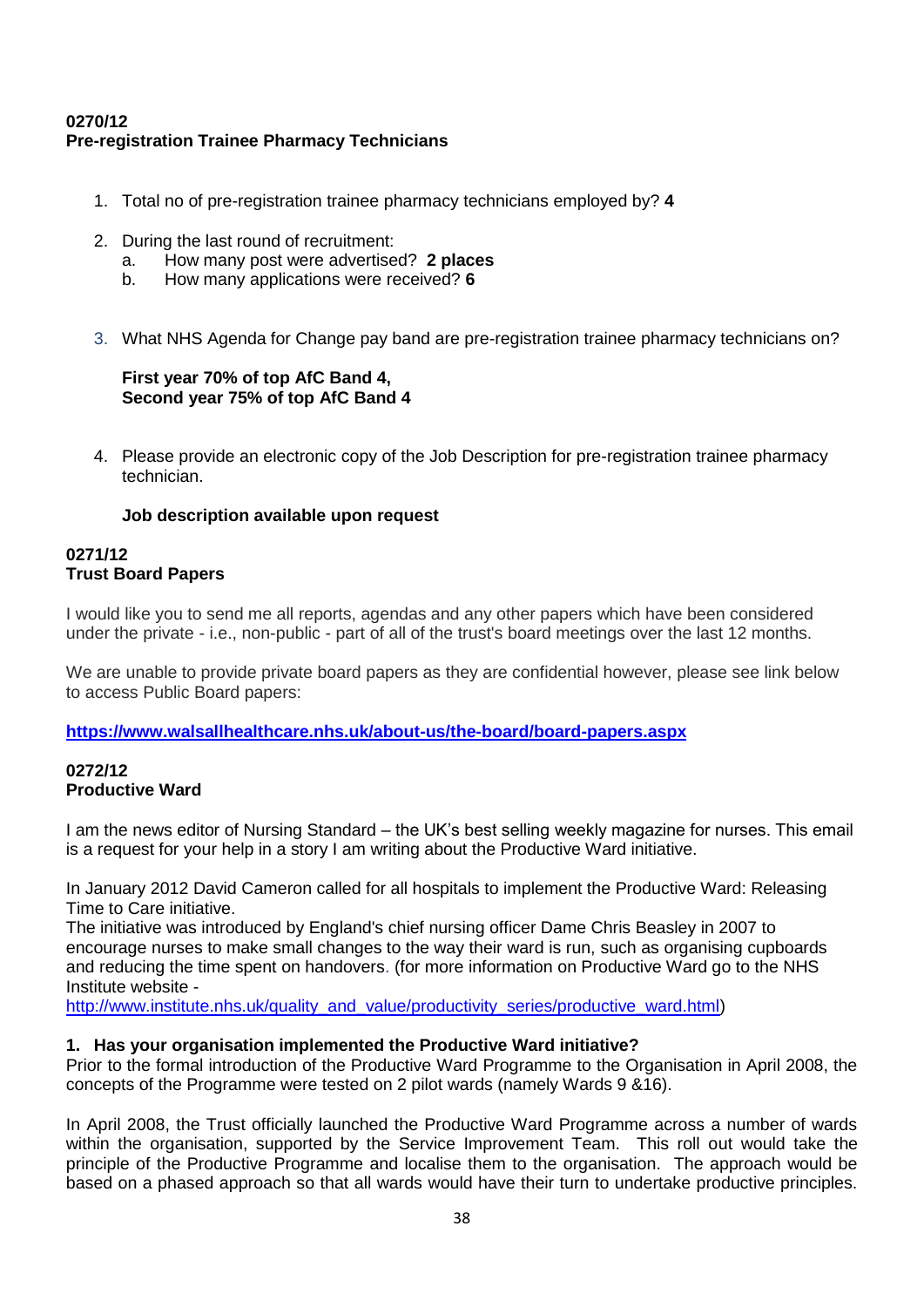The Productive Ward Programme is a vehicle to change culture that will continuously drive change on the front line.

The programme was rolled out across all wards in 5 phases, each wave containing 4-5 clinical areas. There are currently 22 areas on the programme, including maternity and paediatric services who have adapted the principles of Productive Ward programme to suit their clinical areas of work.

#### **2. If your organisation has NOT implemented the Productive Ward initiative, when does your organisation plan to do so?**

The Trust introduced the Productive Ward initiatives in April 2008.

**3. If your organisation does NOT have any plans to introduce Productive Ward by David Cameron's April 1 deadline please give the reasons why.**

The Productive Ward programme has already been introduced to the organisation in April 2008.

**4. If your organisation has implemented the Productive Ward initiative, what percentage of your wards are covered by the Productive Ward initiative?**

100% of all wards have taken part in the Productive Ward Programme, including the maternity and paediatric services. All wards have implemented the Foundation Modules (KHAWD, WOW, PSAG) and at least 3-4 of the process modules (mainly Meals, Meds, Patient Observations, Shift Handover, Admissions & Planned Discharge).

**5. If your organisation has implemented the Productive Ward initiative, are you planning to roll it out further?**

As an organisation we are currently in the process of reviewing our productive series which includes the Productive Ward, Productive Theatre & Productive Community

The Productive Ward Series will continue to contribute to and support Walsall Hospitals NHS Trust key strategic Priorities for 2012/13-2017/18, which focus on:

- Patient Experience: Deliver year on year improvements in patient experience
- Safe Services: Ensure that our patients experience consistently safe service
- High Quality Services ensuring high outcomes for quality improvement.
- Governance: Ensuring that we have high quality systems & process for Quality & Safety outcome.

#### **6. Please detail any efficiencies or changes that have been recorded as a result of Productive Ward - For example, time saved, more time spent with patients.**

Implementation of the Productive Ward has supported a number of benefits that align mainly to the Trust wide Quality and Safety agenda. Examples of where these have made an impact are:

- The development of the Colour Banded Observation EWS Chart which is used across the organisation to ensure that patient"s observations are undertaken in a safe, timely fashion.
- Support in the compliance with NPSA and a reduction in drug omissions and incidents with application of 5S principles and introduction of do not disturb medicine tabards. An area which has been shown to lead to, across hospitals, safety errors.
- Visual management systems to identify patients quickly who are at risk from:
	- i. Falls (using the falling leaf symbol)
	- ii. Nutrition (using the spoon symbol)
	- iii. Dementia (Butterfly Symbol)
	- iv. Gold star (for patients on GSF and towards End of Life Care).
- Reduction in timing and improved handover processes by streamlining the way in which information is both given though the use of Standard Operating Procedures and Templates
- Review of nursing processes and procedures
- Support with infection control initiatives leading to the redesign of all sluices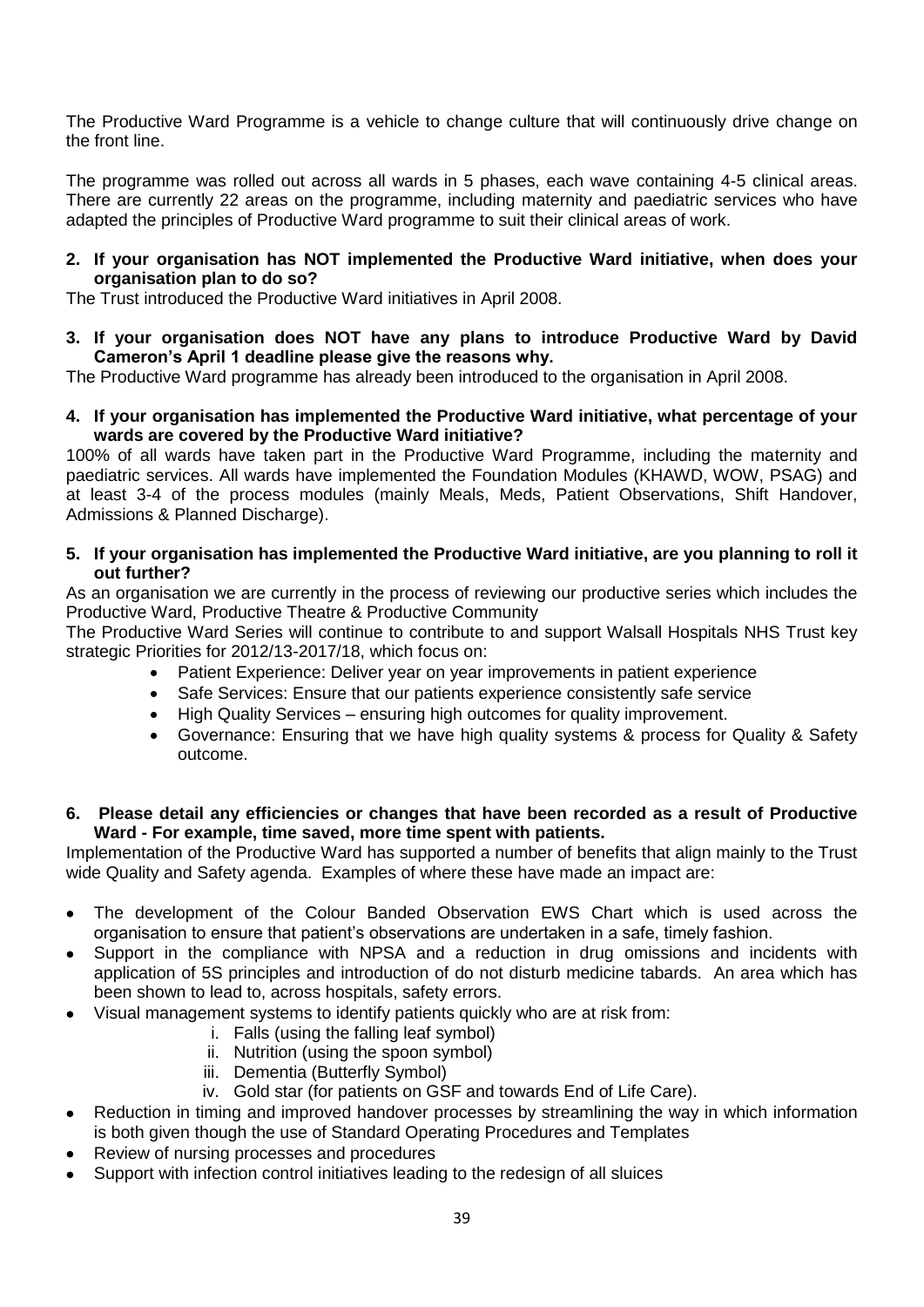Changes to the physical ward environment so it looks more professional i.e. nursing stations less cluttered and changes to rooms for example, the way in which stock is displayed. In association with this redesigning the use of rooms so that the most efficient path is available to staff who need equipment. This supports staff in knowing where stock and equipment is and reduces the time taken to find what they need.

#### *In addition, the following unforeseen benefits have accrued*

The Productive Ward has supported implementation and successful delivery of the Gold Standard Framework for End of Life Care.

**7. We are keen to speak to any senior nurses who would be able to outline successes of Productive Ward – please provide contact details of a nurse available to interview**

Maymoona Salay – Improvement & Innovation Manager (Productive Ward Lead) – as the initial point of contact 01922 721172 x6685

#### **FOI 0273/12 Visits to Hospital Wards**

I would like to be provided with statistics indicating how many times the chairman of your trust and the chief executive of your trust made scheduled visits to their hospital wards to meet patients in the calendar year 2012.

To be clear, I would like two sets of statistics, one showing the number of scheduled visits from the diary of your chairman another from the diary of your chief executive officer.

**Please find attached to this response a schedule showing the visits made by the Chief Executive and the Chairman. In addition to the schedule, please note that the Chief Executive makes regular informal visits to ward areas in addition to the formal visits listed in the attached schedule.** 

| Night shift - various wards                    |
|------------------------------------------------|
| Board Walk - ITU                               |
| Community Visit - Rapid Response Team          |
| Board Walk - Chemotherapy Unit                 |
| Home Visits with Macmillan Specialist Nurses   |
| Midwifery Led Unit (official opening)          |
| Board Walk - Ward 20A                          |
| Wards/departments re For One and All programme |
| Board Walk - Therapies                         |
| Board Walk - Independent Living Centre         |
| Family Nurse Partnership Team/Home Visit       |
| <b>Ward visits</b>                             |
| Board Walk - Ward 15                           |
| Community Visits - Darlaston/Pinfold/Shelfield |
| <b>Stafford Community Stroke Team</b>          |
| Board Walk - AMU                               |
| Board Walk - Delivery Suite                    |
| <b>Ward Visits</b>                             |
|                                                |

# **CHAIRMAN AND CHIEF EXECUTIVE VISITS 2012**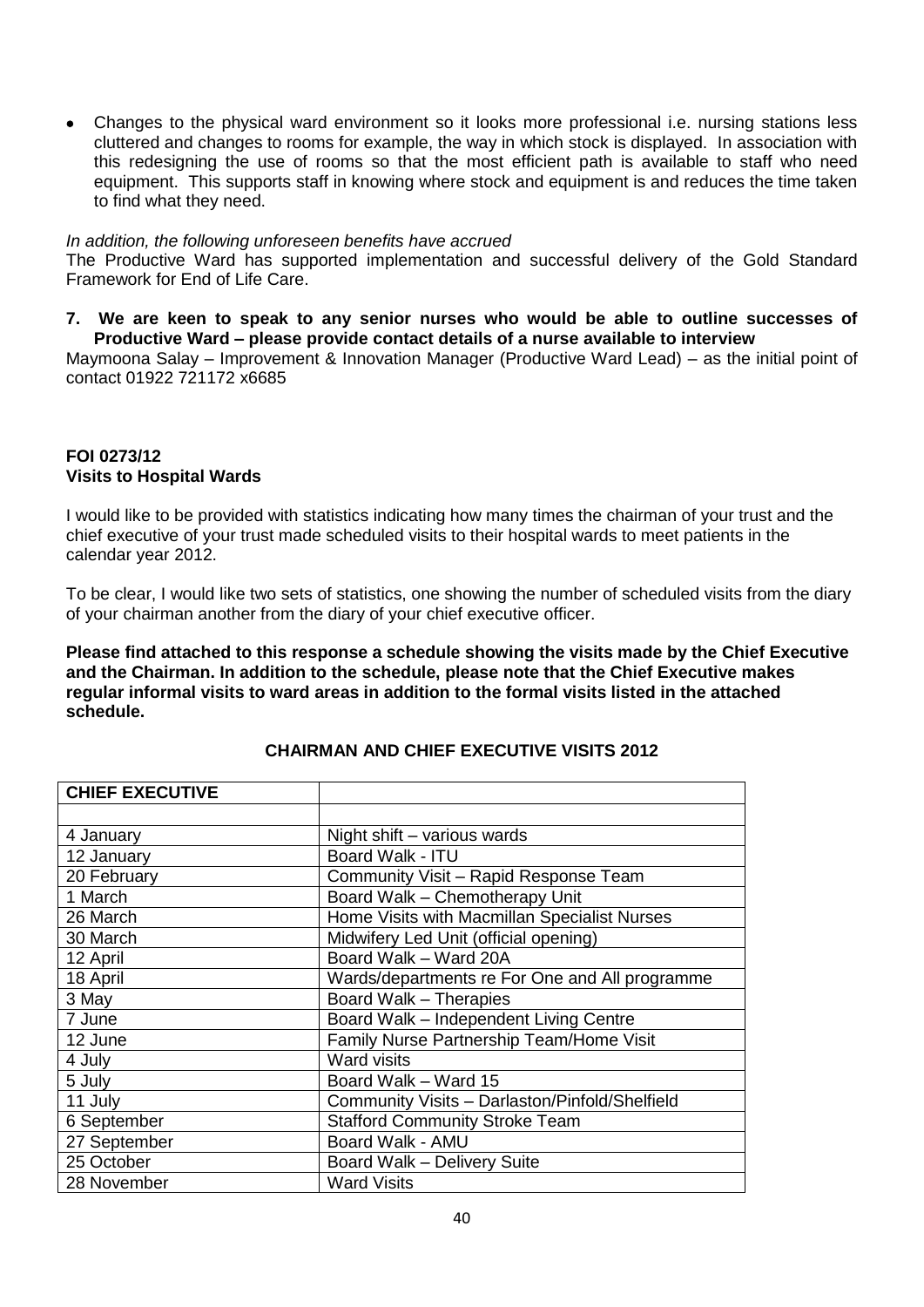| Board Walk – Ward 20B and 20C                     |
|---------------------------------------------------|
| Integrated Community Equipment Service Site visit |
| <b>Willenhall Health Centre</b>                   |
| <b>Evening Ward visits</b>                        |
| Board Walk - Ward 11                              |
|                                                   |
|                                                   |
|                                                   |
| Board Walk, Ward 3 - Modular Block                |
| Board Walk - HDU                                  |
| Board Walk - Palliative Care Centre               |
| Board Walk - ITU                                  |
| Board Walk - Palliative Care                      |
| Board Walk – Ward 21                              |
| Board Walk - Fracture Clinic                      |
| Board Walk - AMU                                  |
| Board Walk – Ward 20 b & c                        |
| Board Walk – Ward 4                               |
|                                                   |

#### **0274/12 Unexpected deaths/fatality rates**

Could you provide me with information on unexpected deaths/fatality rates of both the Hospital and Mr Z Khan, surgeon.

**The year to date Hospital Standardised Mortality Ratio** *(April to November 2012)* **is 87.1 this is below the national average.**

**For the year 2011/12 this figure was 117** 

**HSMR linked to individual consultants is not held within the public domain and is therefore withheld under section 40 (personal information)**

#### **0275/12**

**Server Hardware Support and Software Licensing**

**I would like to submit a Freedom of Information Request relating to specific a ICT contract(s) for Servers which may include:**

- Server Hardware Maintenance
- · Server Licensing (Software)
- Server Storage
- Microsoft Support
- SAN

**For each of the types of ICT contract above can you please send me the following data types:**

- 1. **Contract Title:**
- 2. **Existing/Current Supplier:**
- 3. **Hardware Brand(s):**
- 4. **Number of Users:**
- 5. **Operating System (Platform) : (Windows, Linux, Unix etc.)**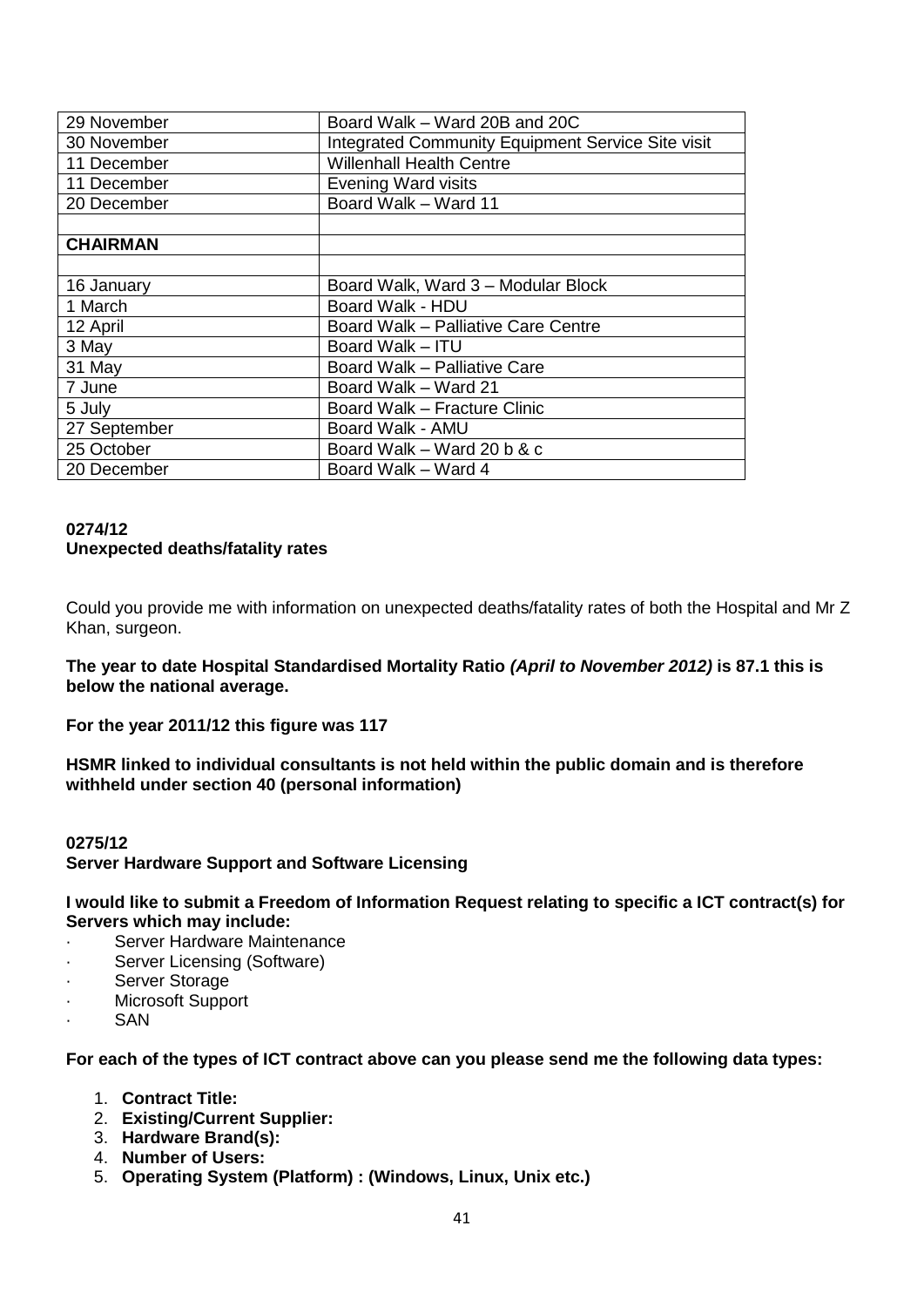- 6. **Total number of Servers (per supplier):**
- 7. **Number of Virtual Servers: (of the total number of server how many are virtual)**
- 8. **Total Contract Value: (For the whole duration of the contract, if the total value sent is per annum please state this in the response)**
- 9. **Duration: (Please can you also include notes if the contract includes any contract extension periods.)**
- 10. **Contract Expiry Date:**
- 11. **Contract Review Date: (An approximate date of when the organisation is planning to review this particular contract.)**
- 12. **Brief Contract Description:**
- 13. **Internal Contact**: (The person from within the organisation that is responsible for reviewing and renewing this particular contract. Please include there full name, job title, direct contact number and direct email address.)

Also if there is more than one supplier can you please split the contract up individually and also please be more precise into the data for number of servers, hardware brand, operating system etc.

#### **Please see below.**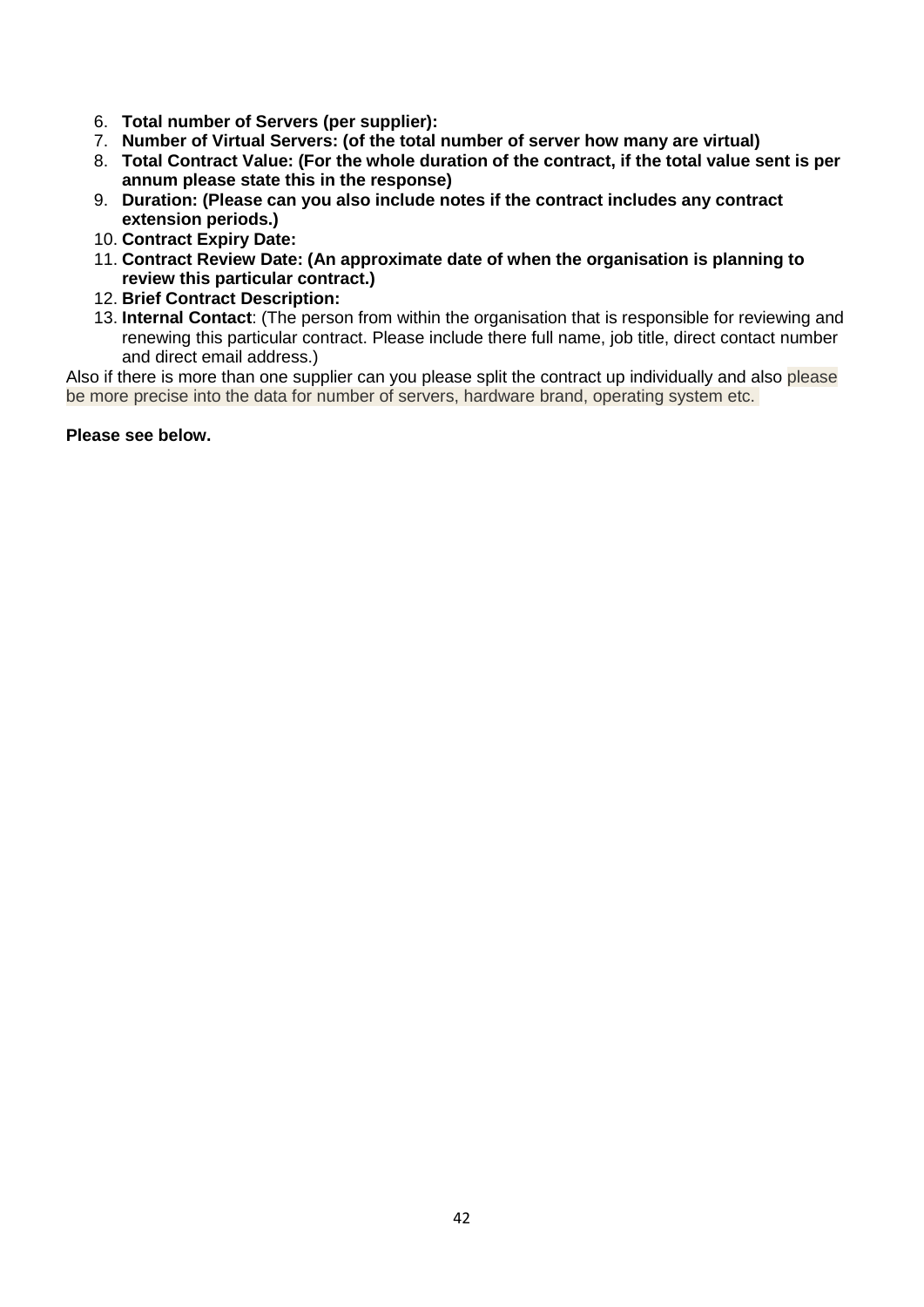Server and Virtualisation Support/Maintenance contract(s)- Please can you send me the contract(s) separately and not a combined total value or number of suppliers. If there is more than one supplier for a particular contract please state which of these suppliers the main one is. For each of the types of ICT contract above can you please send me the following data types:

| Contract<br>Title: | Existing/Current<br>Supplier: | Hardware<br>Brand(s): | No of<br>Users:         | Operating<br>System<br>(Platform)<br>(Windows,<br>Linux,<br>Unix etc.) | Total<br>number of<br>Servers<br>(per<br>supplier): | Number<br>of Virtual<br>Servers:<br>(of the<br>total<br>number<br>of server<br>how<br>many<br>are<br>virtual) | <b>Total Contract</b><br>Value: (For the<br>whole duration<br>of the contract.<br>if the total<br>value sent is<br>per annum<br>please state<br>this in the<br>response) | Duration:<br>(Please<br>can you<br>also<br>include<br>notes if<br>the<br>contract<br>includes<br>any<br>contract<br>extension<br>periods.) | Contract<br>Expiry<br>Date:                        | Contract<br>Review<br>Date: (An<br>approximate<br>date of<br>when the<br>organisation<br>is planning<br>to review<br>this<br>particular<br>contract.) | <b>Brief</b><br>Contract<br>Descripti<br>on: | Internal<br>Contact: |
|--------------------|-------------------------------|-----------------------|-------------------------|------------------------------------------------------------------------|-----------------------------------------------------|---------------------------------------------------------------------------------------------------------------|--------------------------------------------------------------------------------------------------------------------------------------------------------------------------|--------------------------------------------------------------------------------------------------------------------------------------------|----------------------------------------------------|-------------------------------------------------------------------------------------------------------------------------------------------------------|----------------------------------------------|----------------------|
|                    | M600<br>Dell                  | Unknown               | Win 2008<br>&<br>VMWare | $\boldsymbol{2}$                                                       | Server                                              | 3 years<br>from date<br>of supply                                                                             | Disparate, ranges from:<br>Mar 2013 to Feb 2014                                                                                                                          |                                                                                                                                            | Informatics,<br>Director of<br>Informatics<br>Dell |                                                                                                                                                       |                                              |                      |
| Manor              |                               | M610                  | Unknown                 | & Citrix                                                               | 8                                                   | 69                                                                                                            | supplied with 3<br>years warranty                                                                                                                                        |                                                                                                                                            |                                                    |                                                                                                                                                       | Warranty                                     | Steve<br>Darkes      |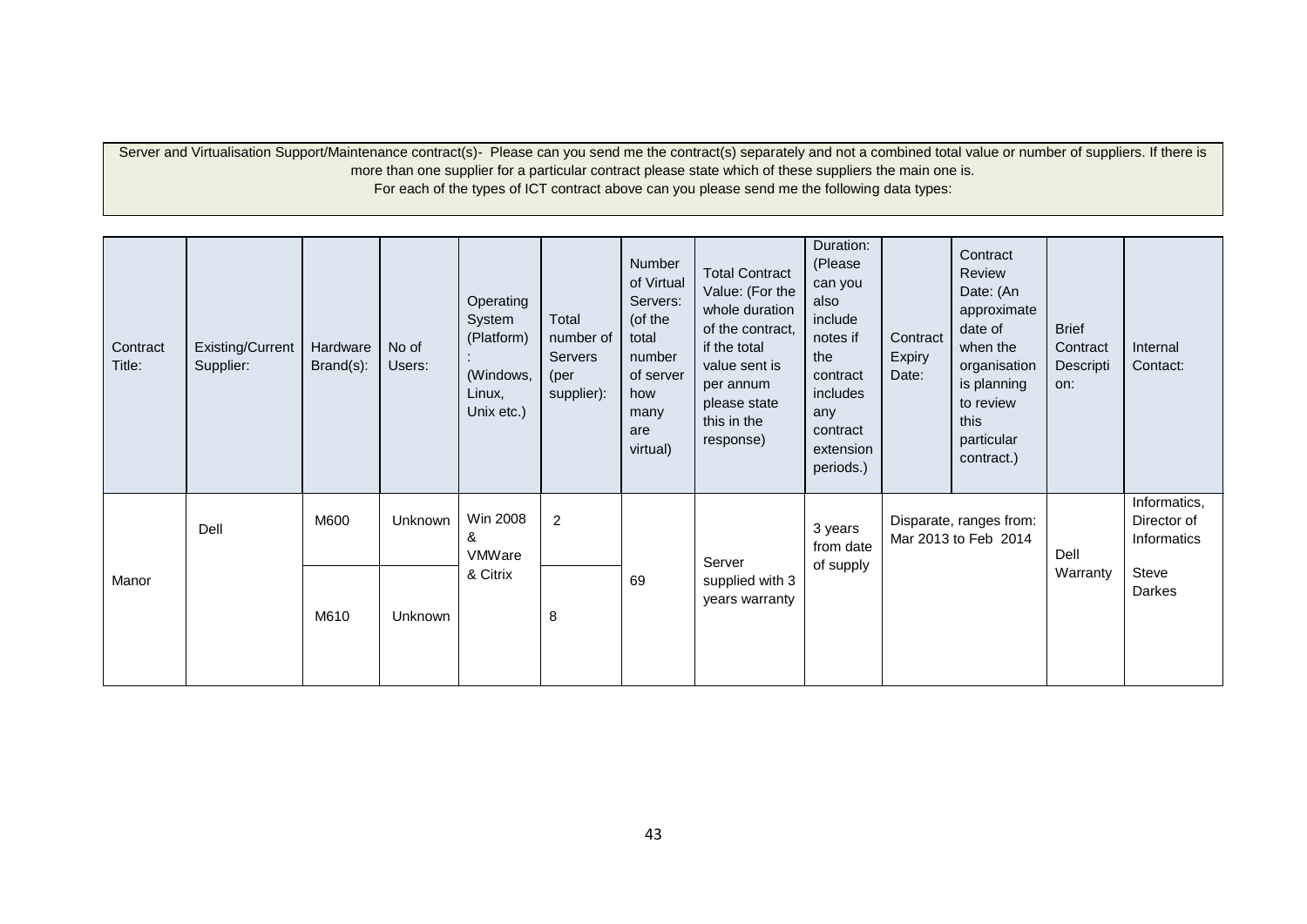# **0276/12 Invited Reviews**

I would like to request the following information under the Freedom of Information Act. I understand I can expect a reply within 20 working days.

To ask the trust to list:

a) the number

b) the date of commission and

c) the cost, broken down by each review,

 of "Invited Reviews" commissioned from the Royal College of Surgeons by the Trust in each of the years from 2005.

**There have been no formal reviews commissioned from the Royal College of Surgeons by the Trust in each of the years from 2005.**

#### **0277/12 Resuscitation**

Please could you send me a copy of your Trust Resuscitation policy. If you do not have a specific resuscitation policy, please could you send me the Trust document which details the policy for delivery of resuscitation services. Please include all appendices, with any document that you send. **Policy available upon request.**

Please can you also provide the following information: - A list of defibrillator types used by the Trust, **lifepac 9 & lifepac 20**

- Number of whole time equivalent Resuscitation Officers employed by the trust **1.6**

- Number of hospital beds (broken down by hospital site, if applicable). **Data based on the figures published in the KH03 return that are available publicly. This is beds open overnight for the period 01/10/2012 31/12/2012 Average number of beds available = 479**

# **0278/12 Serious untoward incidents, disciplinary proceedings and references**

1. In each of the complete calendar years 2010, 2011 and 2012, please state the total number of serious untoward incidents which have been reported within your Trust. **2010 – 54**

**2011 – 254** 

**2012 – 209** 

2. Please state in respect of each complete calendar year 2010, 2011 and 2012, the total number of registered medical practitioners who have been identified in the serious untoward incident reports. **- It is not possible to confirm the numbers of medical practitioners, nursing practitioners or registered midwives involved in the SI's without extensive historical research to see if staff have been directly identified.**

3. Please state in respect of each complete calendar year 2010, 2011 and 2012, the total number of registered nursing practitioners who have been identified in the serious untoward incident reports. **- It**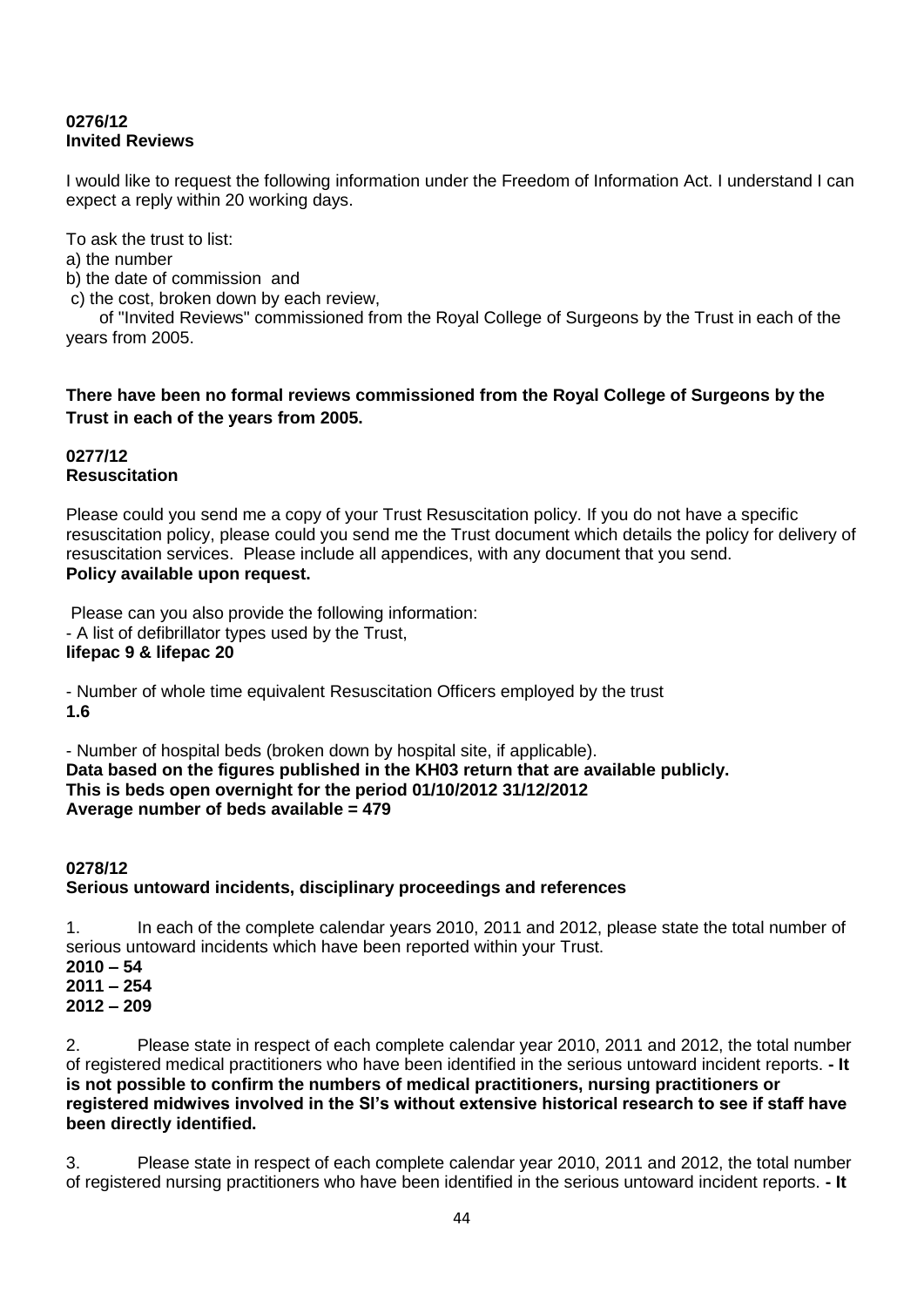**is not possible to confirm the numbers of medical practitioners, nursing practitioners or registered midwives involved in the SI's without extensive historical research to see if staff have been directly identified.**

4. Please state in respect of each complete calendar year 2010, 2011 and 2012, the total number of registered midwives who have been identified in the serious untoward incident reports. **- It is not possible to confirm the numbers of medical practitioners, nursing practitioners or registered midwives involved in the SI's without extensive historical research to see if staff have been directly identified.**

5. Please state in respect of each complete calendar year 2010, 2011 and 2012, of the registered medical practitioners identified how many:

a. have been the subject of disciplinary proceedings; **– see below**

b. referred to the General Medical Council **– see below**

6. Please state in respect of each complete calendar year 2010, 2011 and 2012, of the registered nursing practitioners identified how many:<br>a have been the subject of discipling

have been the subject of disciplinary proceedings; **- see below** 

b. referred to the Nursing and Midwifery Council **– see below**

7. Please state in respect of each complete calendar year 2010, 2011 and 2012, of the registered midwives identified how many:

a. have been the subject of disciplinary proceedings; **– see below**

b. referred to the Nursing and Midwifery Council **– see below**

# **2010**

**Medical professional – 5 disciplined and 2 referrals Nursing professionals – 28 disciplined and 3 referrals Midwifery professionals – 3 disciplined and no referrals**

# **2011**

**Medical professional – 3 disciplined and 2 referrals Nursing professionals – 16 disciplined and 0 referrals Midwifery professionals – no disciplined and no referrals**

# **2012**

**Medical professional – no disciplined and no referrals Nursing professionals – 15 disciplined and 3 referrals Midwifery professionals – 4 disciplined and no referrals**

8. Please state whether you routinely provide references when registered medical practitioners move to alternative employment. If so, please state whether it is your normal practice to include information about serious untoward incident reports and/or patient complaints to the new employer, whether or not it has been requested. **– The reference request is completed as requested, UTO and/or complaints would not be routinely reported unless requested**

9. Please state whether you routinely provide references when registered nursing practitioners move to alternative employment. If so, please state whether it is your normal practice to include information about serious untoward incident reports and/or patient complaints to the new employer,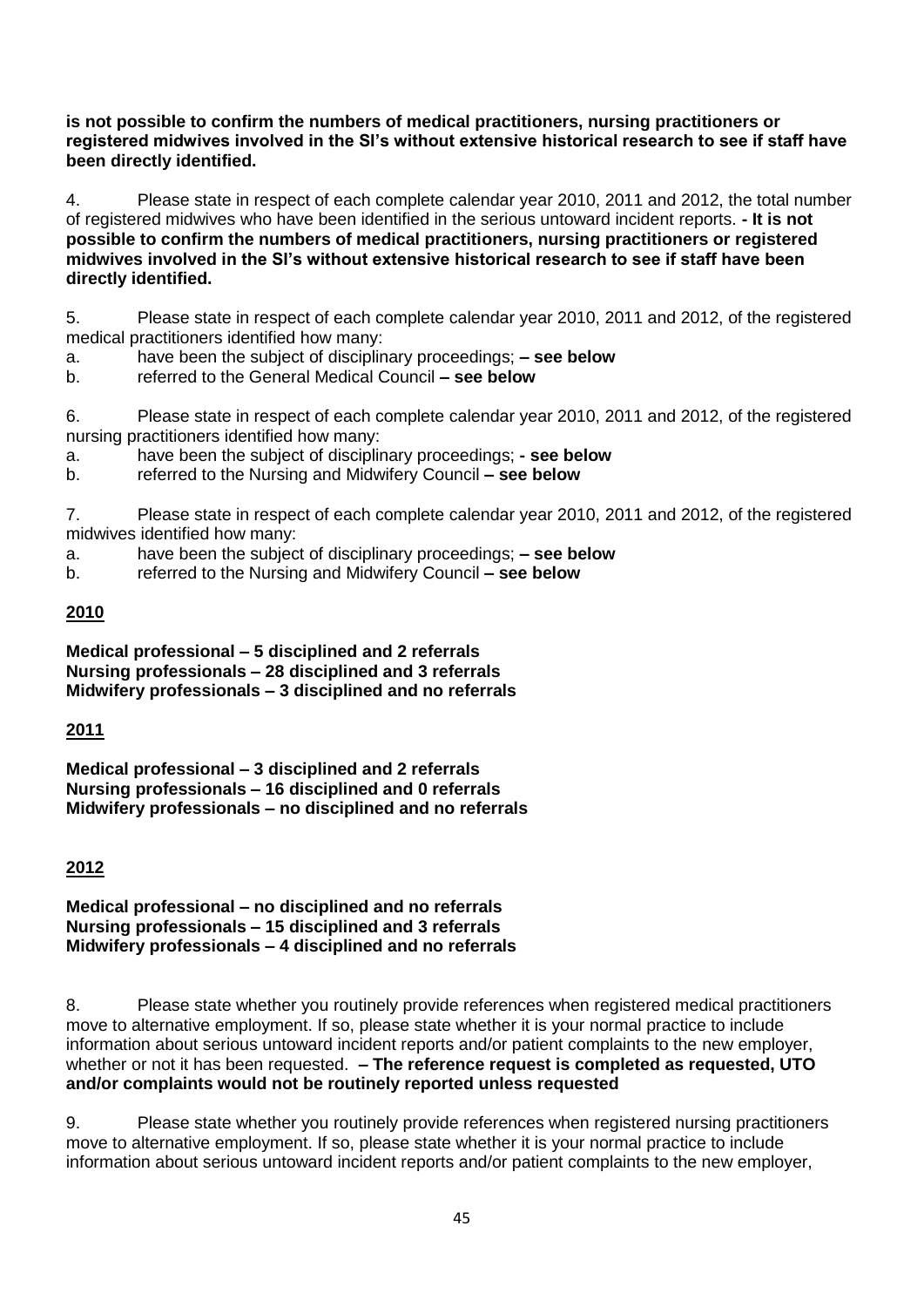whether or not it has been requested. **- The reference request is completed as requested, UTO and/or complaints would not be routinely reported unless requested**

10. Please state whether you routinely provide references when registered midwives move to alternative employment. If so, please state whether it is your normal practice to include information about serious untoward incident reports and/or patient complaints to the new employer, whether or not it has been requested. **- The reference request is completed as requested, UTO and/or complaints would not be routinely reported unless requested**

11. Please state whether it is your normal practice to seek such information when offering employment to registered medical practitioners, and/or registered nursing practitioners and/or registered midwives. **– No not normal practice**

# **0279/12 Doctors/GPs/Consultants recruitment**

Are you having difficulty recruiting doctors/GPs/Consultants? If so are they in a set speciality or area of work? **In the last 12-18 months we have had difficulty filling Middle Grade posts in Anaesthetics and A&E** 

Do you recruit doctors/GPs/Consultants from oversees? If so are there any complications that this impacts on the recruiting process? **Issues are about interviewing.** 

Are there any recruiting initiatives you use to recruit doctors/GPs/Consultants? **We are currently using an external company as part of a recruitment campaign in Europe for Middle Grade in Anaesthetics.** 

#### **0280/12 Do Not Attempt Resuscitation Form**

To help us achieve this, we kindly request a copy of the current **Do Not Attempt Resuscitation Form** for your hospital and any patient/relative information leaflets you have produced to accompany it. **Form available upon request.**

- 1) How long has your form been in use? **12/13 years.**
- 2) Do you have any plans to change it in the near future? **Yes**
- 3) If so, what changes are planned and what is the motivation for these changes

# **Amendments to create a joint DNAR policy and form to link with Community.**

# **0281/12**

# **Anglican Hospital Chaplains Funerals Statistics**

Please could you let me know how many funerals have been conducted by Anglican Chaplains in your Hospital Trust for 2012.

| Name of Hospital Trust | <b>Walsall Healthcare NHS Trust</b> |  |
|------------------------|-------------------------------------|--|
|                        |                                     |  |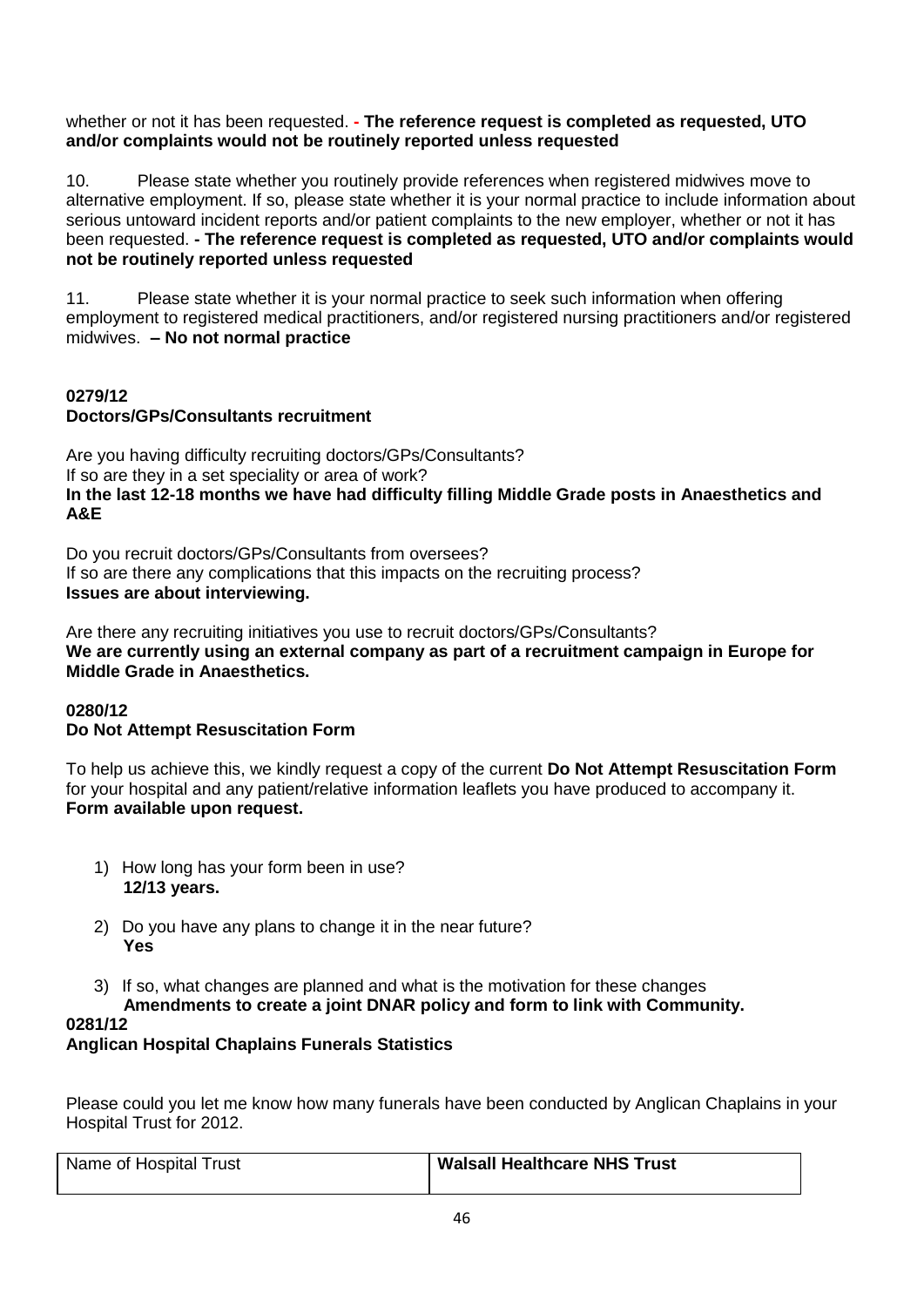| Funerals for Products of Conception/<br>Non-attendance baby funerals | 40 (these include services for all NVFs)        |
|----------------------------------------------------------------------|-------------------------------------------------|
| Baby Funerals with Families present                                  | 44                                              |
| <b>Hospital Adult Welfare Funerals</b>                               | 19                                              |
| Adult funerals when Chaplain was paid a fee                          | 14 (2012 figures are much higher than<br>usual) |
| Adult funerals when Chaplain was not paid a<br>fee                   | See above under adult welfare funerals          |

#### **0282/12 A&E Unit**

I would like to ask the following questions concerning your A&E unit.

How many vacancies do you have for a) consultants and b) middle grade doctors? **1 Deanery vacancy** 

How many consultants work at the trust (excluding on-call) a) overnight shifts b) weekend shifts **None**

How many consultants are on call for a) overnight shifts b) weekend shifts? **None** 

Please tell me what proportion of doctors (all grades) in the A&E workforce are locums **2**

#### **0283/12 Paediatric surgery services**

Does your trust perform elective general paediatric surgery, e.g. orchidopexy for undescended testes, inguinal herniotomy and circumcisions? **Yes**

If so, who performs these operations, e.g. Adult surgeon with paediatric interest, paediatric surgeon from another trust?

#### **Adult Surgeon with a paediatric interest**

If adult surgeon, what is their primary speciality (e.g. vascular urology, upper GI, colorectal)? **Vascular**

How many operating sessions of general paediatric surgery are performed every week in your trust? **1 operating session fortnightly**

How many surgeons perform general paediatric operations? **1**

What is the age cut-off for elective paediatric operations (lowest age)? **16 years of age**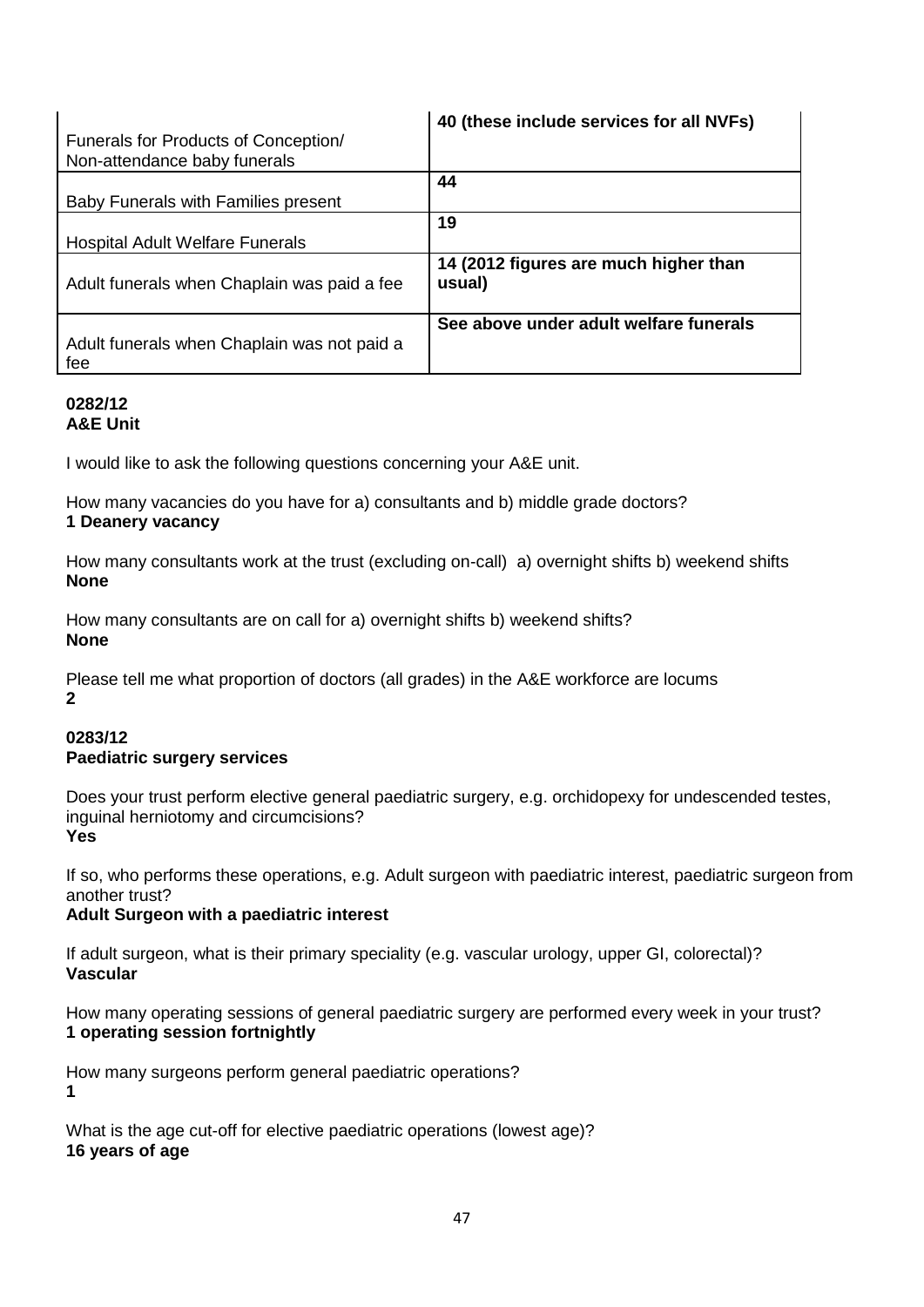What paediatric population do you cover?

**Difficult to quantify, predominantly Walsall population, however patients outside the Walsall area can choose to be referred here to have their treatment (i.e. via Choose and Book).**

#### **0284/12 Mentors**

At the Royal College of Nursing's annual congress, members will call for the college to lobby for all mentors of nursing students to have protected time.

In anticipation of this congress debate (to be held in May) I would like to know your policy on mentors of nursing students.

Please answer the following questions which I am requesting under the Freedom of Information Act.

- 1) Does your organisation provide protected time for mentors of nursing students? **Yes**
- 2) If yes, please provide details of this including:

What proportion of protected time? (for a example, one hour of protected time a week) **The Trust has a tripartite agreement with the University of Wolverhampton and the SHA to provide clinical placements for Nursing and midwifery students, Students are required to work 40% of their time with their named mentor, that does not mean they have to work one on one with them all the time but should mirror their off duty. When students are in their third year and are in their final placements in preparation for being Signed off they should be allocated a Sign Off mentor for their four week sign off period and should work one on one with them for an hour every week. They are also allocated a mentor who they continue to work with for 40% of their 37.5 hours. On the whole student evaluations identify that we are delivering what we signed up for.**

**The Trust has three Practice Placement Managers which covers the acute and the community. We are salaried by the SHA but hold a contract with the Trust.**

3) Has your organisation provided any training or support to mentors of nursing students in the last 12 months?

If yes, please provide details of this or any other initiatives you think are relevant. **Part of this role is to prepare Mentors and Sign off Mentors to enable them to effectively assess students while in clinical practice. There are also two members of University staff who also work in partnership with the Practice Placement managers which makes five in the Practice Team, They also support students and mentors on practice.**

**Staff who qualified before 2007 are already on the live mentor register which is held by the Practice Placement managers. Staff who qualified after that date are required to attend the Mentorship in Practice Module which is accredited at the University of Wolverhampton, This is Funded by the Trust.**

**Mentor Updates are held weekly for all staff and delivered by the Practice team. It is on or the going as mentors daily fall off the register. Mentors are required to be updated yearly. If they fail to update any signatures in a student's clinical document becomes invalid.** 

- 4) Does your organisation provide protected time for mentors of medical students? **Yes**
- 5) If yes, please provide details of this including: What proportion of protected time? (for a example, one hour of protected time a week)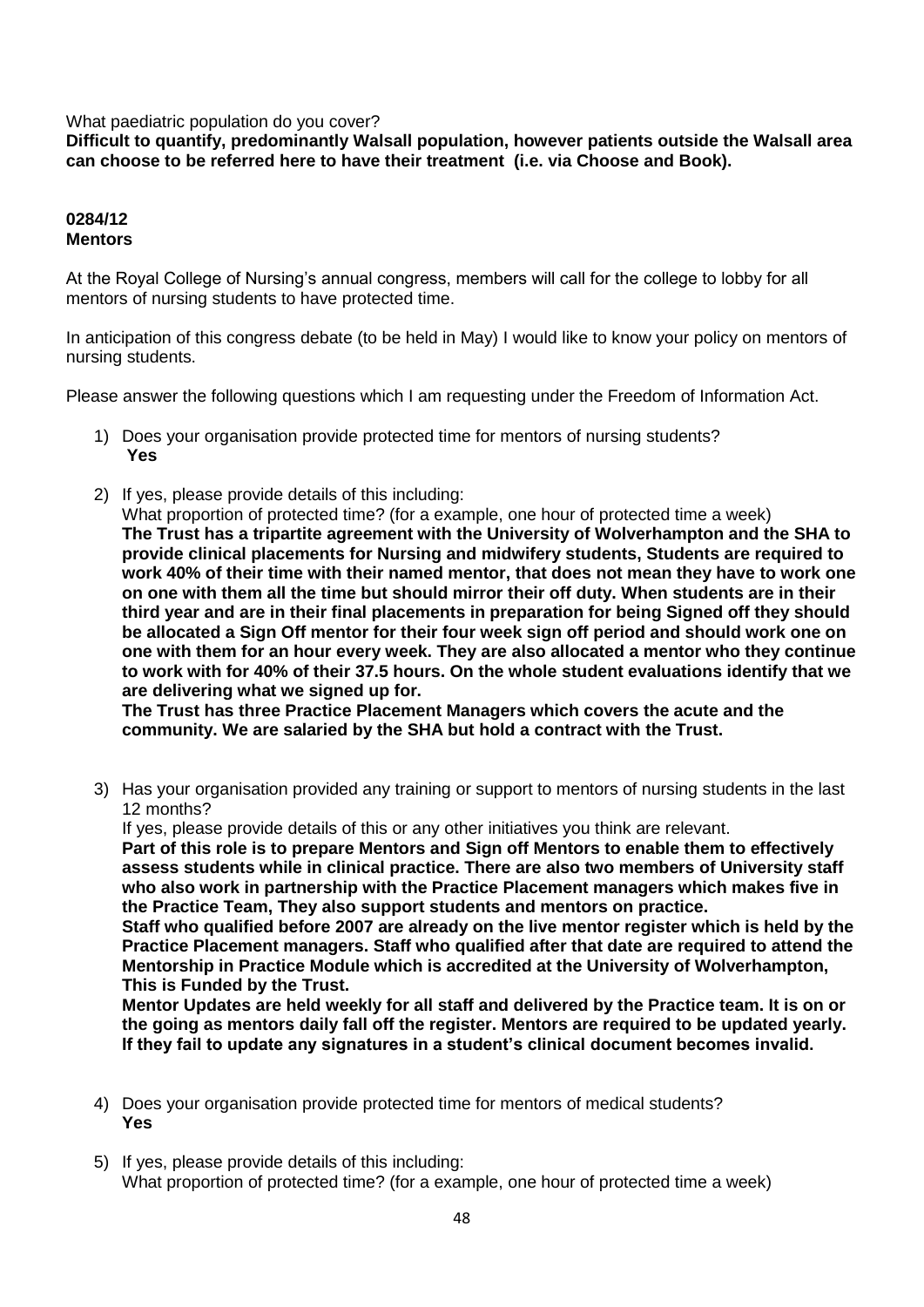**There is protected time built into clinical tutor job plans. 1 hour per week but this is flexible.** 

6) Has your organisation provided any training or support to mentors of medical students in the last 12 months?

If yes, please provide details of this or any other initiatives you think are relevant.

**There has been no formal training but at appointment of tutors it is in job plans.**

#### **0285/12 Proposed Cut to Podiatry Services in Walsall**

What are the amputation rates in diabetic patients in Walsall? And how do these compare to other areas in the Black Country?

# **April 09 – March 12**

Episodes of care In Walsall where an amputation is performed on those with diabetes = 138

All CCGs in England = 19,066

What is the degree of ulcerations and how many inpatient treatments for foot ulcers? Are these rates rising? How do they compare nationally?

#### **April 09 – March 12**

Total episodes of inpatient care for diabetic foot disease = 868

All CCGs in England =  $134,731$ 

# **0286/12 Budget for Deaf / Hearing Impaired Children in Walsall**

**PLEASE NOTE** - You may require information local authorities in your area to complete the questions in this section

**1.** Please state the name(s) and job title(s) of the person(s) completing this section

# **Linda Bromwich Head of Speech and Language therapy**

**2.** Do you provide any **generic** speech and language therapy services that can be used by deaf/hearing impaired children?

Yes

**a)** If yes, please complete the below table stating what funding was allocated to speech and language therapy services for deaf/hearing impaired children in 2012/13, and what funding has been allocated for 2013/14?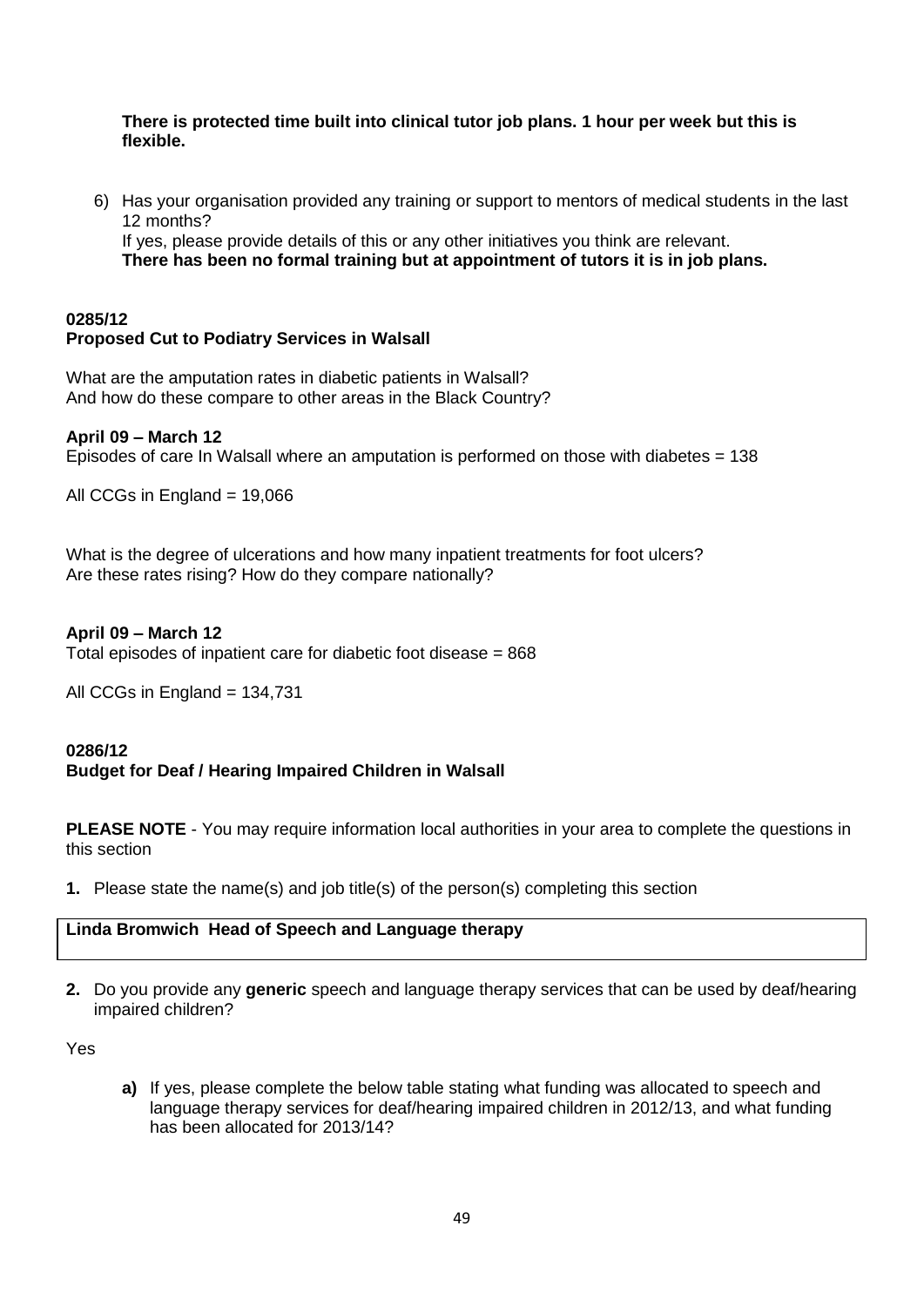If you do not hold a specific budget for deaf/hearing impaired children, please give figures for any of the overarching budgets these services are funded from, and state which service, team or departments this budget covers.

|                                | 2012/13 | 2013/14 | Who provides this budget?<br>(please name each service,<br>team or department) | If there has been a reduction,<br>please explain |
|--------------------------------|---------|---------|--------------------------------------------------------------------------------|--------------------------------------------------|
| Net budget<br>allocated<br>(E) | 6.500   | 6,500   | <b>Speech and Language</b><br>therapy                                          |                                                  |

**3.** Do you provide speech and language therapy services that **specialise in** working with deaf/hearing impaired children?

Yes

**a)** If yes, please complete the below table

|                                | 2012/13 | 2013/14 | (please name each service,<br>team or department) | Who provides this budget? If there has been a reduction,<br>please explain |
|--------------------------------|---------|---------|---------------------------------------------------|----------------------------------------------------------------------------|
| Net budget<br>allocated<br>(E) | 20,000  | 20,000  | Speech and language<br>therapy                    |                                                                            |

- **4.** Do you provide speech and language therapy services for deaf/hearing impaired children:
	-
	-

**a)** Jointly with local authority services?<br> **b)** Through a school? <br>
Yes (not joint funded) Yes (not joint funded)

In another way – please explain

**Early years provision to children's centres; designated pre-school group ; clients homes.**

**5.** Please complete the table below giving details of **budgeted staffing levels** for generic and/or specific speech and language therapy services for deaf/hearing impaired children in 2012/13 and 2013/14.

Please give answers as a full time equivalent figure (fte)

|    |                                                    | 2012/13<br>number of<br>fte posts | How many, if any, of<br>these posts were<br>vacant/frozen in<br>2012/13? | 2013/14<br>number of fte<br>posts | How many, if any, of<br>these posts will be<br>vacant/frozen in<br>2013/14? |
|----|----------------------------------------------------|-----------------------------------|--------------------------------------------------------------------------|-----------------------------------|-----------------------------------------------------------------------------|
| a) | Staff dedicated to<br>working with<br>deaf/hearing | $\vert 0.6 \vert$                 | 0                                                                        | 0.6                               | O                                                                           |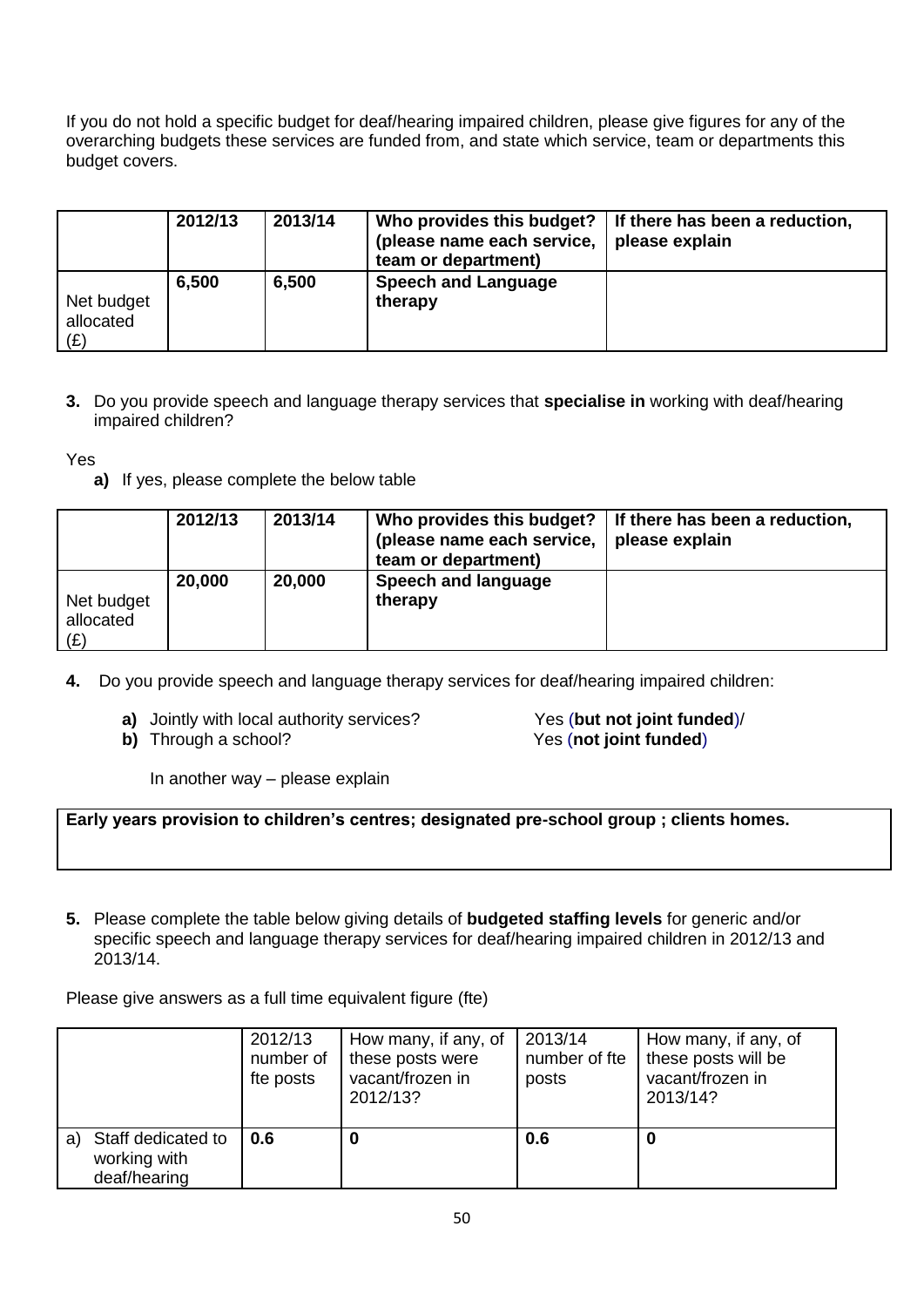| impaired children<br>funded by health                                                                             |          |     |   |     |
|-------------------------------------------------------------------------------------------------------------------|----------|-----|---|-----|
| b) Staff dedicated to<br>working with<br>deaf/hearing<br>impaired children<br>funded by by the<br>local authority | 0        | N/A | 0 | N/A |
| c) Staff dedicated to<br>working with<br>deaf/hearing<br>impaired children<br>funded by a<br>school               | $\bf{0}$ |     | 0 |     |

**6.** Is speech and language therapy offered to families with deaf/hearing impaired children through direct payments/personal budgets? **No**

# **0287/12 Printer/scanners/copies**

|                  | <i></i>                                                                                                   |                                                                                                                                                                                                                                                                                                                                                                                                                          |
|------------------|-----------------------------------------------------------------------------------------------------------|--------------------------------------------------------------------------------------------------------------------------------------------------------------------------------------------------------------------------------------------------------------------------------------------------------------------------------------------------------------------------------------------------------------------------|
| <b>FOI Query</b> |                                                                                                           | <b>Informatics Response</b>                                                                                                                                                                                                                                                                                                                                                                                              |
|                  | 1. The number of people currently employed by the<br>Trust?                                               | 4,164                                                                                                                                                                                                                                                                                                                                                                                                                    |
| 2.               | Who supplies you printer/copier/scanners across<br>the trust?                                             | Multi-function devices are supplied by Rank Xerox                                                                                                                                                                                                                                                                                                                                                                        |
| 3.               | What make and model of<br>printers/copiers/scanners do you have and how<br>many of each across the trust? | Xerox Devices at Manor Hospital:<br><b>CV118VP U x 2</b><br><b>C128V UT</b><br><b>C123V UT</b><br>ColorQube 9201<br>x <sub>5</sub><br>7665V BX<br>C118VP UFS<br>C <sub>20</sub> V <sub>B</sub><br><b>Pro 428</b><br>7346V FLX<br>7545 FL<br>55<br>5735V-FN<br>x <sub>3</sub><br><b>245V FL</b><br><b>238V FLN</b><br><b>232V FEN</b><br><b>232V FTN</b><br><b>CV128 UT</b><br>M15i<br>C118<br>7535V FL<br>x <sub>2</sub> |
|                  | 4. When is the contract for this hardware due to<br>end?                                                  | We utilise a GPS Framework. The current framework is<br>due to run until 28 <sup>th</sup> February 2014 (with option to extend).<br>Individual devices have different lease period start and<br>end dates.                                                                                                                                                                                                               |
| 5.               | What print management software's do you use<br>across the trust?                                          | Although not a pure print management software solution I<br>can advise the trust is implementing Equitrac for multi-                                                                                                                                                                                                                                                                                                     |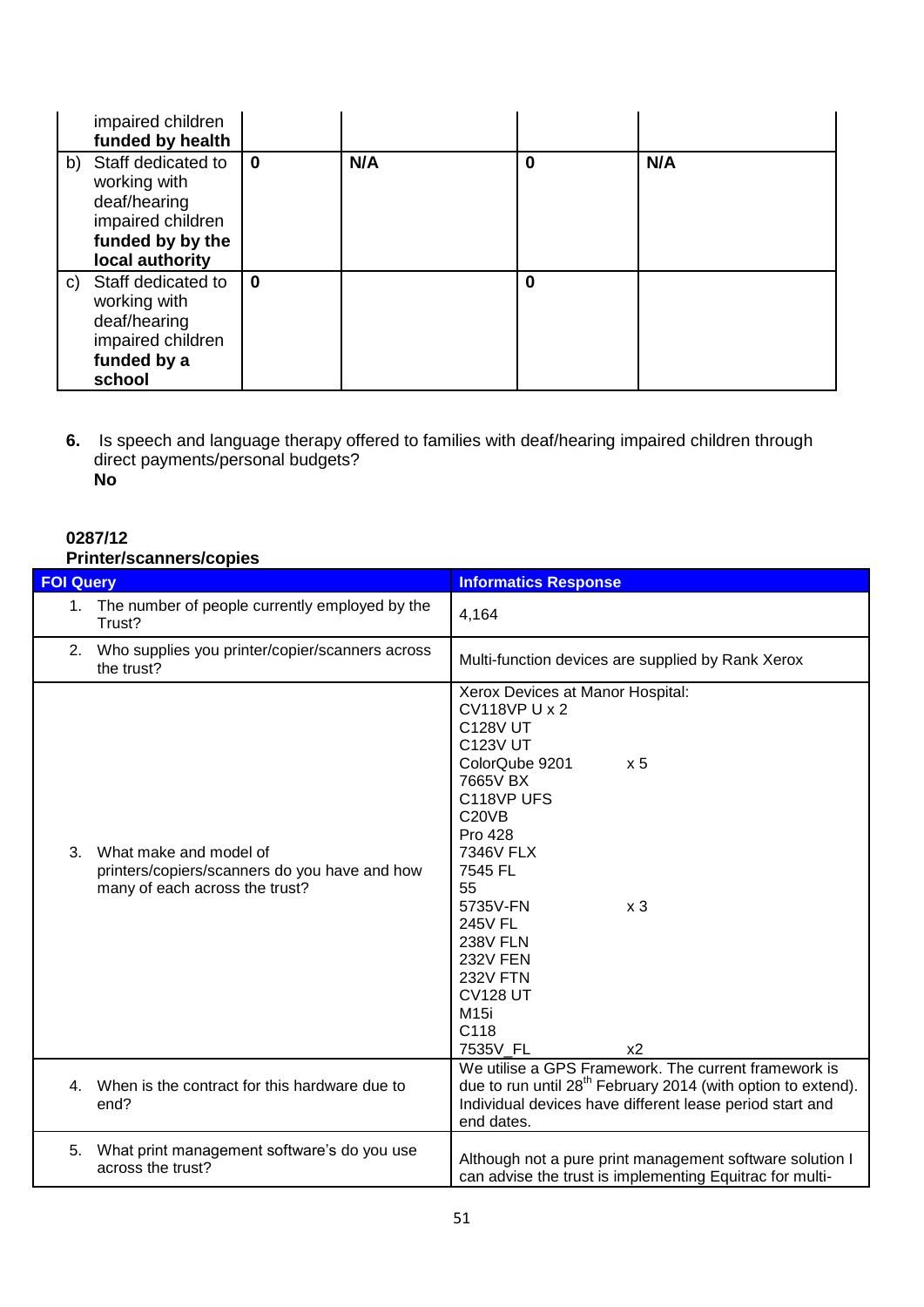|             |                                                                                                                                                               | function devices, in a phased approach, to assist with<br>controlling printing and copying. 8 devices are currently<br>licensed to equitrac                                                                                                                                                             |
|-------------|---------------------------------------------------------------------------------------------------------------------------------------------------------------|---------------------------------------------------------------------------------------------------------------------------------------------------------------------------------------------------------------------------------------------------------------------------------------------------------|
| 6.          | What scanning software's do you use across the<br>trust?                                                                                                      | Xerox, not used across whole trust                                                                                                                                                                                                                                                                      |
| $7_{\cdot}$ | What PDF software's do you use across the trust?                                                                                                              | Adobe, Nuance                                                                                                                                                                                                                                                                                           |
| 8.          | How much do you spend on PDF software's<br>across the trust?                                                                                                  | £200 approx                                                                                                                                                                                                                                                                                             |
| 9.          | What is the overall cost of the managed print<br>service contract?                                                                                            | The trust does not have a specific managed print service<br>contract for printer, copiers, scanners and such<br>equipment. (The Trust does have a contract called<br>Managed Print Service but this is for the printing and stock<br>control of specific printed forms, held by a printing<br>company). |
|             | 10. What document management software's/systems<br>do you use across the trust?                                                                               | Do not have one                                                                                                                                                                                                                                                                                         |
|             | 11. What IT provider do you use?                                                                                                                              | In-house - Informatics Service                                                                                                                                                                                                                                                                          |
|             | 12. What IT consultants do you use across the trust?                                                                                                          | <b>IT Senior Project Manager</b><br>Relationship Manager                                                                                                                                                                                                                                                |
|             | 13. Also could you include the name, title, contact<br>number, and email address for the people<br>responsible for managing the print estate in the<br>trust? | Steve Darkes - Director of IT Services<br>01922 602020<br>steve.darkes@walsallhealthcare.nhs.uk                                                                                                                                                                                                         |

# **0288/12 Bariatric and obese patients**

- 1. Please state (yes or no) if your trust has a policy for the care and manual handling of bariatric and obese patients. **Yes**
- 2. Please state (yes or no) if the theatre department at your trust has a specific policy for the care of bariatric and obese patients in operating theatres. **We do not have a specific policy however, there is a protocol within the Trust Manual Handling Policy.**
- 3. Please state (yes or no) if your trust provides specific manual handling or other training for staff for the safe management of morbidly obese patients. **Yes**
- **4.** Please state (yes or no) whether your trust has a specialist bariatric surgical service if yes please state which hospital – **Yes, Walsall Healthcare NHS Trust**
- 5. Please state (yes or no) whether the hospitals in your trust have rooms specifically designed to deal with overweight (over 25 stone) patients. **Yes**
- 6. Please state if staff at your trust currently have access to the following equipment designed for overweight (over 25 stone) patients (yes or no for each item):
	- Extra large blood pressure cuffs **Yes**
	- Extra large dignity gowns **Yes**
	- Beds with suitable weight limit **Yes**
	- Wheelchairs **Yes**
	- Bedside chairs **Yes**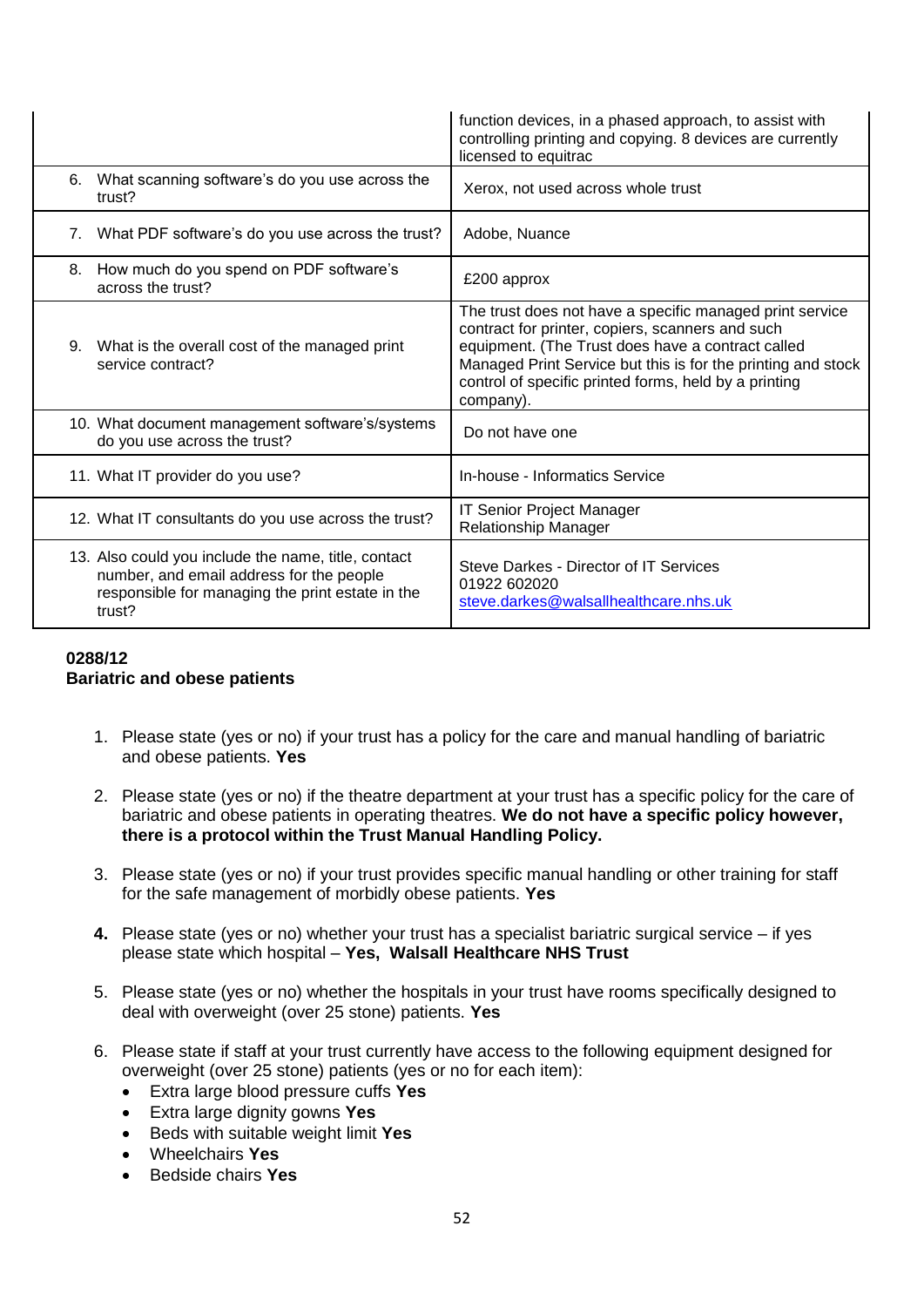- Theatre/procedural trolleys **Yes**
- Commodes **Yes**
- Lifting equipment **Yes**
- CT scanner **No**
- MRI scanner **No**
- Fluoroscopy table **No**
- 7. Please state how much money has been spent at your hospital trust on the following equipment designed for overweight (over 25 stone) patients:
	- Extra large blood pressure cuffs
	- Extra large dignity gowns
	- Beds with suitable weight limit
	- Wheelchairs
	- Bedside chairs
	- Theatre/procedural trolleys
	- Commodes
	- Lifting equipment
	- CT scanner
	- MRI scanner
	- Fluoroscopy table

#### **See below**

Please state the total amount spent on each different item (above) in the following financial years?

2007-2008 2008-2009 2009-2010 2010-2011 2011-2012

#### **SPECIALIST EQUIPMENT / FURNITURE**

| <b>CONTOURA 560 BED</b>        | 6,345  |
|--------------------------------|--------|
| <b>HOIST SLINGS - X LARGE</b>  | 2,744  |
| <b>HOIST SLINGS - XX LARGE</b> | 6,426  |
| <b>COMMODES</b>                | 1,480  |
| <b>WHEELCHAIRS</b>             | 2,196  |
| <b>WALKING FRAMES</b>          | 258    |
| <b>SCALES</b>                  | 1,381  |
| <b>STATIC CHAIR</b>            | 1,692  |
| RECLINER CHAIR                 | 3,290  |
| THEATRE INSTRUMENTS            | 9,300  |
| Total                          | 35,112 |
|                                |        |
| <b>Bed Rental</b>              | £      |
| 2006/07                        | 39.460 |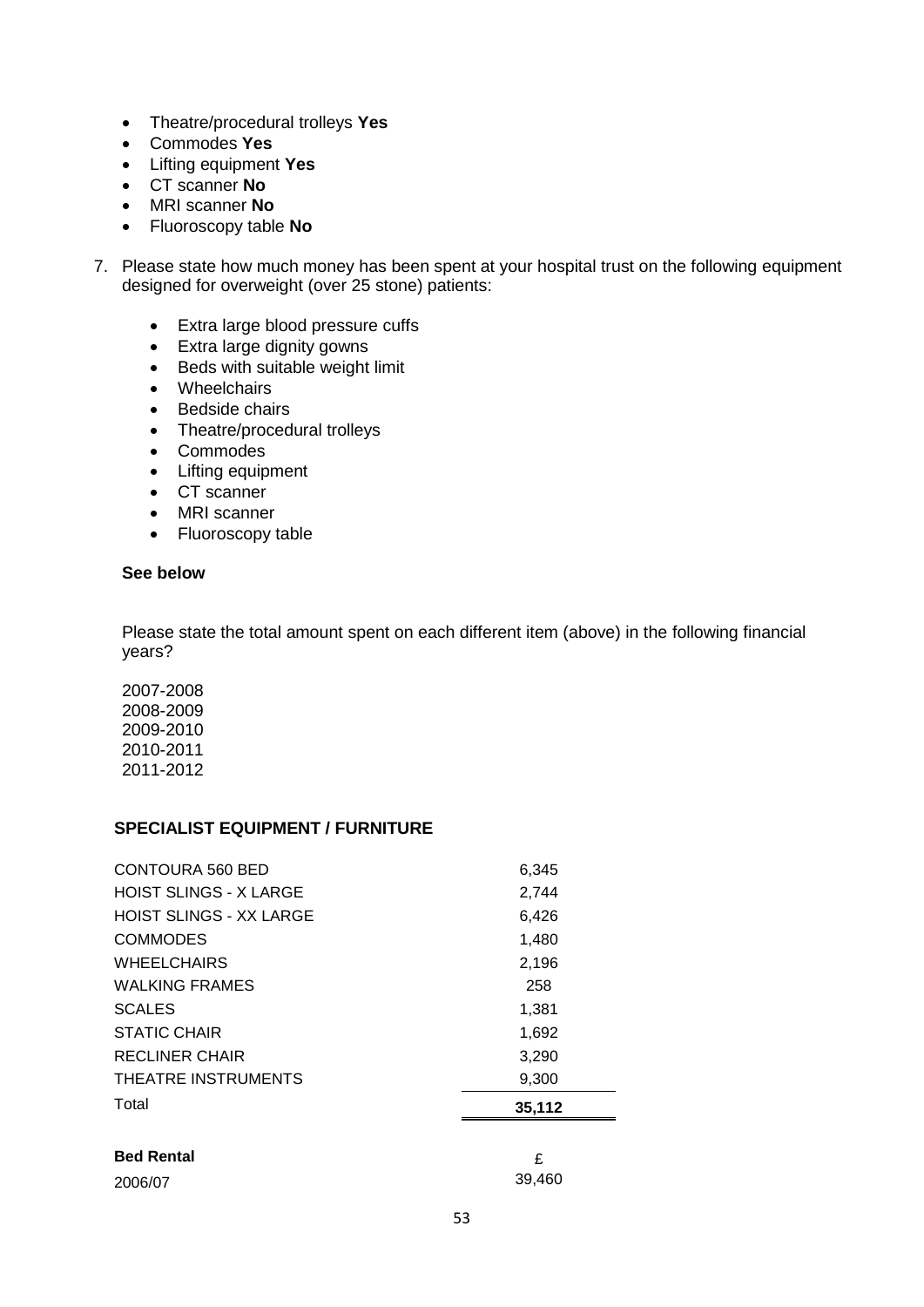| 44,198 |
|--------|
| 17,465 |
| 42,904 |
| 17,108 |
| 26,078 |
|        |

If any other equipment that is designed for patients weighing over 25 stones (in addition to the equipment list above) has been purchased, please provide details and costs. **N/A**

#### **0289/12 Mortality Alerts**

a. The number of mortality alerts the trust has received from the Dr Foster group in each of the years since 2000.

**There were 3 alerts: sepsis pre 2010, Acute Bronchitis in 2011 & Chronic Ulcer of Skin 2012. We have acted to review each notification alert and implemented changes where necessary and monitor data on a monthly basis to identify areas for action or emergent trends.**

b. A copy of each of the mortality alerts received.

**Please contact the Dr Foster Unit at Imperial College to obtain copies of the alerts.**

#### **0290/12 Walsall Health and Wellbeing Strategy**

I wish to request the Walsall Health and Wellbeing Strategy. Has it been produced yet? If so, I would be grateful if you could email me a copy, or provide me with a link to the document.

**The integrated H&WB strategy is currently under development. It will hopefully be in place after April 2013 and will be published on the Intranet and will be available for sharing in accordance with the FOI request.**

#### **0291/12 Claims**

Thank you for the information you gave me regarding complaints and claims made between 1st April 2011 and 30th September 2011. I should now like to know how many of the 6 claims made against the Trust during that period were settled to the claimant's satisfaction.

#### **All 6 claims were settled to the best of our knowledge and to the claimant's satisfaction.**

# **0292/12 Chaplaincy**

I am sending this request under the Freedom of Information Act to ask for the following information **Chaplaincy Hours**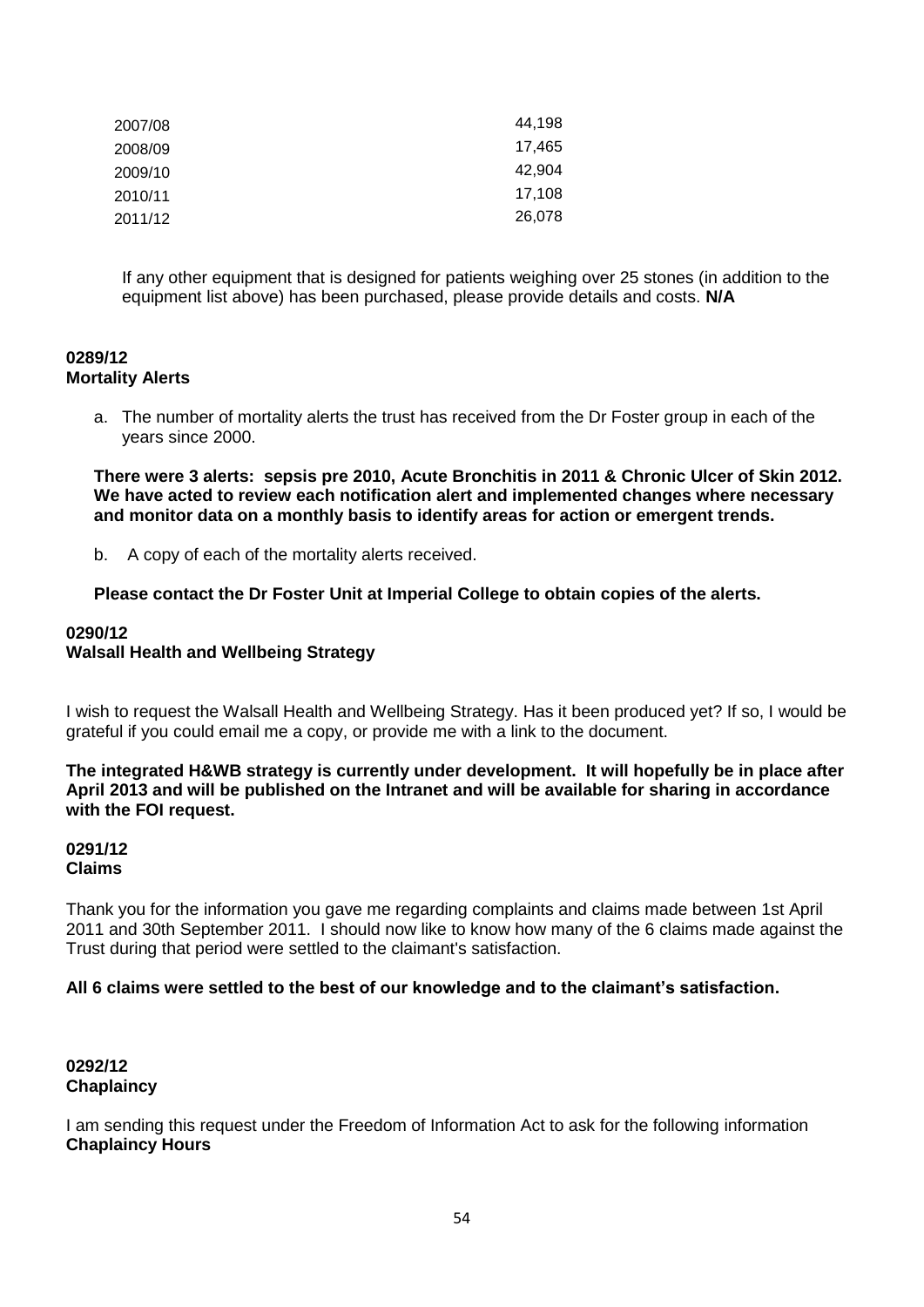- 1) Please state THE NUMBER of Health Care Chaplains employed at the hospital on the following dates. The 1<sup>st</sup> April 2009, 1<sup>st</sup> April 2010, 1<sup>st</sup> April 2011, 1<sup>st</sup> April 2012, 1<sup>st</sup> March 2013
- 2) Please state how many hours per week you employed paid Healthcare Chaplains for at your Trust on these dates.  $1^{ST}$  April 2009,  $1^{st}$  April 2010,  $1^{st}$  April 2012,  $1^{st}$  March 2013. If during the period covered by this request your NHS Trust has merged with any other NHS organisations, please add in the figures for chaplaincy hours within those organisations.

a)How many paid chaplaincy hours were there per week.

b) How many paid chaplaincy hours were vacant, but still in the financial establishment and still in the process of being appointed.

 c) In each financial year please state how many paid Healthcare Chaplains were made redundant.

# **The Faith profile of your Chaplaincy**

Please state how many hours per week you employed paid healthcare chaplains for at your Trust of the following faiths and on the dates on 1<sup>st</sup> April 2009, 1<sup>st</sup> April 2010. 1<sup>st</sup> April 2011, 1<sup>st</sup> April 2012, 1<sup>st</sup> March 2013. . If during the period covered by this request your NHS Trust has merged with any other NHS organisations, please add in the figures for chaplaincy hours within those organisations

- a) Christian ( all denominations )
- b) Buddhist
- c) Muslim
- d) Hindu
- e) Jewish
- f) Sikh
- g) Other

# **Agenda for Change Banding**

a) In each of the financial years below please indicate the Agenda for Change banding for paid Healthcare Chaplains who left your Trust, and how many hours they worked.

b) For each chaplain that left please indicate the Agenda for Change banding and how many hours the chaplain replacing them was employed to work.

c) Where more than one chaplain directly replaced one who left, please add the hours of the replacements together.

2008-2009 2009- 2010 2010-2011 2011-2012 2012-2013

Please send me this information by e-mail, in the form of an Excel spreadsheet OR csv format.

# **Information available upon request.**

#### **0293/12**

#### **Contraception**

#### 1. The amount of money spent on free condoms per day

Please see table below for total spend on condoms for years 2010/11 and 2011/12

| spend per year on condoms for 2010/2011 | £309.37 |
|-----------------------------------------|---------|
|                                         |         |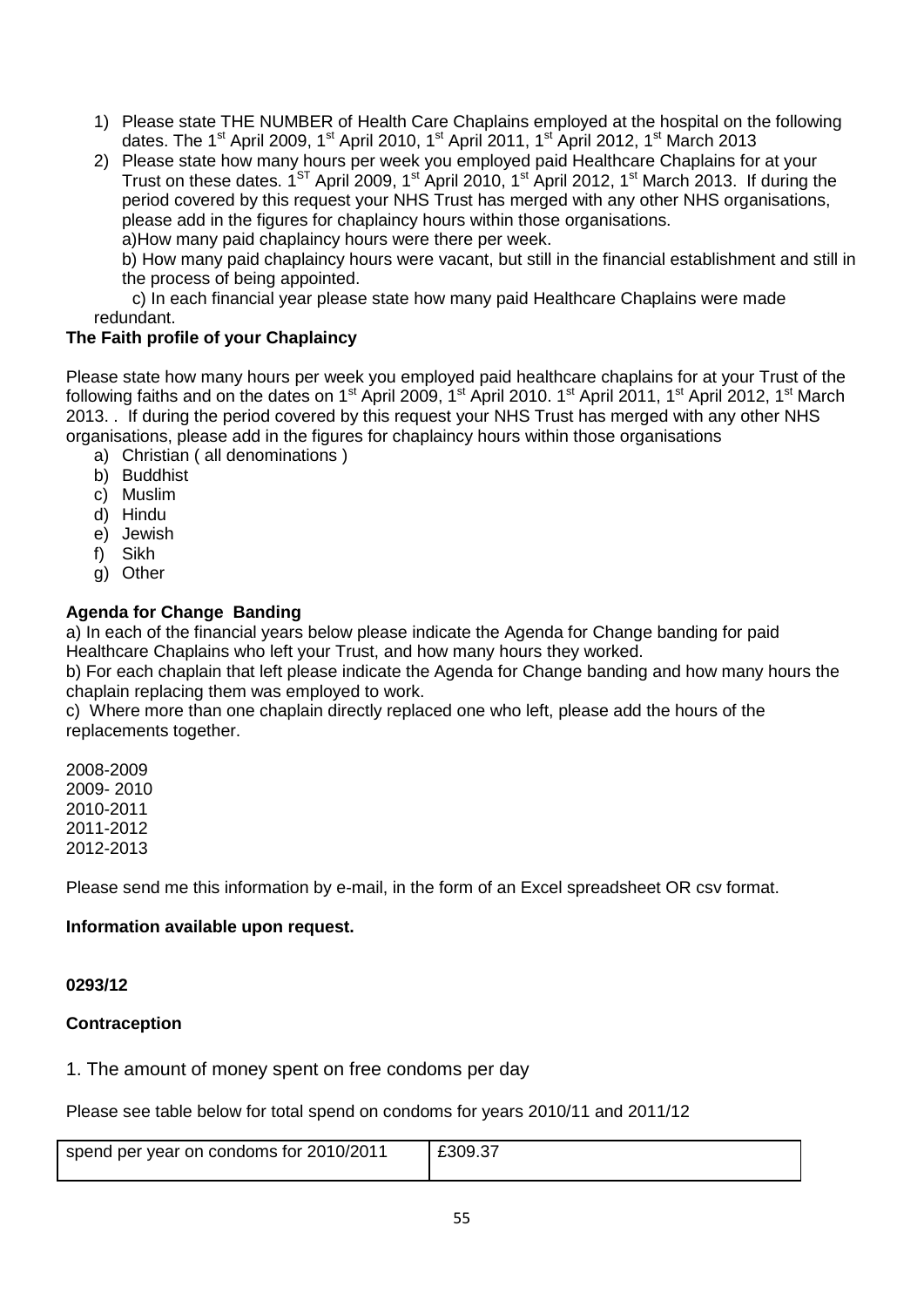2. The amount of money spent per day on other forms of free contraception **– Unknown these items are kept as stock in the clinics we do not record individual issues they would be documented in patient notes/clinic record**

3. The total spending per year on free contraception, including condoms for 2011/2012 **– £149,417** taking data from the family planning clinics and GU medicine for relevant BNF categories

4. The total spending per year on free contraception, including condoms for 2010/2011 **– £134,626** taking data from the family planning clinics and GU medicine for relevant BNF categories.

5. The total number of free condoms given out by the trust in the year 2011/2012 **– 68,700 all condom types male/female (Issued from Pharmacy to the clinic as stock). "PLEASE NOTE: Walsall Healthcare NHS Trust did not form until 01 April 2011 when Walsall Hospital Trust & Walsall Community Health merged hence the increase from 2010/2011.**

6. The total number of free condoms given out by the trust in the year 2010/2011 **– 10,002 all condom types male/female (Issued from Pharmacy to the clinic as stock)**

7. The total number of visits to the GUM clinic in the year 2011/2012 **– See below** 8. The total number of visits to the GUM clinic in the year 2010/2011 **GUM and Hatherton have been quoted separately as the organisation integrated in April 2011** 

**10/11 GUM = 12784 Hatherton = 14375**

**11/12 GUM = 13608 Hatherton = 15311**

9. The total number of people treated for an STI by the trust in the year 2011/ 2012 **– The information is available via the Health Protection Surveillance Authority.** 10. The total number of people treated for an STI by the trust in the year 2010/2012 **– The information is available via the Health Protection Surveillance Authority.**

**0294/12 Cancer**

- 1. Over the past 12 months, how many Breast Cancer patients have been treated in your trust? **Ca breast - 1431**
- 2. Over the past 12 months, how many Renal Cell Carcinoma patients have been treated in your trust.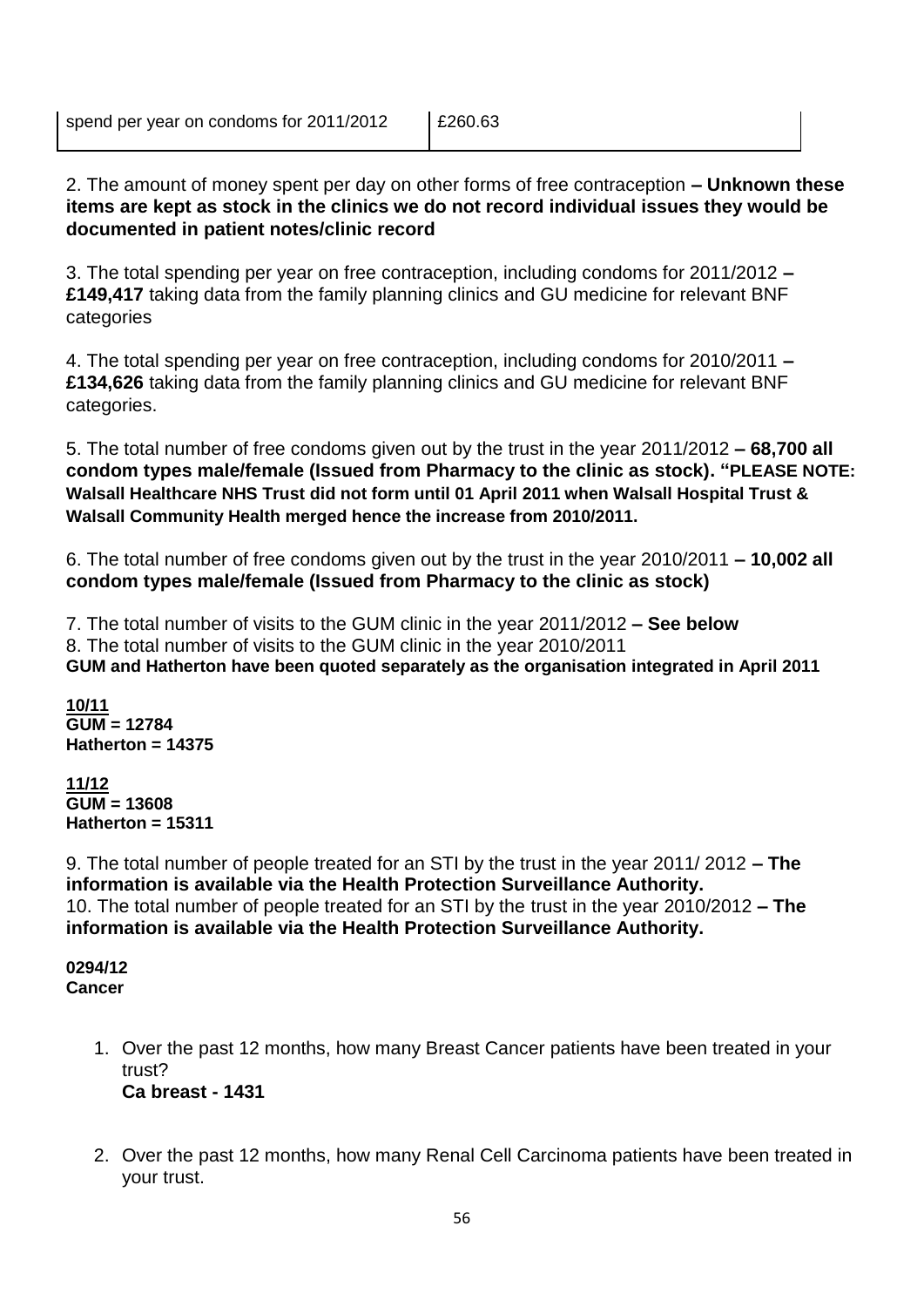# **Renal cell ca - 70**

- 3. How many patients are currently under treatment with *Everolimus aka Afinitor* for the following indications:
	- a. Renal Cell Carcinoma **– 1- 5**
	- b. Breast Cancer **– None**
	- c. Pancreatic Neuroendocrine Tumors **– None**
	- **d.** Other- **can you please clearly specify what you are asking for?**

#### **0295/12 Unfilled posts**

 Under the Freedom of Information Act, I would like to know the number of unfilled positions at your Trust, broken down by:

- 1) Type of role
- 2) Area/specialism of the positions (e.g. coronary care, A&E etc)

|                                   |                         | <b>Vacancies</b> |
|-----------------------------------|-------------------------|------------------|
| Corporate                         | <b>Exec Directors</b>   | 0.06             |
|                                   |                         | 0.06             |
| <b>Strategy &amp; Partnership</b> | A&C                     | 0.06             |
|                                   |                         | 0.06             |
| <b>Corporate Affairs</b>          | A&C                     | 3.54             |
|                                   | <b>Nurse</b>            | 1.00             |
|                                   |                         | 4.54             |
| <b>Operations</b>                 | A&C                     | 0.10             |
|                                   | Ancillary               | 24.71            |
|                                   | <b>Exec Directors</b>   | 2.00             |
|                                   | <b>Medical Staff</b>    | 1.00             |
|                                   |                         | 27.81            |
| <b>Nursing</b>                    | A&C                     | 0.47             |
|                                   | <b>Nurse</b>            | 5.72             |
|                                   |                         | 6.19             |
| <b>Finance</b>                    | A&C                     | 9.24             |
|                                   | Senior Managers         | 3.00             |
|                                   |                         | 12.24            |
| <b>HR</b>                         | Ancillary               | 0.10             |
|                                   | <b>Medical Staffing</b> | 0.69             |
|                                   |                         | 0.79             |
| <b>Information</b>                | <b>Nurse Staffing</b>   | 1.00             |
|                                   | Other Pay               | 0.80             |
|                                   | Senior Managers         | 0.60             |
|                                   |                         | 2.40             |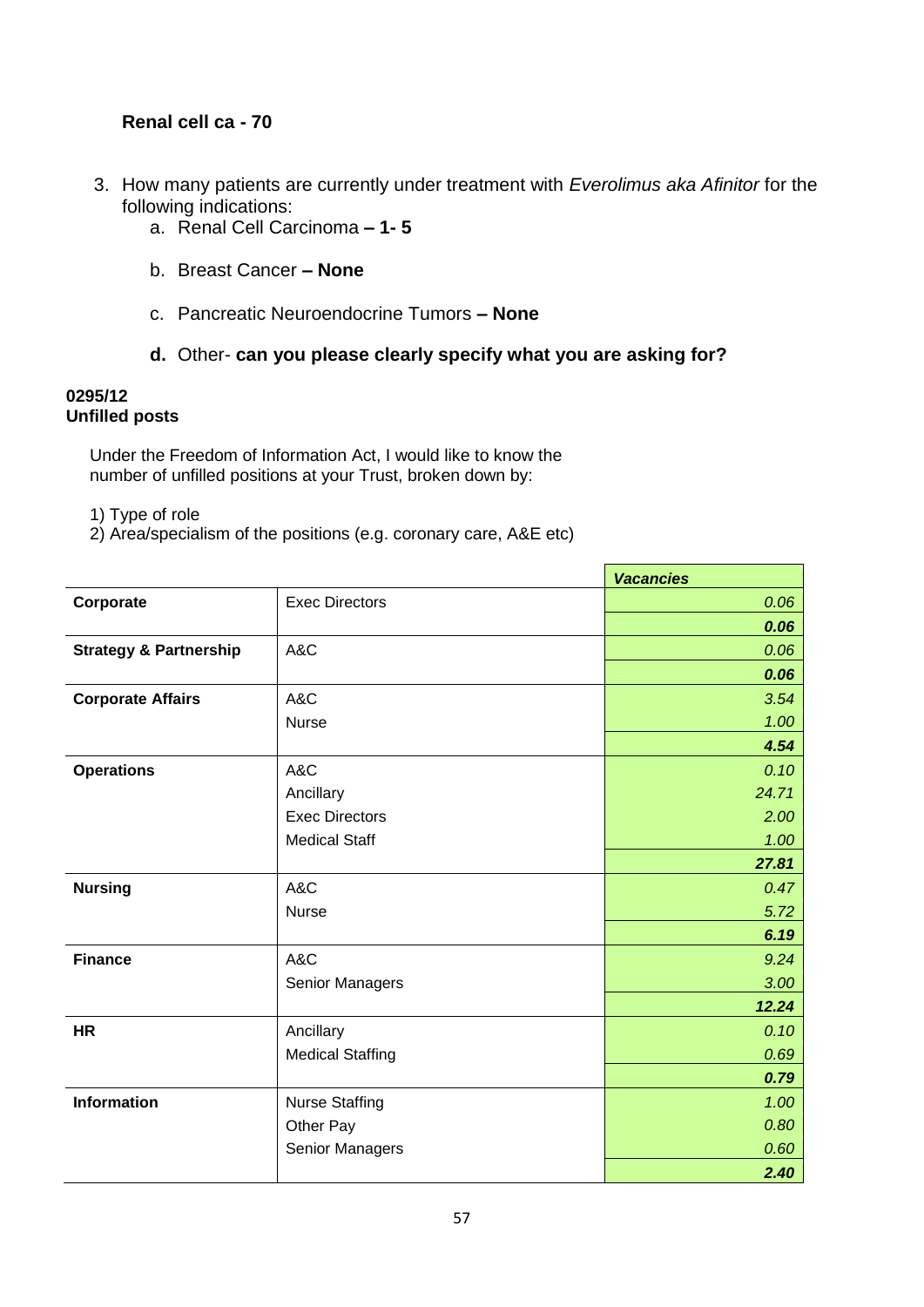| <b>Estates &amp; Facilities</b> | A&C                     | 2.49  |
|---------------------------------|-------------------------|-------|
|                                 | Ancillary               | 33.96 |
|                                 | <b>PTB</b>              | 1.00  |
|                                 |                         | 37.45 |
| <b>Family Health &amp;</b>      |                         |       |
| <b>Diagnostics</b>              | A&C                     | 2.08  |
|                                 | <b>Medical Staff</b>    | 0.48  |
|                                 | <b>Nurse Staff</b>      | 4.54  |
|                                 | <b>Other Scientific</b> | 1.29  |
|                                 | <b>PAMS</b>             | 0.70  |
|                                 | <b>PTB</b>              | 1.59  |
|                                 | Senior Managers         | 1.61  |
|                                 |                         | 12.29 |
| <b>Planned Care</b>             | A&C                     | 8.02  |
|                                 | Ancillary               | 8.93  |
|                                 | <b>Nurse Staffing</b>   | 9.80  |
|                                 | <b>PAMS</b>             | 0.70  |
|                                 | <b>PTB</b>              | 1.17  |
|                                 |                         | 28.62 |
| <b>Unplanned Care</b>           | A&C                     | 8.10  |
|                                 | Ancillary               | 21.31 |
|                                 | <b>Medical Staffing</b> | 2.67  |
|                                 | <b>Nurse Staffing</b>   | 2.48  |
|                                 | Other Pay               | 2.48  |
|                                 | <b>PAMS</b>             | 12.86 |
|                                 | PTB                     | 3.78  |
|                                 | <b>Scientific Prof</b>  | 0.61  |
|                                 |                         | 54.29 |

# **0296/12 Copy of Audited Accounts 2010-11/13 and cost of Circumcision Operation**

What is the cost of a circumcision operation and 1 nights stay in hospital.

**The prices given below are from private patients price list updated to 2011/12 price levels The private patient fee for a Religious Circumcision is dependent by age. Only performed on children.**

**Age Under 2 (Ward) - £263 Age Over 2 (Day Theatre) - £378**

**If the procedure is not religious or an adult the price charged would be dependent on length of stay in Theatres and a price of £614 (operations lasting up to 30 minutes) is the likely charge.**

What is the fixed price for a circumcision and a 1 night stay in hospital.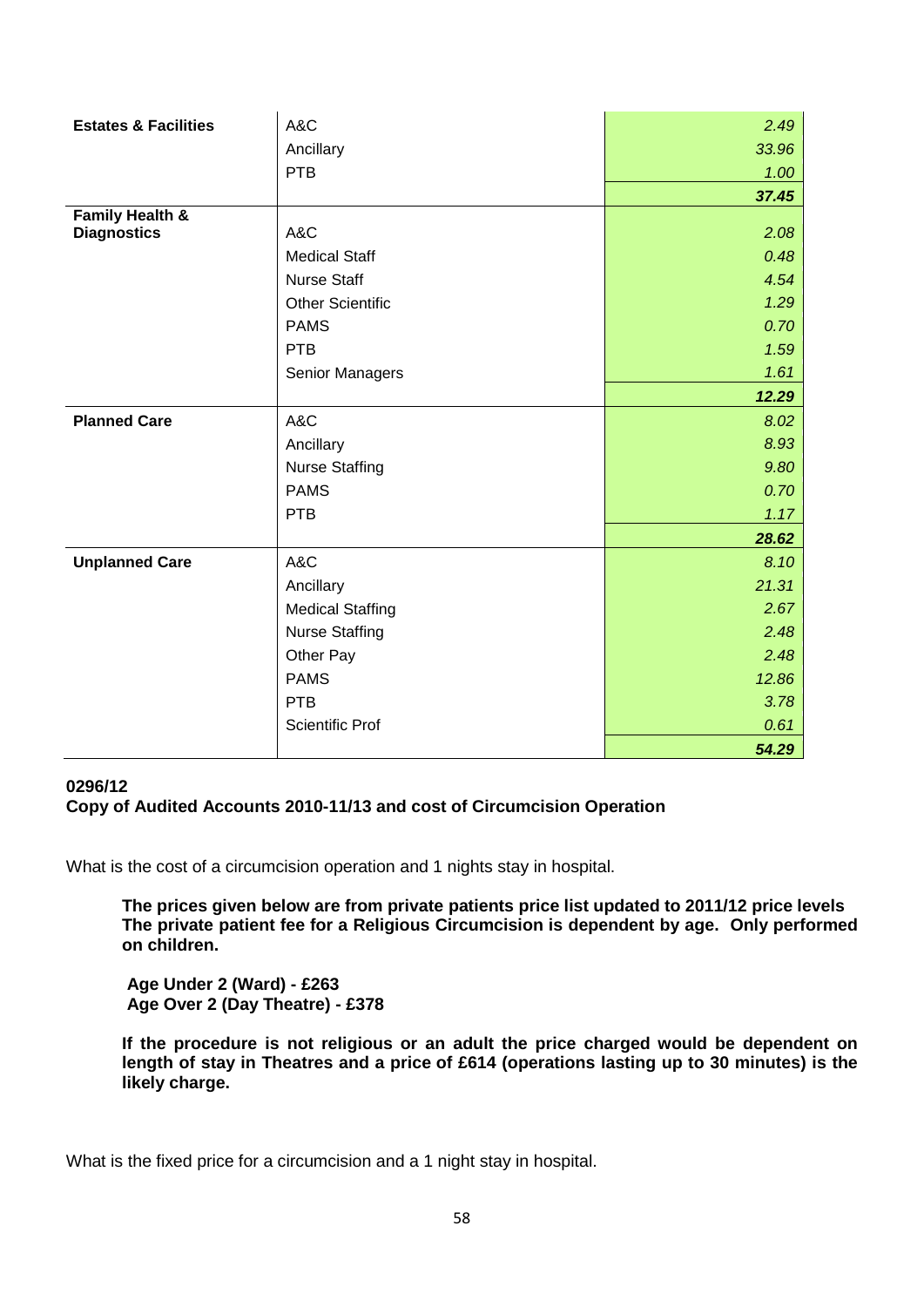# **Information provided above. Circumcisions are day case procedures and therefore do not require an overnight stay.**

Name of the consultant urologist

#### **Mr Koneru Mr Ferrie**

Full Name and Address of NHS Hospital in City Wellingborough Corby and City of Hargate

#### **We do not hold that information. 0297/12 Appraisals/Professional Development of doctors and Nurses**

Whether you use a software application to assist with appraisals/revalidation for doctors **Yes** Whether the software application is owned by the NHS or by a third party **Third party** The name of the software application **CRMS/ PReP**

(if the software is provided by a third party) the name of the third party. **Named**

(if the software is provided by a third party) when the contract with the third party is due for renewal or expires **CRMS- expires November 2013 and PREP expires April 2014**

(if the software is provided by a third party) the cost to the NHS of the software application (if this information is not commercially sensitive). **CRMS - £24,000 per annum and PREP - £12,000 per annum**

# **0298/12**

# **Recliner chairs**

- 1. Are Riser Recliner chairs provided through the reablement package or social funding?
- 2. What suppliers are currently being used for Riser Recliner chairs?
- 3. What is the current annual volume of Riser Recliners purchased from such suppliers?
- 4. What is the annual expenditure on Riser Recliner chairs?

# **The Trust has not purchased 'Riser Recliners'**

#### **0299/12 Maternity Unit/Midwives**

- 1. Please tell me the number of times maternity units in your trust have temporarily closed in each of the following years: 2008, 2009, 2010, 2011, 2012 and 2013 (so far) – see below
- 2. Where there have been temporary closures, please state the reason for the closure.

**2008 21/4/08 – No beds available in the unit 2009 no closures 2010 no closures 2011 no closures 2012 16/06/12 – No beds available in the unit**

- 3. Please also state at which hospitals the closures took place **Walsall Manor Hospital**
- 4. I would also like to know how many midwives are currently employed by your trust? **114.41 WTE**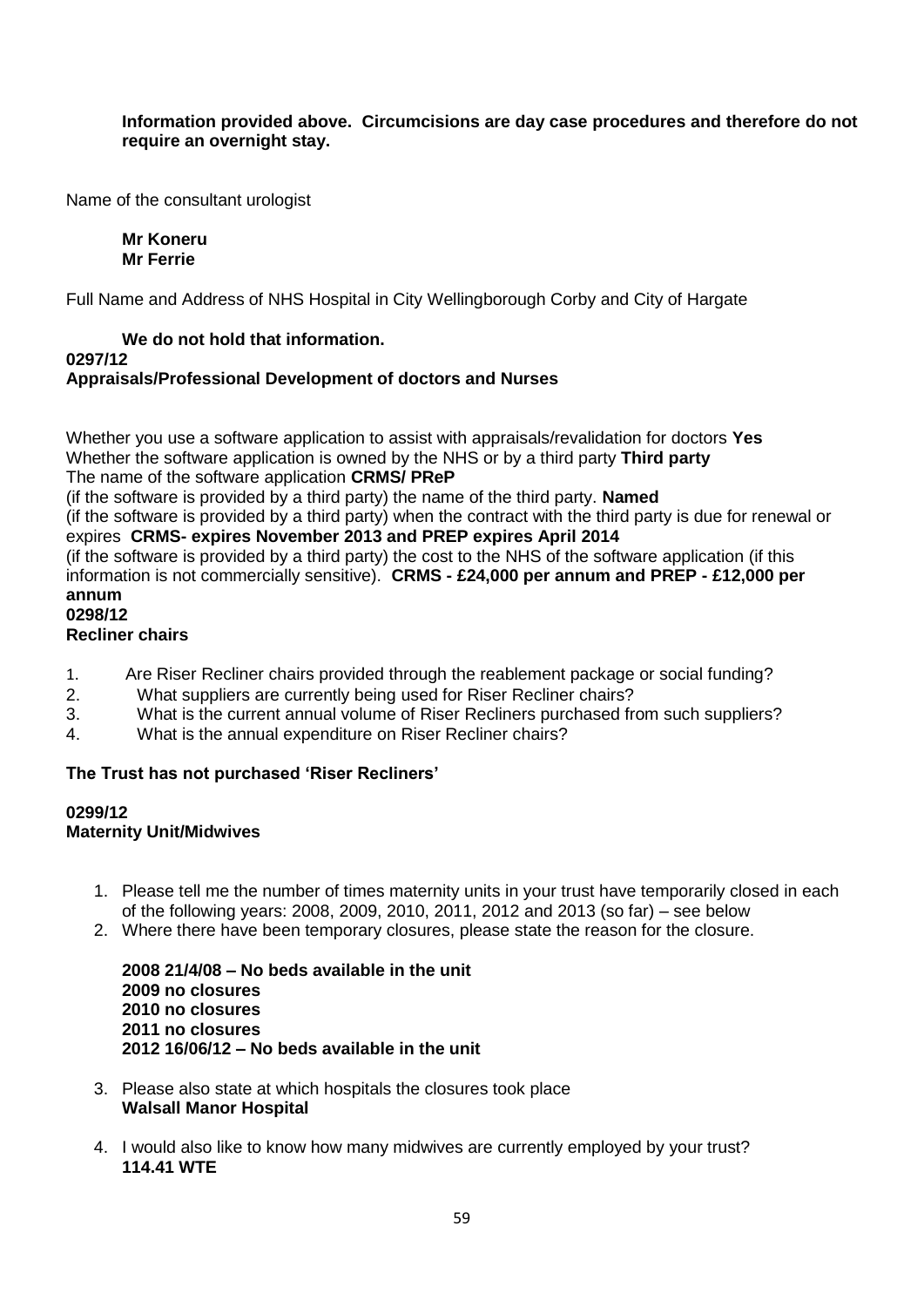5. Please also tell me how many current vacancies there are for midwives at your trust? **None**

# **0300/12 Psoriasis**

In your trust, please supply the number of patients currently treated with biologics for Psoriasis, split by named biologic as detailed below.

If possible, please supply the data using the following table:

**2012/13**

|                       | Adalimumab | Etanercept   Infliximab |         | <b>Ustekinumab</b> |
|-----------------------|------------|-------------------------|---------|--------------------|
| Number of<br>patients | 14         | 13                      | $1 - 5$ | $1 - 5$            |

# **0301/12 Spend on Agency Q3 - Q4 2012**

Please could you furnish me with the spend information for agency locums for July - December 2012 for the following staff:

Radiographers ( Diagnostic inc CT/MRI etc) **Sonographers** Radiotherapists (if applicable) OT"s **Physiotherapists** SLT"s Pharmacists (inc technicians) **Dieticians Podiatrists** Cardiac Technicians ( Echo/Physiologists)

Please can you indicate the split between acute and community (Old PCT) services if applicable.

# **FOI 0301\_13 Agency Locum Costs Jul12- Dec 12**

|                                      |           | Jul to Dec 12 |
|--------------------------------------|-----------|---------------|
| Radiographers (Diagnostic inc CT/MRI |           |               |
| etc)                                 |           | 0             |
| Sonographers                         |           | 0             |
| Radiotherapists (if applicable)      |           | 0             |
| OT's                                 | Community | 12,906        |
| OT's                                 | Acute     | 1,284         |
| Physiotherapists                     | Community | 9,481         |
| Physiotherapists                     | Acute     | 0             |
| SLT's                                |           | 0             |
| Pharmacists (inc technicians)        | Acute     | 87,674        |
| <b>Dieticians</b>                    | Acute     | 0             |
| Podiatrists                          |           | 0             |
|                                      |           |               |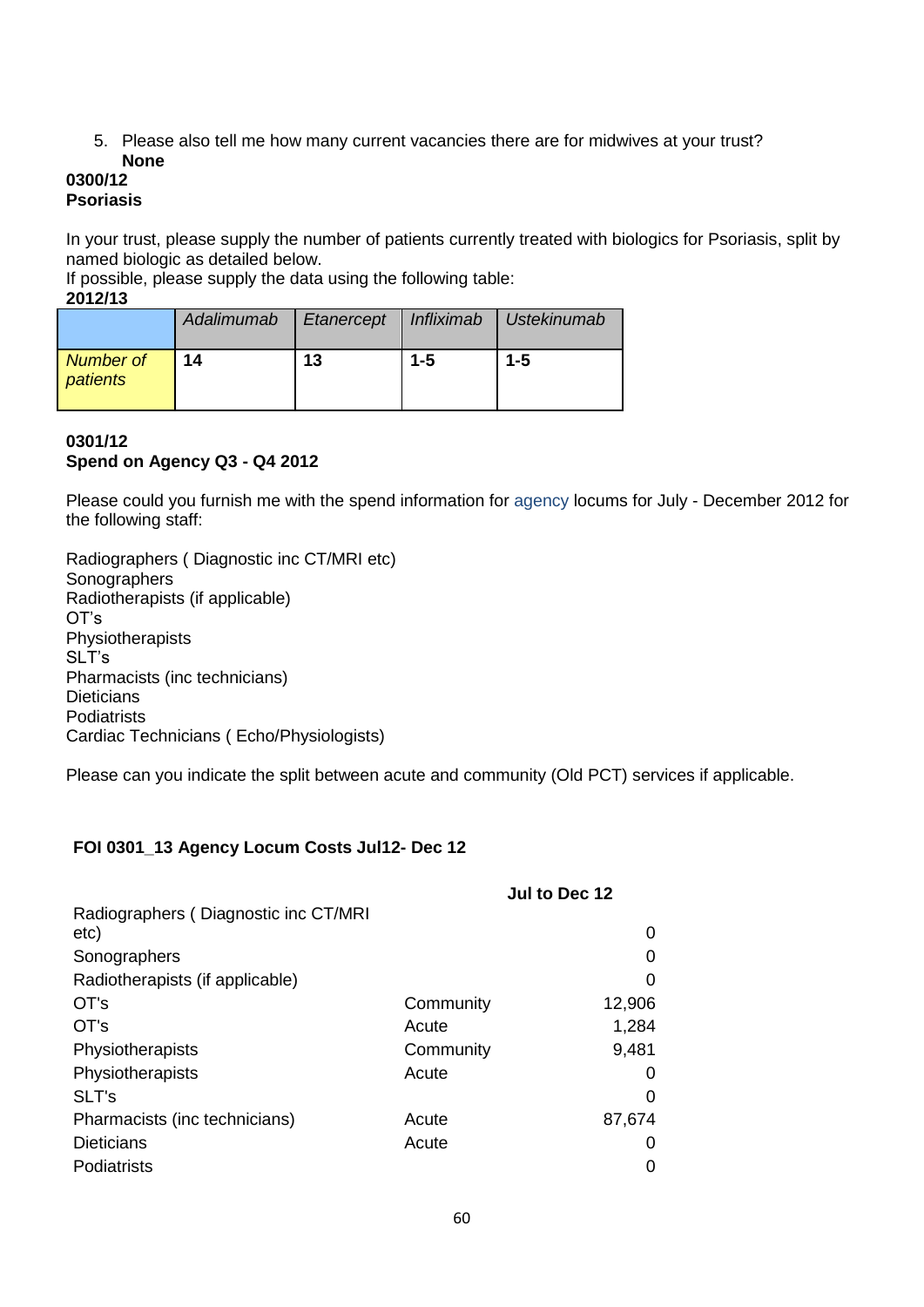Cardiac Technicians ( Echo/Physiologists) 0

**111,345**

# **0302/12 Treatment for Overweight Patients**

Please supply figures for:

1) a) the amount of lifting injuries to healthcare staff arising from treating overweight/obese patients in 2011/2012

#### **There has been no lifting injuries to healthcare staff arising from treating overweight/obese patients in 2011/2012**

b) the amount of money paid out to healthcare staff for lifting injuries arising from treating overweight/obese patients in 2011/2012

#### **We can confirm that there were no claims or pay out relating to the handling of bariatric / over weight patients during 2011/12**

- 2) Please supply data for :
- a) the number of items of equipment purchased to treat overweight/obese patients (specialist equipment that has to be purchased separately to equipment that would be used to treat someone that isn"t classed as overweight or obese) during 2011/2012. Include as a breakdown reinforced/ strengthened operating tables, reinforced commodes, ceiling track hoists, wider MRI scanners and number of new beds

# **No new specific equipment bought in 2011/2012 for Bariatrics**

- b) the amount of money spent on equipping hospitals with equipment to treat overweight/obese patients during 2011/2012 (i.e. equipment that is specialist and has to be purchased separately to equipment that would be used to treat someone that isn"t classed as overweight). Include as a breakdown reinforced/ strengthened operating tables, reinforced commodes, ceiling track hoists, wider MRI scanners and number of new beds **See above**
- 3) Do you have a specific policy for operating on obese patients? If yes please provide details of whether additional surgeons and or anaesthetists are required.  **There is no specific policy however, it is covered in the Manual Handling Policy**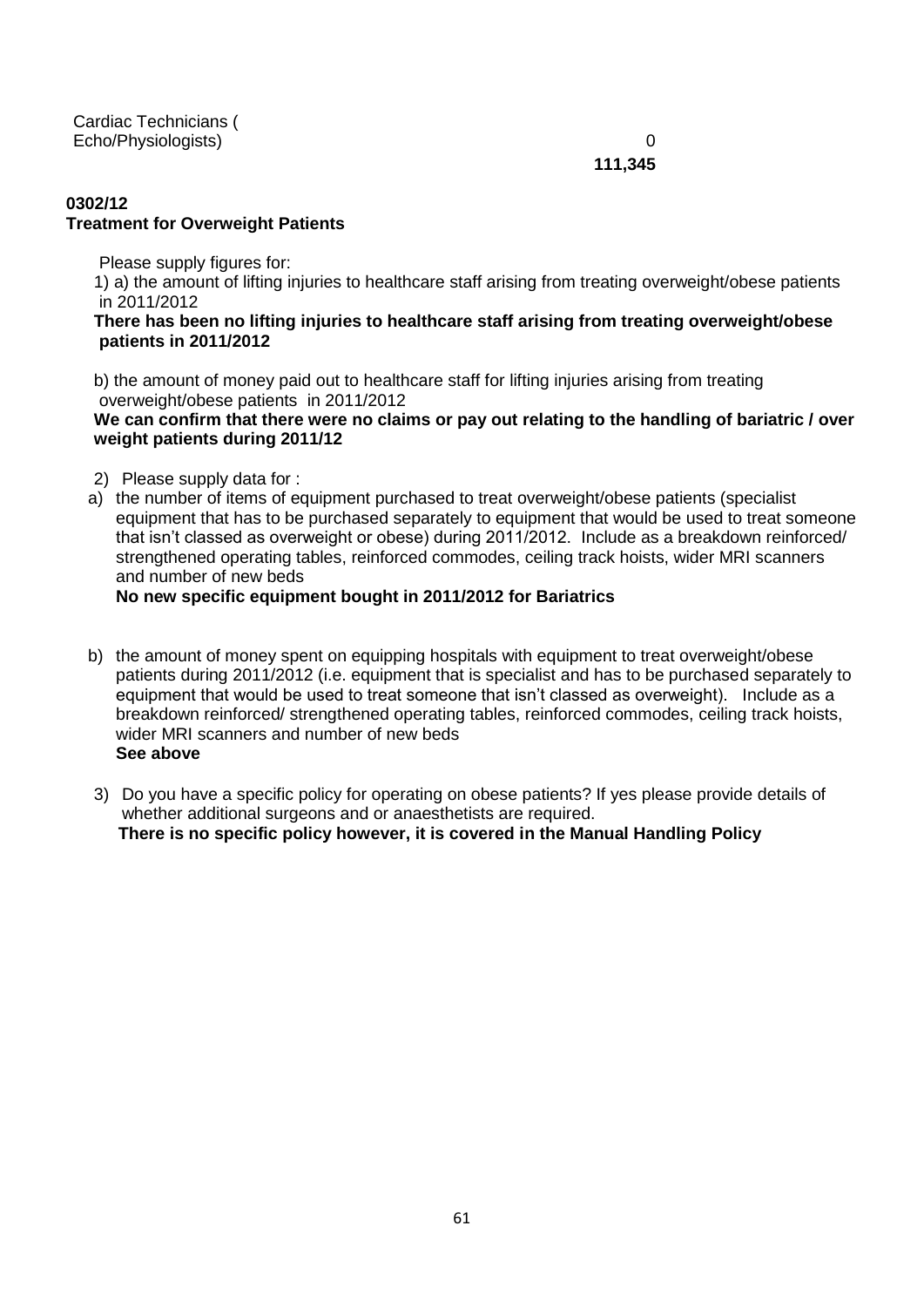#### **0303/12 Heart Disease and Cardiomyopathy**

1) What postcodes are covered by your NHS foundation?- **Patients that are registered with a Walsall GP are seen as our local patient population and therefore it is difficult to give an exact list of post codes we cover because of cross boundary patients being registered with a Walsall GP. Please see attached a list of postcodes identified as responsible to Walsall Healthcare NHS Trust.**

2) What is the general annual patient numbers from years 2005 – 2012 in your hospital [in each year] Male / Female.

|              |                | Financial year end |            |            |            |            |            |            |            |
|--------------|----------------|--------------------|------------|------------|------------|------------|------------|------------|------------|
| Patient Type | Gender         | 31/03/2006         | 31/03/2007 | 31/03/2008 | 31/03/2009 | 31/03/2010 | 31/03/2011 | 31/03/2012 |            |
| Daycase      | Female         | 10637              | 11603      | 13125      | 13787      | 13524      | 13739      | 14343      |            |
| Daycase      | Male           | 8413               | 9310       | 10295      | 10883      | 10520      | 10690      | 11067      |            |
| Inpatient    | Female         | 23291              | 22437      | 23307      | 23451      | 19419      | 20506      | 21306      |            |
| Inpatient    | Male           | 15239              | 13835      | 13485      | 12941      | 12923      | 12655      | 12031      |            |
|              | AttDescription | Description        | 31/03/2006 | 31/03/2007 | 31/03/2008 | 31/03/2009 | 31/03/2010 | 31/03/2011 | 31/03/2012 |
| Outpatient   | FollowUp       | Female             | 87603      | 83477      | 86612      | 89920      | 92324      | 97692      | 94515      |
| Outpatient   | FollowUp       | Male               | 58093      | 59156      | 59386      | 62100      | 65022      | 69350      | 67178      |
| Outpatient   | <b>New</b>     | Female             | 33956      | 37969      | 38572      | 39989      | 40420      | 41173      | 42615      |
| Outpatient   | <b>New</b>     | Male               | 23546      | 25372      | 27782      | 29149      | 29709      | 28844      | 29420      |

#### 3)

a) Number of patients diagnosed with

| i) Heart Disease              | ICD-10- (I00-I99) |
|-------------------------------|-------------------|
| ii) Dilated Cardiomyopathy    | ICD-10-142.0      |
| iii) Alcoholic Cardiomyopathy | $ICD-10-142.6$    |

| b) Mortality rate in          |                   |
|-------------------------------|-------------------|
| i) Heart Disease              | ICD-10- (I00-I99) |
| ii) Dilated Cardiomyopathy    | ICD-10-142.0      |
| iii) Alcoholic Cardiomyopathy | ICD-10-142.6      |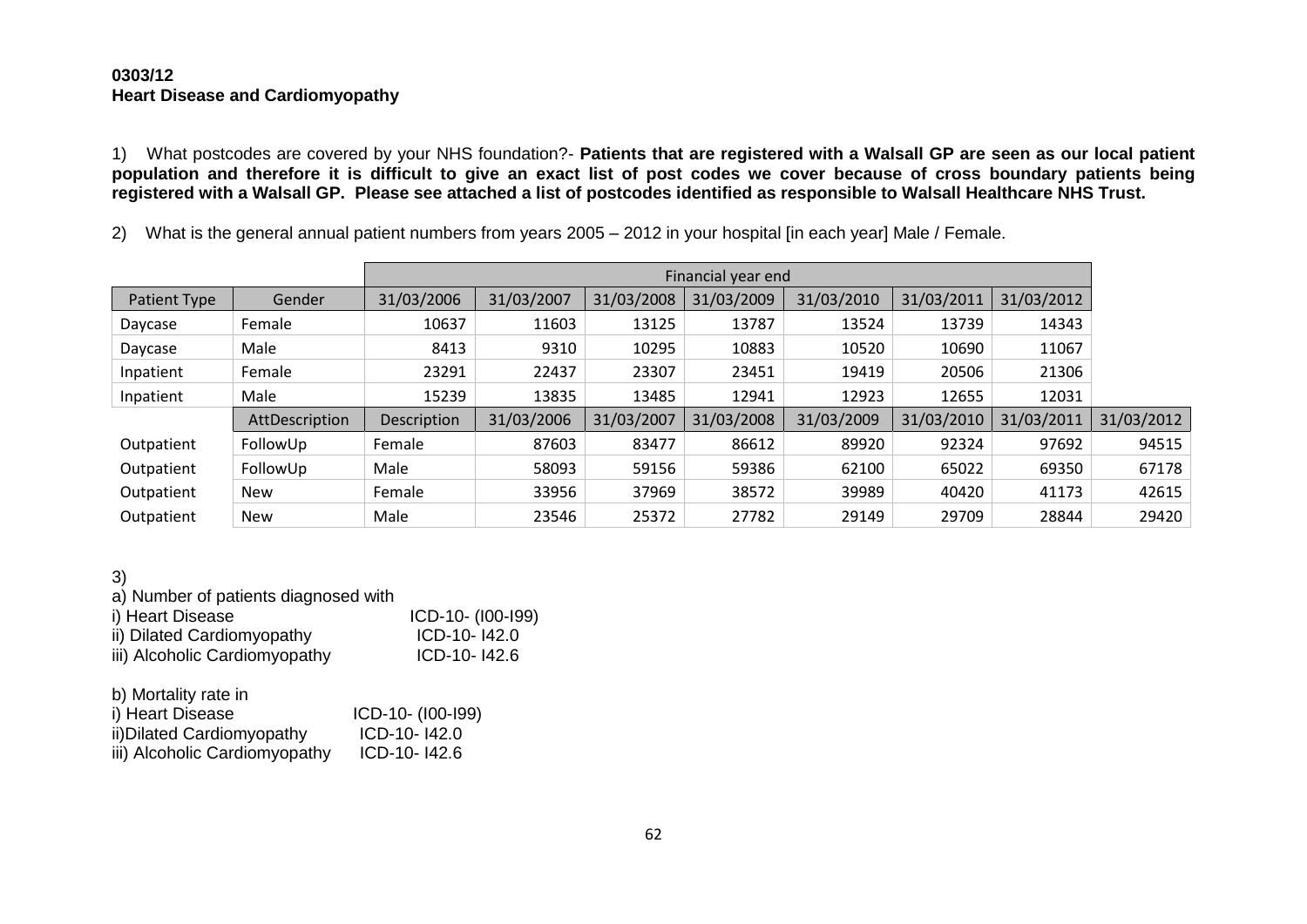| c) Cost of treating           |                   |
|-------------------------------|-------------------|
| i) Heart Disease              | ICD-10- (I00-I99) |
| ii) Dilated Cardiomyopathy    | ICD-10-142.0      |
| iii) Alcoholic Cardiomyopathy | ICD-10-142.6      |

# **See below**

# **a) Number of patients diagnosed with**

| i) Heart Disease | ICD-10- (100-199)                     |
|------------------|---------------------------------------|
| YearEndFinancial | Count of Diagnosis in positions 01-15 |
| 31-Mar-06        | 14472                                 |
| 31-Mar-07        | 15776                                 |
| 31-Mar-08        | 16839                                 |
| 31-Mar-09        | 18196                                 |
| 31-Mar-10        | 19181                                 |
| 31-Mar-11        | 20711                                 |
| 31-Mar-12        | 18136                                 |
|                  |                                       |

# **ii) Dilated Cardiomyopathy ICD-10- I42.0**

| YearEndFinancial | Count of Diagnosis in positions 01-15 |
|------------------|---------------------------------------|
| 31-Mar-06        | 22                                    |
| 31-Mar-07        | 18                                    |
| 31-Mar-08        | 29                                    |
| 31-Mar-09        | 22                                    |
| 31-Mar-10        | 38                                    |
| 31-Mar-11        | 48                                    |
| 31-Mar-12        | 65                                    |

# **iii) Alcoholic Cardiomyopathy ICD-10- I42.6**

| YearEndFinancial | Count of Diagnosis in positions 01-15 |  |  |
|------------------|---------------------------------------|--|--|
| 31-Mar-06        |                                       |  |  |
| 31-Mar-07        |                                       |  |  |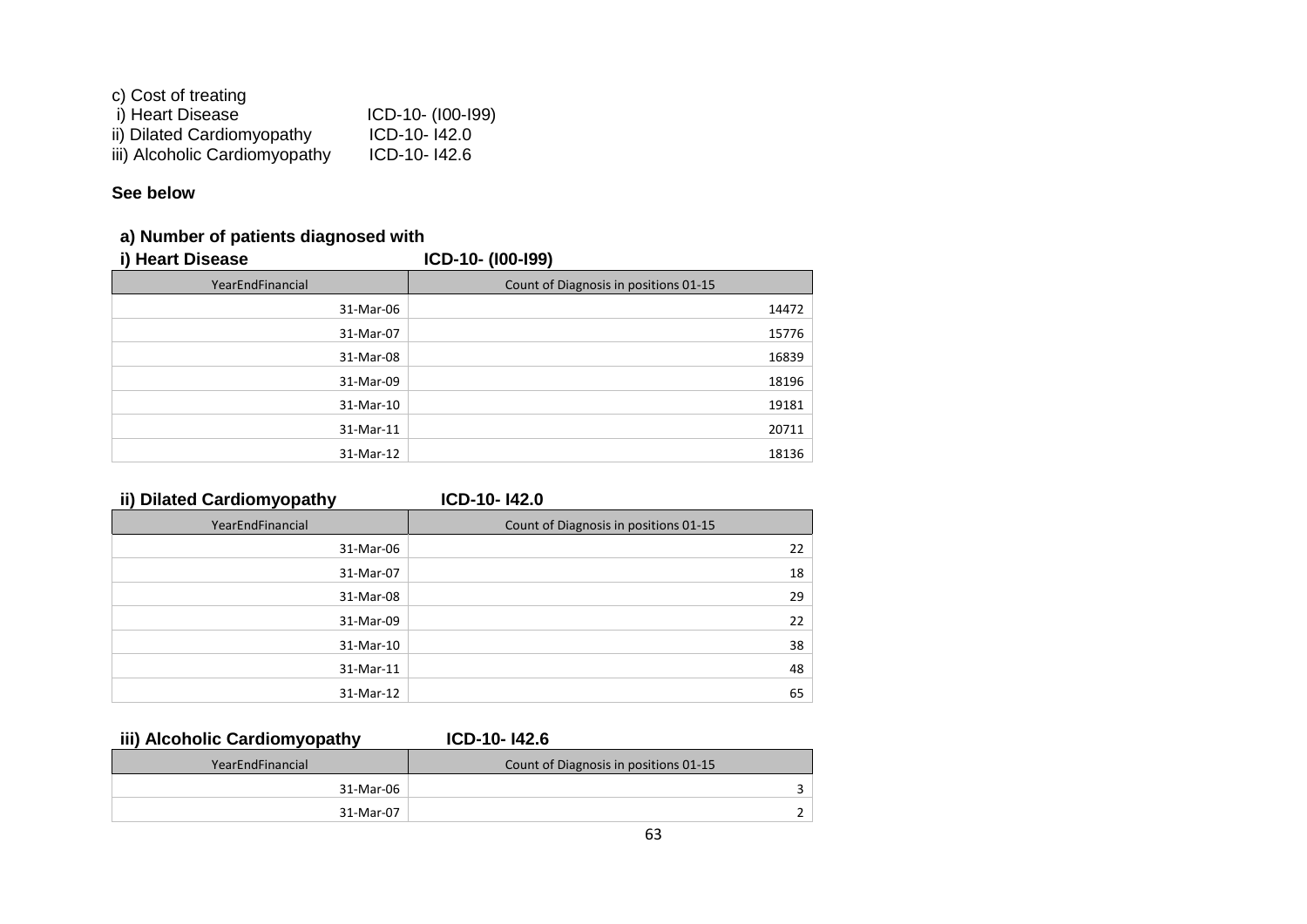| 31-Mar-08 |                 |
|-----------|-----------------|
| 31-Mar-09 |                 |
| 31-Mar-10 | 15 <sup>1</sup> |
| 31-Mar-11 |                 |
| 31-Mar-12 |                 |

# **b) Mortality rate in**

| i) Heart Disease |           | ICD-10- (100-199)      |
|------------------|-----------|------------------------|
| YearEndFinancial |           | <b>Crude Mortality</b> |
|                  | 31-Mar-06 | 6.40%                  |
|                  | 31-Mar-07 | 6.42%                  |
|                  | 31-Mar-08 | 5.82%                  |
|                  | 31-Mar-09 | 5.58%                  |
|                  | 31-Mar-10 | 4.95%                  |
|                  | 31-Mar-11 | 4.77%                  |
|                  | 31-Mar-12 | 5.24%                  |

# **ii)Dilated Cardiomyopathy ICD-10- I42.0**

| YearEndFinancial | <b>Crude Mortality</b> |
|------------------|------------------------|
| 31-Mar-06        | 4.55%                  |
| 31-Mar-07        | 11.11%                 |
| 31-Mar-08        | 0.00%                  |
| 31-Mar-09        | 4.55%                  |
| 31-Mar-10        | 0.00%                  |
| 31-Mar-11        | 10.42%                 |
| 31-Mar-12        | 4.62%                  |

# **iii) Alcoholic Cardiomyopathy ICD-10- I42.6**

| .                |                 |  |  |  |  |  |
|------------------|-----------------|--|--|--|--|--|
| YearEndFinancial | Crude Mortality |  |  |  |  |  |
| 31-Mar-06        | 0.00%           |  |  |  |  |  |
| 31-Mar-07        | 0.00%           |  |  |  |  |  |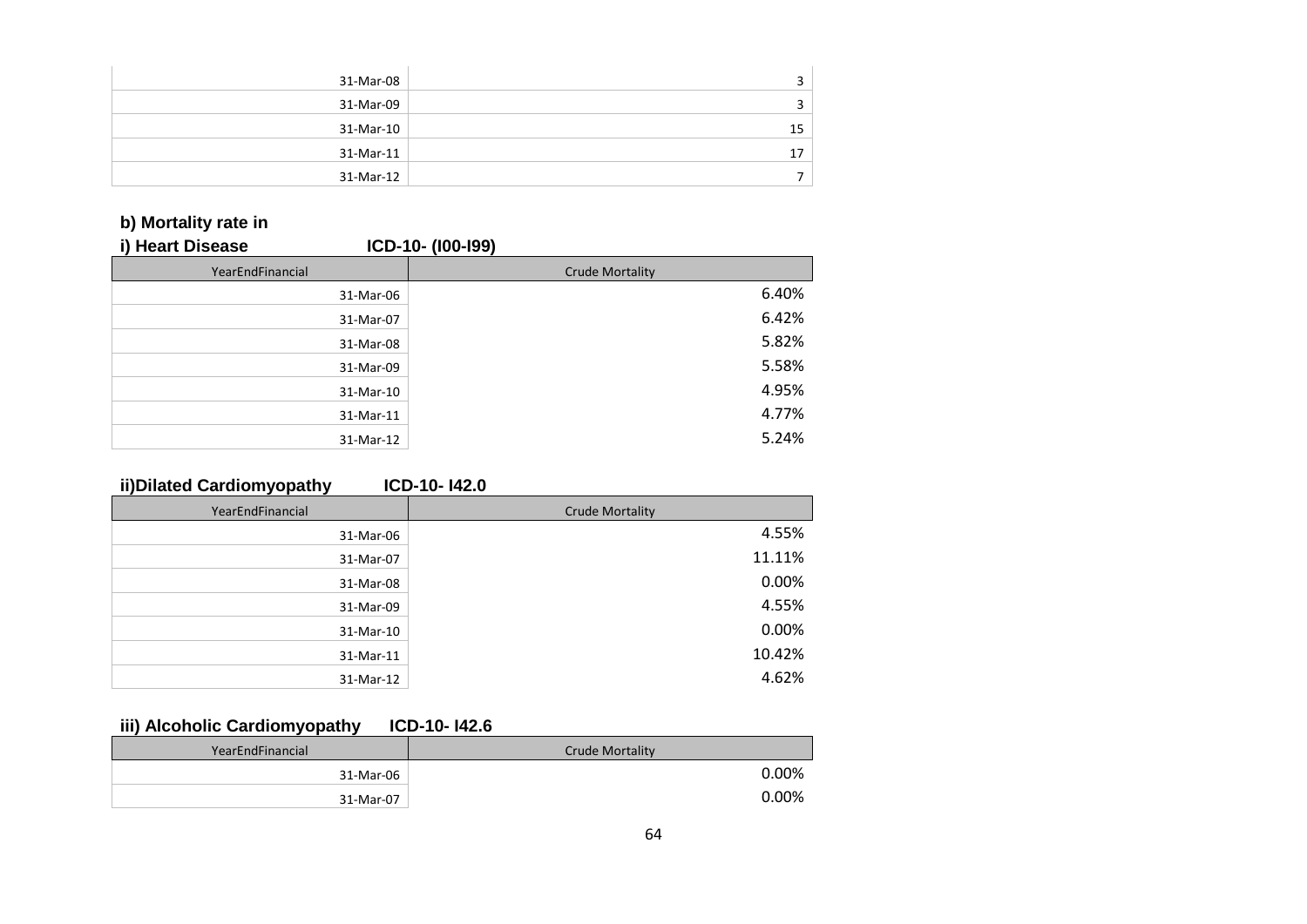| 31-Mar-08 | 33.33% |
|-----------|--------|
| 31-Mar-09 | 0.00%  |
| 31-Mar-10 | 0.00%  |
| 31-Mar-11 | 5.88%  |
| 31-Mar-12 | 0.00%  |

# **4. Number of DCM Cases diagnosed in Heart Failure? (Having both 'I420 (DCM)' and 'I50 (Heart Failure)'**

| YearEndFinancial | Count of Diagnosis in positions 01-15 |
|------------------|---------------------------------------|
| 31-Mar-06        | 9                                     |
| 31-Mar-07        | 13                                    |
| 31-Mar-08        | 9                                     |
| 31-Mar-09        | 6                                     |
| 31-Mar-10        | 14                                    |
| 31-Mar-11        | 22                                    |
| 31-Mar-12        | 26                                    |

5) Number of patients diagnosed with DCM who have a family history of DCM? **Please redirect the request to the GP**

6) Survival rate of patients after DCM diagnosis (years). **Please redirect the request to the GP**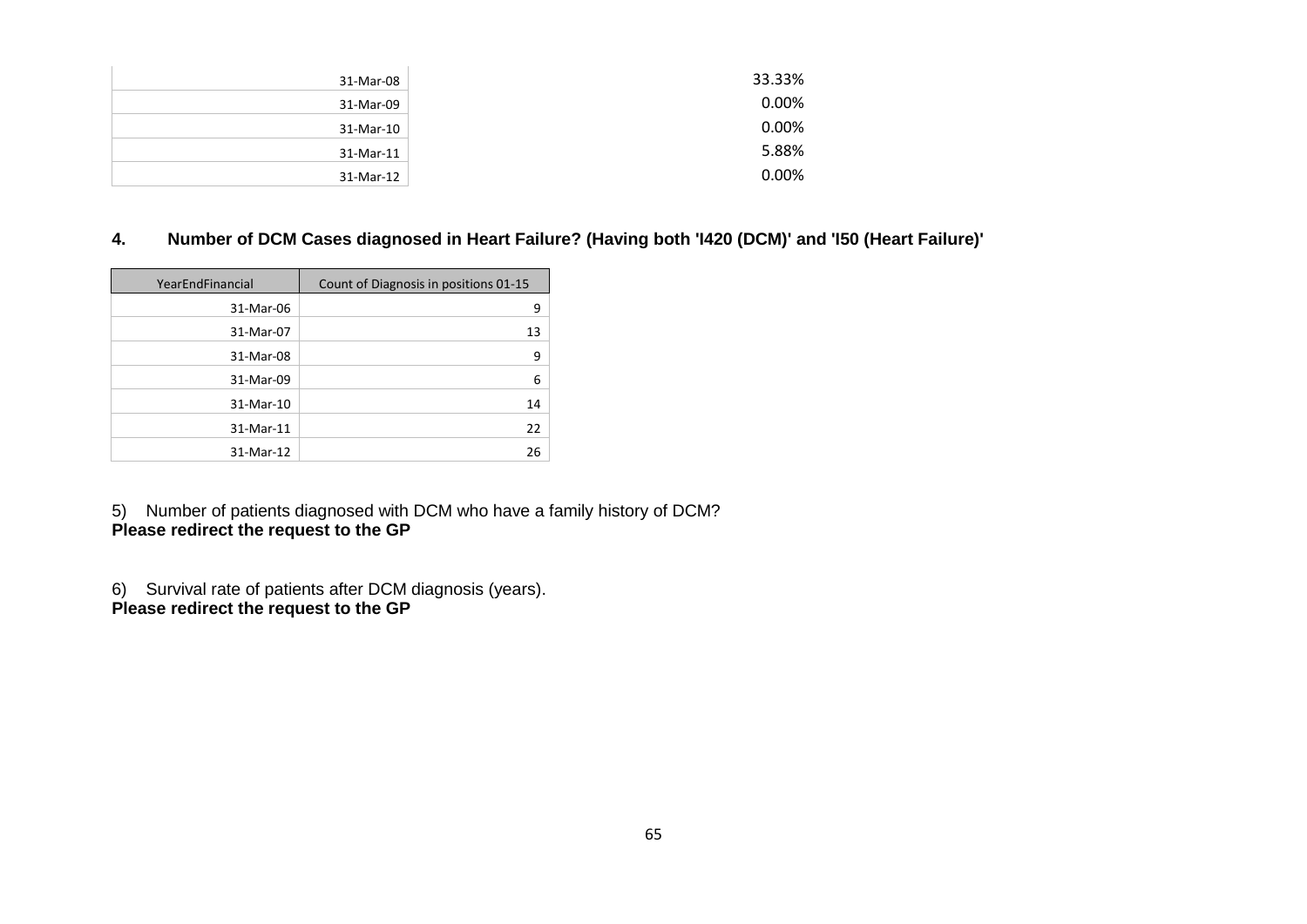# **0304/12 Specialist Services for Women**

- Do you have a Specialist Midwife for women with mental health issues? If so, please can you share this midwife"s job description or summarise her key responsibilities?
- Have any qualified midwives employed by the Trust taken part in training relating to maternal mental health in the 2011/2012 year?

#### **See below**

If so, please tell us:

- A. What training they accessed.
- B. What aspects of maternal mental health were covered by this training.
- C. The total number of midwives who accessed the training.
	- Are qualified midwives employed by the Trust required to undertake regular training relating to maternal mental health?

#### **See below**

If so, please tell us:

A. what training they are required to undertake (i.e. the content, length and format of this training), and

- B. How often they are required to undertake this training.
	- How many live births were there in your Trust over the last year?

**In the year 2011-12 96% of midwifery staff had training in maternal mental health. During this training period this training was delivered via an information package that was given to midwives in the Trust. The package outlined the most common mental health disorders and the referral pathway within the Trust for any women requiring addition care or support in relation to mental health needs.**

**All midwives are required to undertake annual updating in maternal mental health; this is currently supported by an e-learning package within the Trust that takes around 30-45 minutes to complete. 0305/12** 

**FTE Posts**

**1.** Total number of nurses working in your Trust (FTEs).

# **The FTE for all qualified nurses @ 28 February 2013 is 1047.49**

**2.** Number of sponsored nursing posts in your Trust (FTEs).

# **The FTE for sponsored nursing posts is 2.81 posts**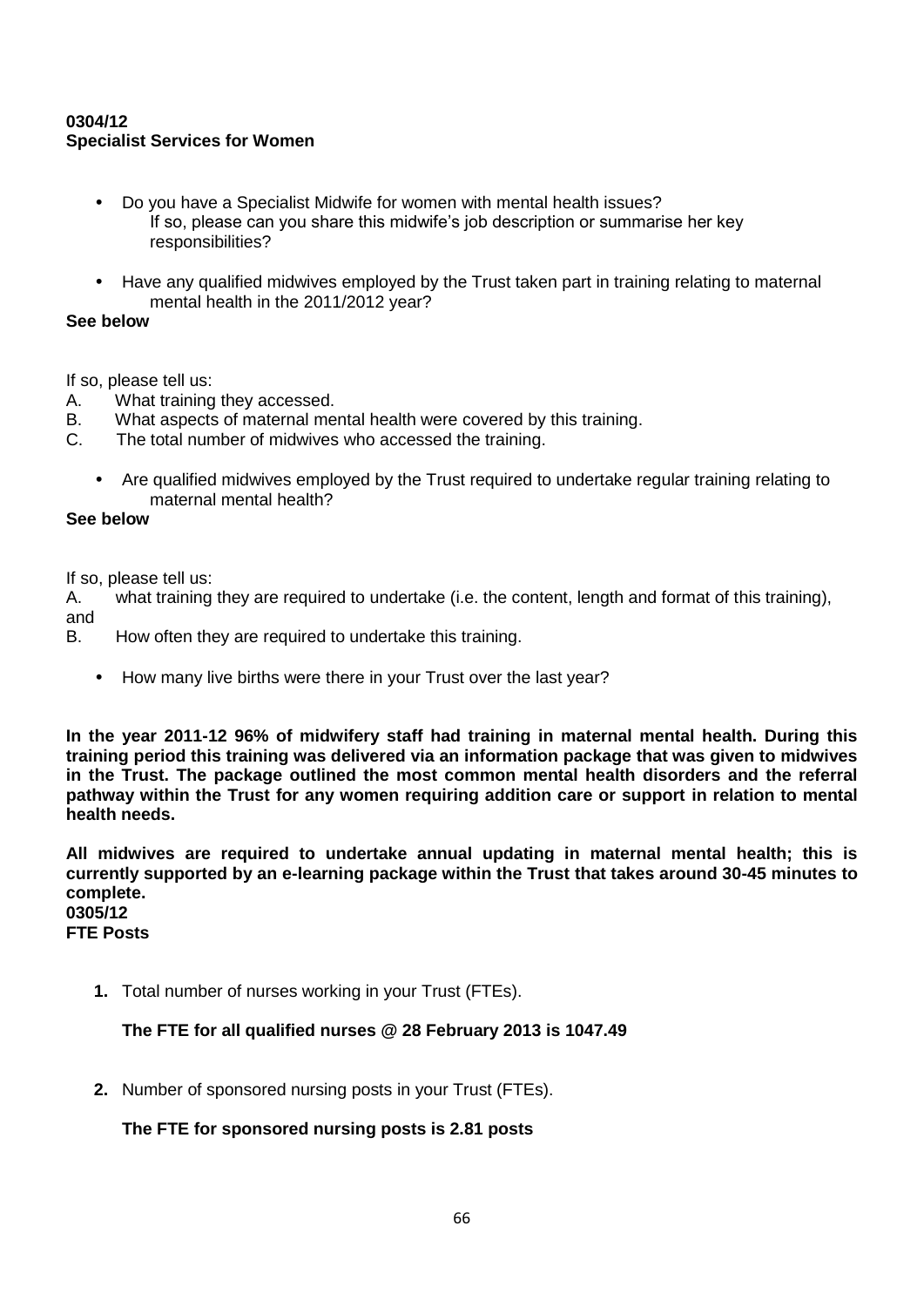**3.** Number of sponsored posts for which you receive income from a medical company?

# **The FTE for sponsored nursing posts is 2.81 posts**

#### **0306/12 Contact Details of Procurement staff**

In relation to Freedom of Information Act 2000, may I kindly request contact details of relevant people within the procurement department of your Trust.

By contact details I mean their full names, email addresses, their contact telephone numbers and their roles. I have searched through your website and I did not find this information.

#### **Please note that we do not release individual staff names and email addresses this is withheld under section 40 (personal Information).**

The only information I found was a redirection to the tender process portal but I need contact details for people involved in these processes.

**Interim Director of Finance Keith Mansfield [Keith.mansfield@walsallhealthcare.nhs.uk](mailto:Keith.mansfield@walsallhealthcare.nhs.uk) 01922 721172**

# **0307/12 Estates, FM and Transport Services**

Please can you provide me with the following information for all Estates, Facilities Management (soft and hard services), General Transport, Patient Transport and Taxi type services at your Trust:

- **As part of the PFI Project Agreement, Hard FM provision is not the responsibility of Walsall Healthcare and therefore details are to be obtained through a separate FOI query to Project Co.**

1) Which elements of these services do you self-deliver /deliver in

house?

- **For Estate & Facilities Management Services that are in-house:**
- **Electrical Bio-mechanical engineering services**
- **Patient Catering**
- **Housekeeping**
- **Portering**
- **Car parking**
- **Couriers**
- Security (50%)
- **Waste Services**

 2) Which elements of these services are outsourced or sub-contracted?

- **We have tendered for Patient transport, taxi service and General Transport**
- **50% Security Guard Provision**

 3) For the services that are outsourced or sub contracted can you provide the following information for each contract:

- a. Service type
- **Patient Transport**
- **Taxi Service**
- **Specimen / blood Deliveries (General Transport)**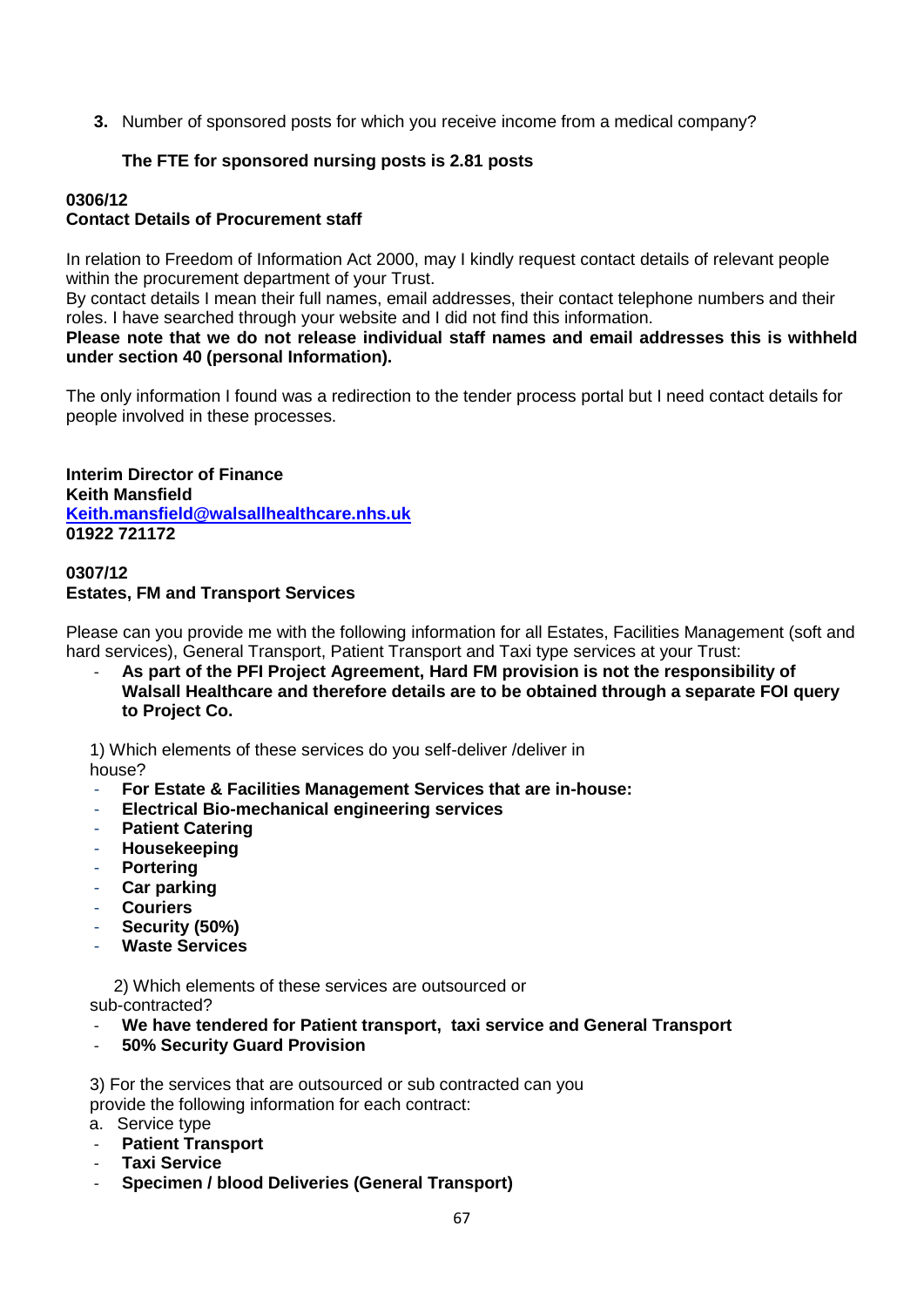- **50% Security Guard Provision**
- b. Current Provider
- **Patient Transport – West Midlands Ambulance Service**
- **Taxi Service – Yellow Cars**
- **Specimen / Blood Deliveries – ISS**
- **Vigilant Security Service**

 c. Current contract start and end dates, duration and extension options (if any)

- **Vigilant 1.5.12 to 30.4.17 +2 year extension**

d. Annual contract value

- **Vigilant Security Services - Annual contract value circa £175,000**

 4) Can you provide contact details for the person or people responsible for the procurement/management/delivery of these services

**Keith Mansfield Interim Director of Finance [Keith.mansfield@walsallhealthcare.nhs.uk](mailto:Keith.mansfield@walsallhealthcare.nhs.uk) 01922 721172**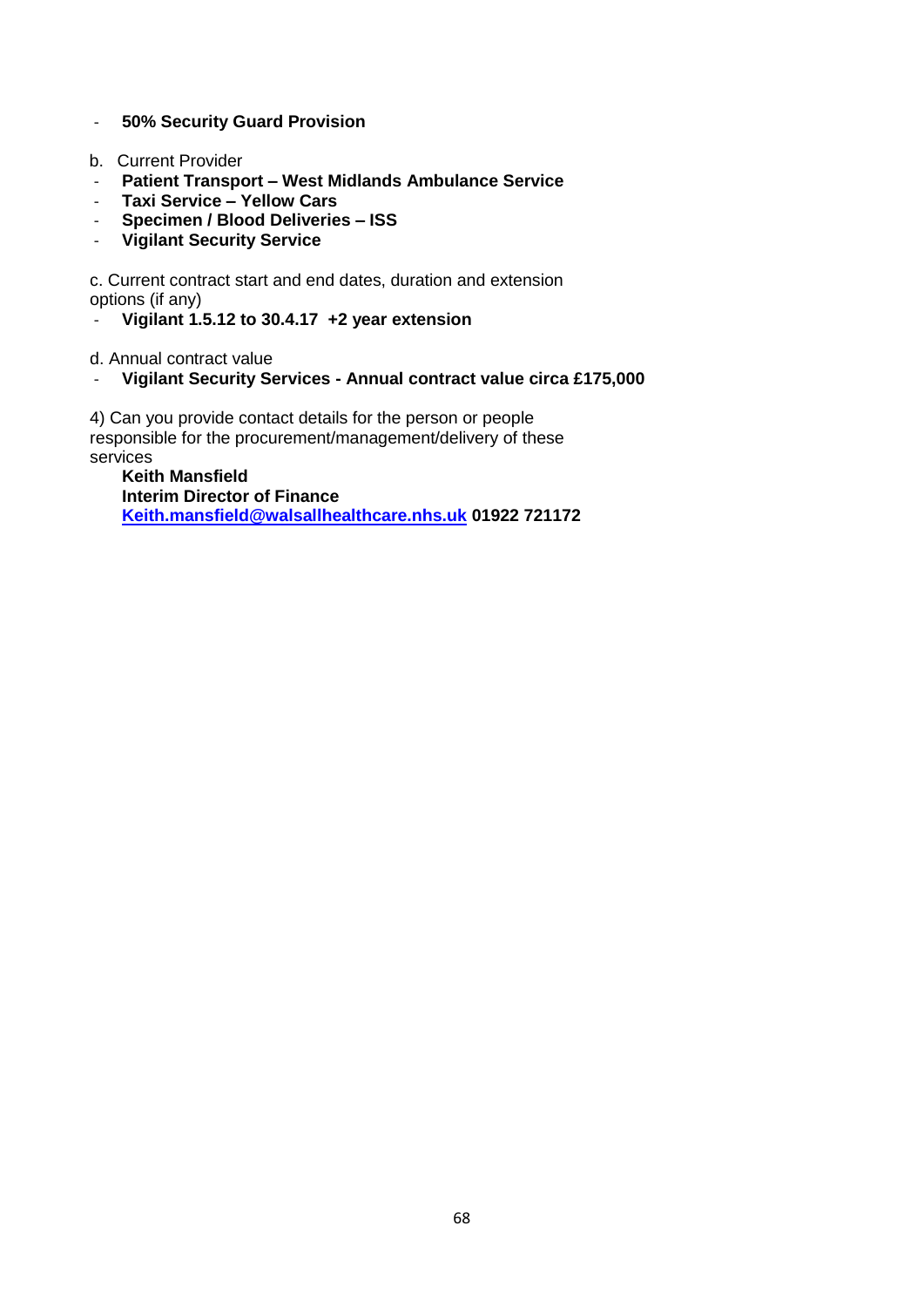# **0308/12 Admissions A&E Department**

My interest is in the number of admissions to the trust"s accident and emergency department which are deemed to be caused by alcohol. I would also like any estimate your trust has about the cost of these admissions and how this is calculated. **The information is based on the tariff the Trust receives from commissioners.**

I would like information for each of the last five years (if your information is recorded in financial years, please provide these inclusive of 2012/13 where possible).

If the trust has put any specific plans in place to manage alcohol-related admissions to accident and emergency, please provide details.

| 1213       |                     | 1112       |                     | 1011       |              | 0910       |         | 0809       |        |
|------------|---------------------|------------|---------------------|------------|--------------|------------|---------|------------|--------|
|            |                     |            |                     |            |              |            | Total   |            | Total  |
| 31/03/2013 | <b>Total Cost £</b> | 31/03/2012 | <b>Total Cost £</b> | 31/03/2011 | Total Cost £ | 31/03/2010 | Cost £  | 31/03/2009 | Cost £ |
| 152        | £19,791             | 113        | £13,629             | 83         | £9,336       | <b>138</b> | £12.155 | <b>109</b> | £9,196 |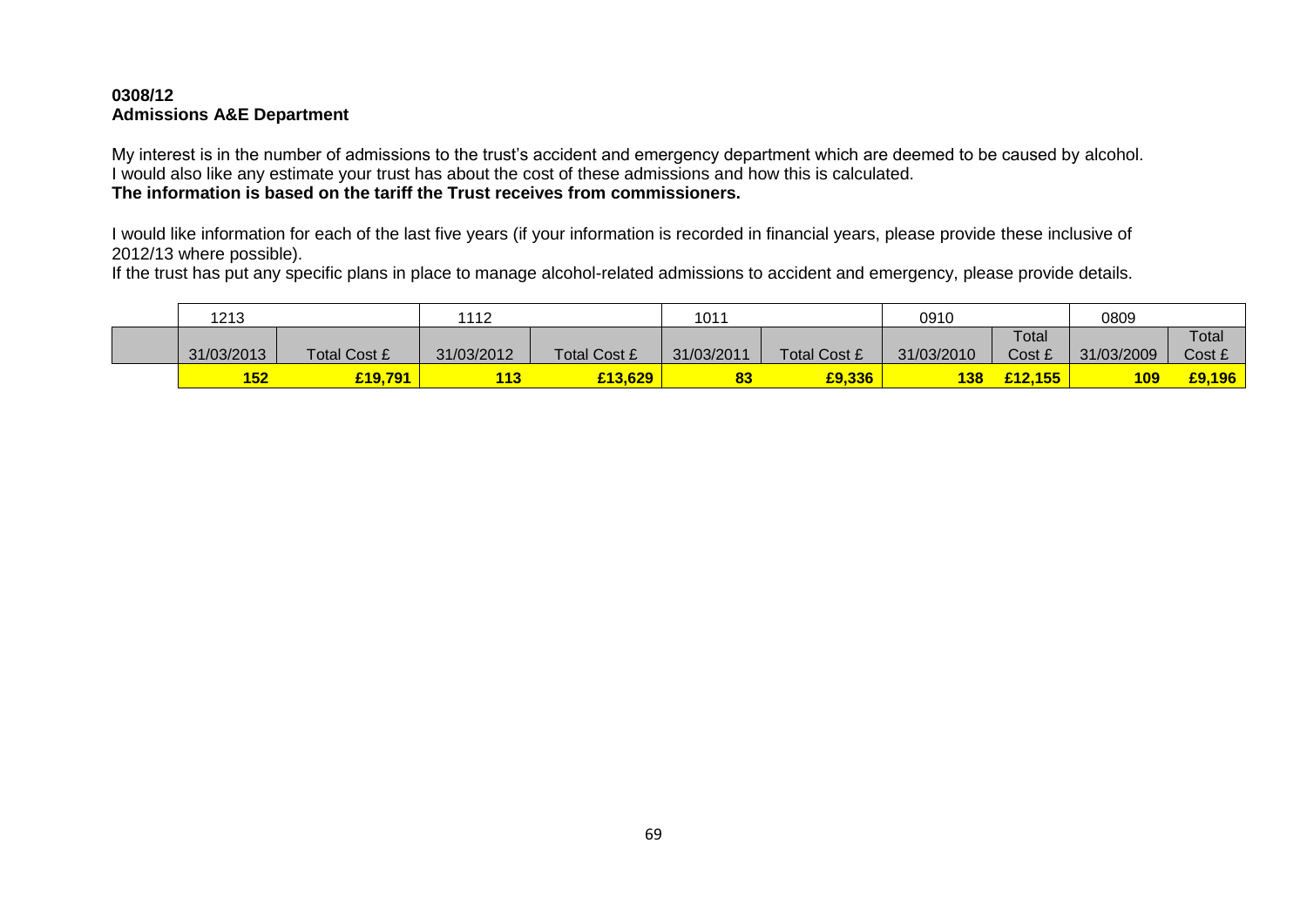# **0309/12 Hospital Chaplaincy Procedures**

 I would like to request the following information on standards, policies and procedures relating to hospital chaplains in your Trust.

Could you please:

1. tell me whether policies or procedures exist to: **Do not exist**

a. establish whether a patient admitted to any of your hospitals does or does not wish to receive contact from a hospital chaplain

b. ensure that patients (or their visitors, next-of-kin etc.) do not received unsolicited contact from chaplains

c. safeguard patients" personal and medical data such that hospitals chaplains by default do not have access to it

d. ensure that hospital chaplains, when given access to patient data, do not share any of it with third parties

If you answered yes to any of the above, please could you provide me with copies of the relevant policies or procedures

2. outline your approach for monitoring adherence to the policies and procedures above

3. provide me with a summary of the results of this monitoring for the last five years, including rates of compliance with the policies and procedures, and severity of any non-compliance events

4. provide me with details of any action taken in respect of any non-compliance identified (e.g. tightening of procedures, disciplinary action – in the latter case, taking care not to disclose any personal information)

**When on the wards it is usual for chaplains to speak to all people in the bay they are visiting. Patients and families who do not want to engage will make it clear.**

**Chaplains do not have access to patients' medical/personal files, and are bound by the Trust confidentiality policies.**

#### **0310/12 Chaplains**

1. How many chaplains does your Trust employ?

(Could you please give your answer in terms of full-time equivalents).

#### **9 chaplains employed for the equivalent of 2.95 full-timers.**

2. How many chaplains, employed by your Trust, have been made redundant since May 2010? (Could you please give your answer in terms of full-time equivalents)

#### **No chaplaincy hours have been reduced since May 2010.**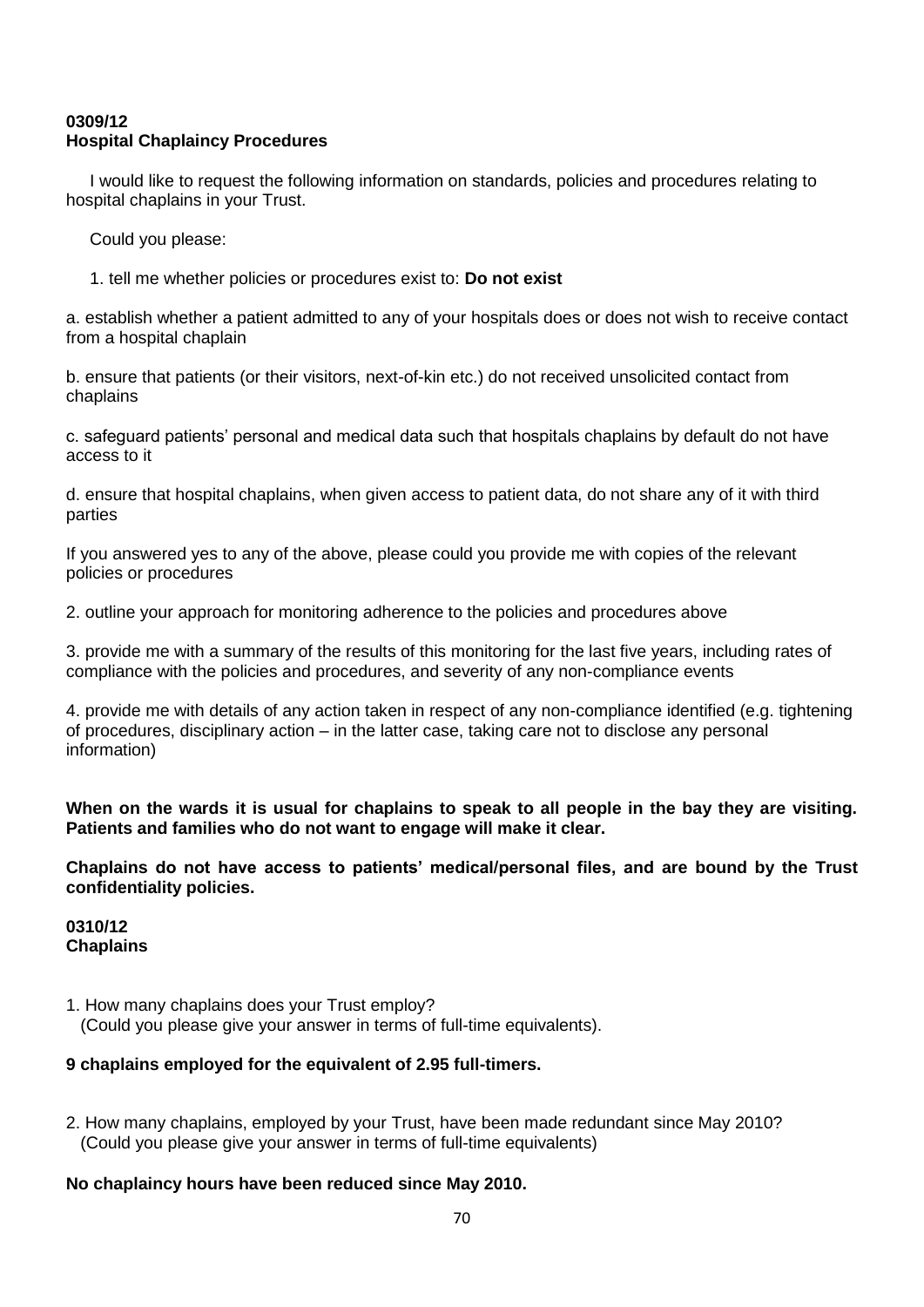#### **0311/12 NHS Complaints** Freedom of Information Request: NHS Complaints

#### **General Guidance**

For all requests, please provide the speediest and most convenient option available for you to release the data. However, if possible, it would be appreciated if this could be provided as RAW DATA in EXCEL (.XLS) or OPEN OFFICE (.ODF) format

Please complete all data for the period from 1 January to 31 December for the years 2010, 2011 and 2012.

# **Requests**

1. For the last three **calendar** years, please provide a breakdown of all **formal** complaints received categorised according to:

1a. OVERALL CATEGORY**<sup>1</sup>** (e.g. clinical care) 1b. SUB CATEGORY (e.g. delayed diagnosis, poor nursing care etc) 1c. CLINICAL SPECIALTY (e.g. haematology) 1d. SITE OF COMPLAINT (e.g. if the Trust has more than one location)

2. For the last three **calendar** years, please provide a SUMMARY LIST of all **formal** complaints received. Please include the following information:

2a. (for each complaint) MONTH RECEIVED 2b. (for each complaint) SUMMARY OF COMPLAINT<sup>2</sup> 2c. (for each complaint) TRUST REPORTED GRADING OF COMPLAINT 2d. (for each complaint) CLINICAL SPECIALTY 2e. (for each complaint) TIME TAKEN (DAYS) TO RESPOND TO COMPLAINT

3. Taking into consideration the last three **calendar** years, please indicate how many MEMBERS OF STAFF have on average been involved directly in **formal complaint handling<sup>3</sup>** . Please also provide details of STAFF GRADINGS. Do not count staff members who have provided information or who have undertaken local investigations (e.g. ward managers providing a sub-report on nursing care as part of a wider investigation should NOT be counted).

4. For each of the last three **calendar** years, please indicate the number of **formal** complaint cases that were referred to the Parliamentary and Health Service Ombudsman (PHSO).

5. For each of the last three **calendar** years, please indicate the outcome of any **formal** complaint reviews undertaken by the PHSO (e.g. how many complaints were upheld, partially upheld, not upheld, not investigated etc).

6. For each of the last three **calendar** years please indicate any payments made in respect of **formal**  complaint interventions or decisions from the PHSO.

7. Please explain briefly how the Trust undertakes **formal** COMPLAINT INVESTIGATIONS (e.g. "A coordinating investigator speaks to staff or obtains written comments from them, medical reviews are reviewed etc...").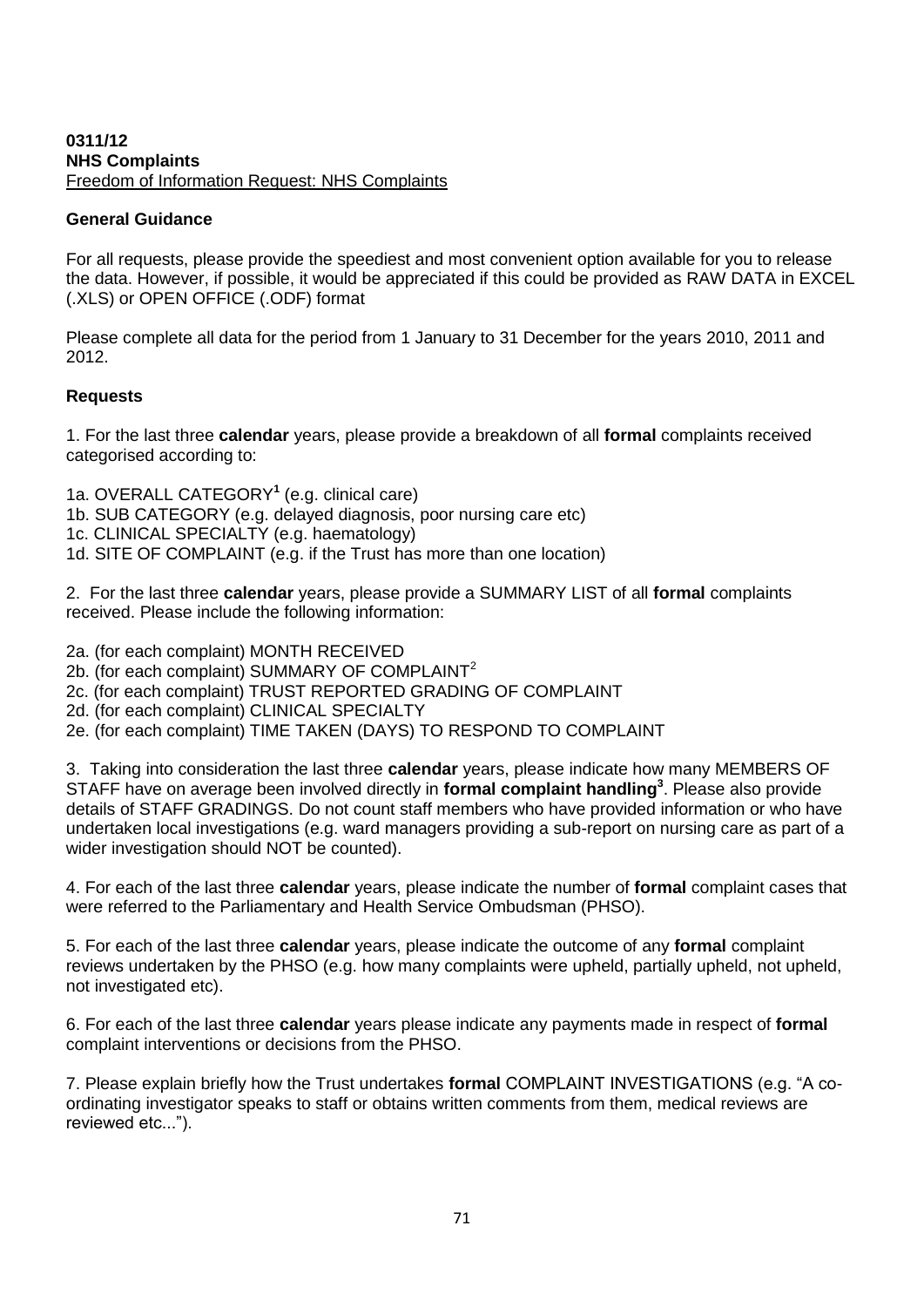8. Please explain briefly how the Trust undertakes **formal** COMPLAINT RESPONSES (e.g. "A report is provided by local divisional managers and a letter from the Chief Executive is prepared and quality assured by a central team").

9. Regarding the NHSLA Risk Management standards, please indicate what level the Trust **currently** holds. Please include the level for Maternity standards where applicable.

10. Please indicate whether the Trust successfully passed the standard "Concerns and Complaints" in the inspections highlighted in question 9.

11. Please indicate your current ACTIVE caseload for **formal** complaints. This should represent all complaints received where the complainant is awaiting a first or further written reply or meeting, but should exclude cases referred to the Ombudsman.

# **Detailed Guidance Notes**

**<sup>1</sup>** This may be either the K041 heading or the main category within the Trust's database.

**<sup>2</sup>**Most database complaint summaries should not contain an individual's identifiable data, as these will form part of clinical governance reports within many Trusts. There should be no need to redact these.

**<sup>3</sup>**In the event of uncertainty, please provide the best estimate. For example, if a member of staff investigates complaints as a duty within a wider role, please estimate (as a whole time equivalent e.g. 0.2) what proportion of their role is allocated only to formal complaint handling.

# **Please could you re-direct your request to National Complaints Network.**

# **0312/12**

# **Self funding patients**

- 1. Does your Trust offer the option to patients for self-funding of certain treatments and procedures? If so, please state when this policy was first introduced. **Please see attached Private Patients Policy.**
- 2. Please list all treatments and procedures that patients currently have the option of self-funding at your trust.

#### **All treatments and procedures are available to private patients whether self-funding or funded via private healthcare insurance.**

- 3. Please list any treatments and procedures that were added to the list of services patients can self-fund at your trust in the past 12 months. **Not applicable.**
- 4. Please state the total number of self-funding patients the Trust treated in each the following years
- a) 2010/11 -**52**
- b) 2011/12 **42**
- c) 2012/13 **39**
- d) 2013/14 (projected number, if available). **Not Available**
- 5. Please state the total amount of money the Trust received from self-funding patients in each the following years
- a) 2010/11 **£18,027.00**
- b) 2011/12 **£11,095.00**
- c) 2012/13 **£11,435.00**
- d) 2013/14 (projected amount, if available). **Not Available**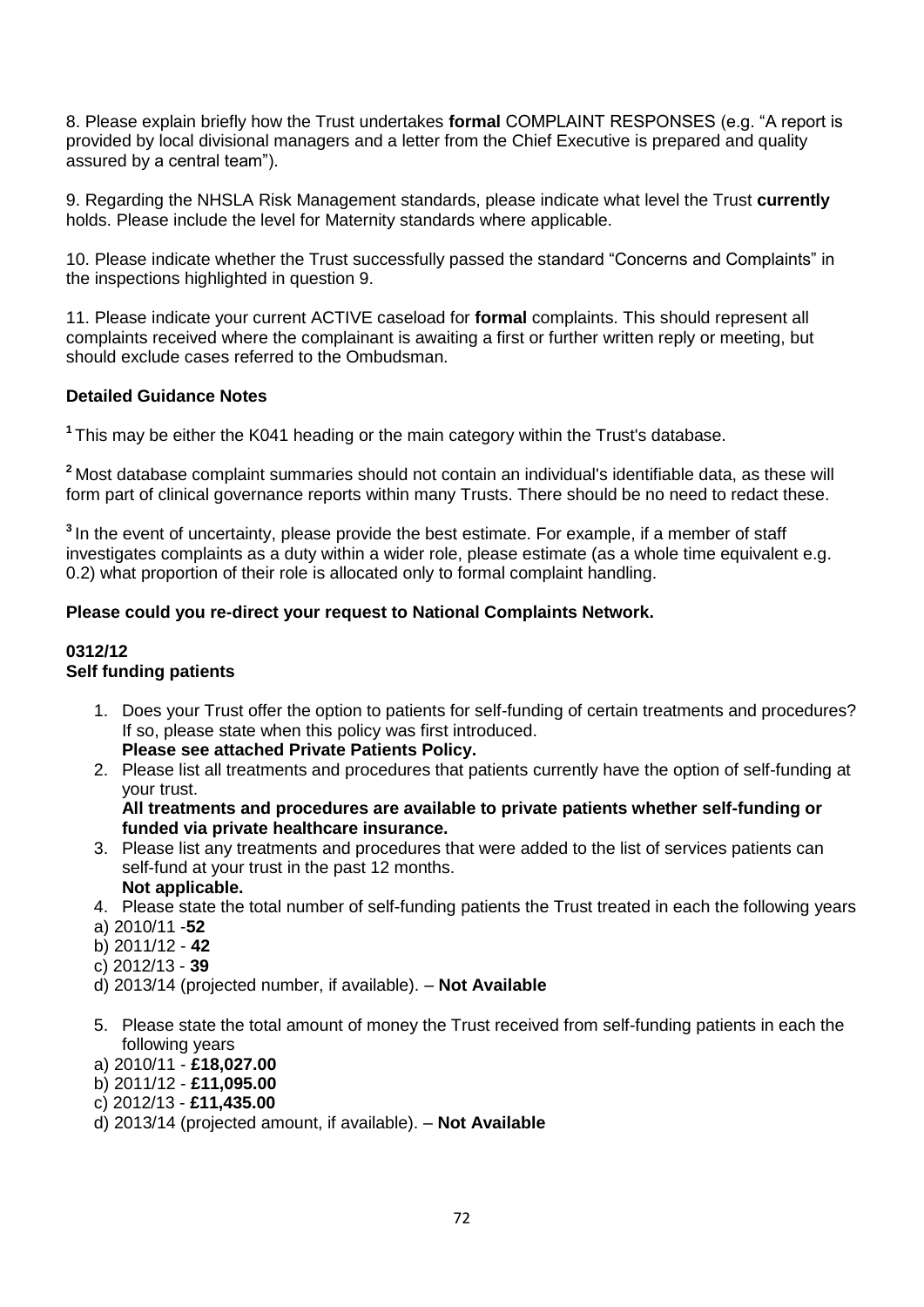# **0313/12 Management Posts**

- 1. List of all management posts in the trust including title of post, salary, expenses paid (amount and type), employers pension contributions, whether paid as NHS employee or as an external contractor/consultant for the financial years 2010/11, 2011/12 and 2012/13.
- 2. Title of post, salary, expenses paid and employers pension contributions for the lowest paid employee in the trust.

### **Salary - Band 1 Pension contributions - £2,101.82**

3. Total trust income for each year 2010-2013

**Please see link below for the Annual Accounts which contains the information requested.** 

**[https://www.walsallhealthcare.nhs.uk/media/136462/annual\\_accounts\\_1011.pdf](https://www.walsallhealthcare.nhs.uk/media/136462/annual_accounts_1011.pdf)**

**[https://www.walsallhealthcare.nhs.uk/media/169148/walsall%20healthcare%20nhs%20trust%20an](https://www.walsallhealthcare.nhs.uk/media/169148/walsall%20healthcare%20nhs%20trust%20annual%20accounts%202011-2012.pdf) [nual%20accounts%202011-2012.pdf](https://www.walsallhealthcare.nhs.uk/media/169148/walsall%20healthcare%20nhs%20trust%20annual%20accounts%202011-2012.pdf)**

**Please note that the annual report and annual accounts for 2013 is yet to be published.**

**As the information is personal the Trust wishes to rely upon the exemption contained at section 40(2) Personal Information by virtue of section 40(3)(a)(i), in that the withheld information contains personal data and to disclose it would breach one or more of the data protection principles.** 

#### **0314/12 Sponsored Clinical Posts**

1. The total number (expressed as FTE) and specialisms of any sponsored clinical posts at your organisation (e.g. 3 stoma nurses, 5 consultants, 1 pharmacist, 2 mental health workers, etc.). Please include qualified and unqualified staff posts.

**Surgical Nurse 1.10 WTE attracting £47,409 per annum Medicine and long term Conditions Nurse 0.71 WTE attracting £15,000 per annum Both are qualified posts.**

2. The total income received for sponsored clinical posts in financial year 2011-12, broken down by post type (e.g. £320,000 from stoma care companies, £260,000 from pharmaceutical companies, etc.). Please include income for qualified and unqualified staff posts. **Same as above**